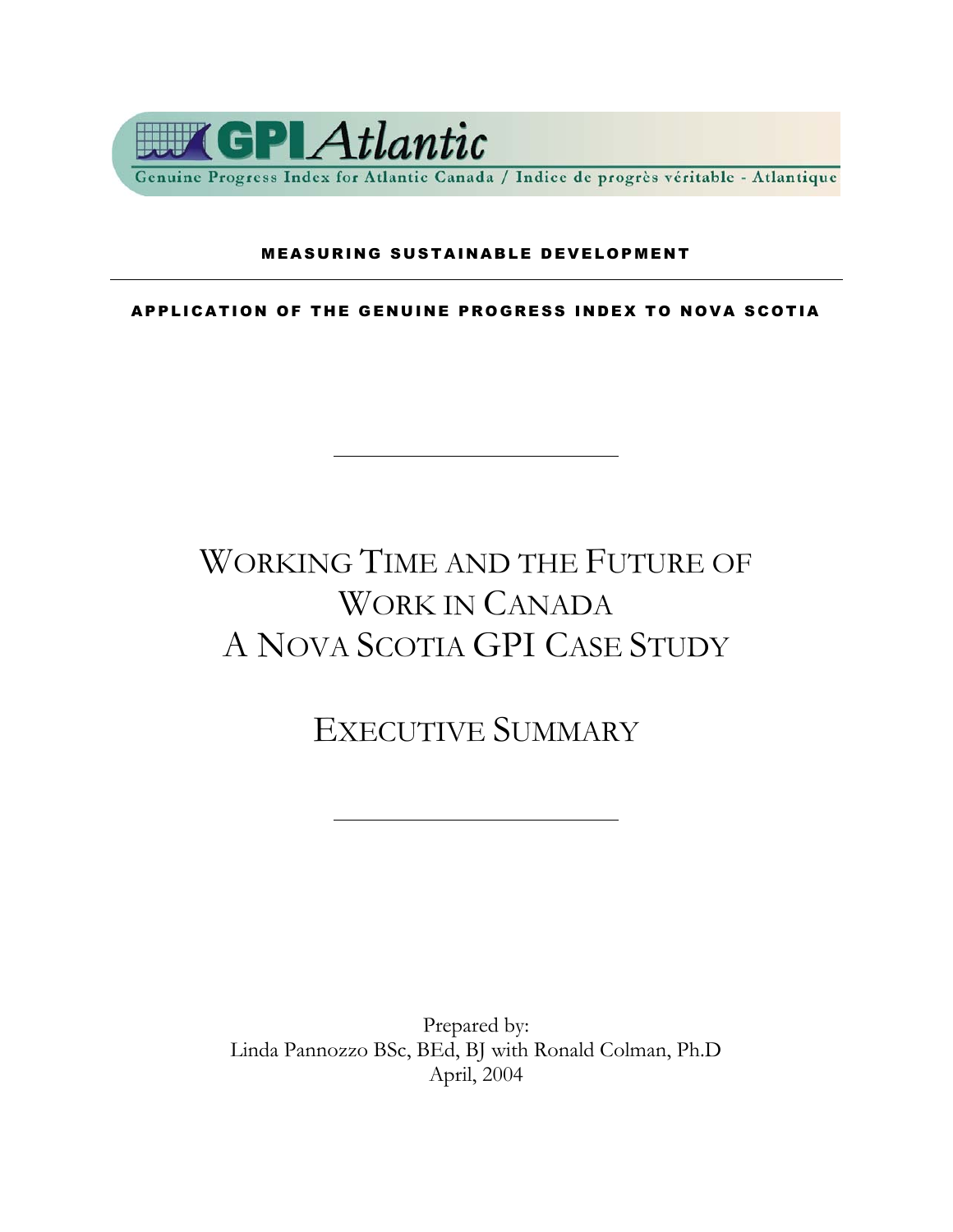*"Good nature is, of all moral qualities, the one the world needs most, and good nature is the result of ease and security, not of a life of arduous struggle. Modern methods of production have given us the possibility of ease and security for all; we have chosen, instead, to have overwork for some and starvation for the others…. [T]here is no reason to go on being foolish forever."*

 $-$  Bertrand Russell<sup>1</sup>

The nature of work has changed dramatically in the last half century, and these changes have had major consequences for the ways in which we configure our lives. While our conventional measures of progress chronicle the widely accepted benefits of these changes, including higher levels of income and consumption, they have less successfully documented the costs.

The 1990s, for example, saw an increased polarization of hours and the decline of the standard workweek. Larger numbers of Canadians worked longer hours and larger numbers were unable to get the hours they needed to make ends meet. In the economic growth statistics conventionally used to measure progress, long work hours are counted as a contribution to wellbeing because they usually translate into increased output. But there are economic, social, and environmental costs associated both with increased output and long work hours. Longer work hours may exacerbate stress, produce adverse health outcomes, and diminish our quality of life, while increased output may place excess demands on our natural resources. At the same time, unemployment and underemployment waste precious resources and also produce substantial social, human, health, and economic costs.

Other major changes in the nature of work, which also have major consequences for quality of life, include the sharp increase in female labour force participation, the growing importance of the service industries, and the rise of new categories of "contingent work." These changes have increased time stresses for many dual-earner families and working mothers, and job insecurity for many temporary, contract, casual, and on-call employees.

The full benefits and costs of these and other changes in the nature of work are not fully captured in our current measures of progress, which ignore major aspects of human capital on which the economic system rests, including education, skills, and human health. In l995 the World Bank started to include estimates of human capital in its measures of national wealth, with its first rough estimates indicating that 59% of the wealth in developed countries was found in their human and social capital. Natural resources accounted for 25% of wealth, and manufactured capital for just  $16\%$ <sup>2</sup>

A sound economic system that properly values work must also value the human, natural, and social capital on which all work is based. For instance, GDP-based measures of progress count any increase in work hours as a contribution to economic growth and prosperity, but these measures ignore the adverse effects that excess work hours can have on human health and family

 $\overline{a}$ <sup>1</sup> Russell, Bertrand. 1935. *In Praise of Idleness*. George Allen and Unwin Ltd. London. p. 29.<br><sup>2</sup> Cited in Crittondon. Ann. 2001. *The Price of Metharhood*, Hanry Holt and Company. Now

<sup>&</sup>lt;sup>2</sup> Cited in Crittenden, Ann. 2001. *The Price of Motherhood*. Henry Holt and Company. New York. p. 71. Original source is World Bank. 1995. *Monitoring Environmental Progress.* Washington D.C.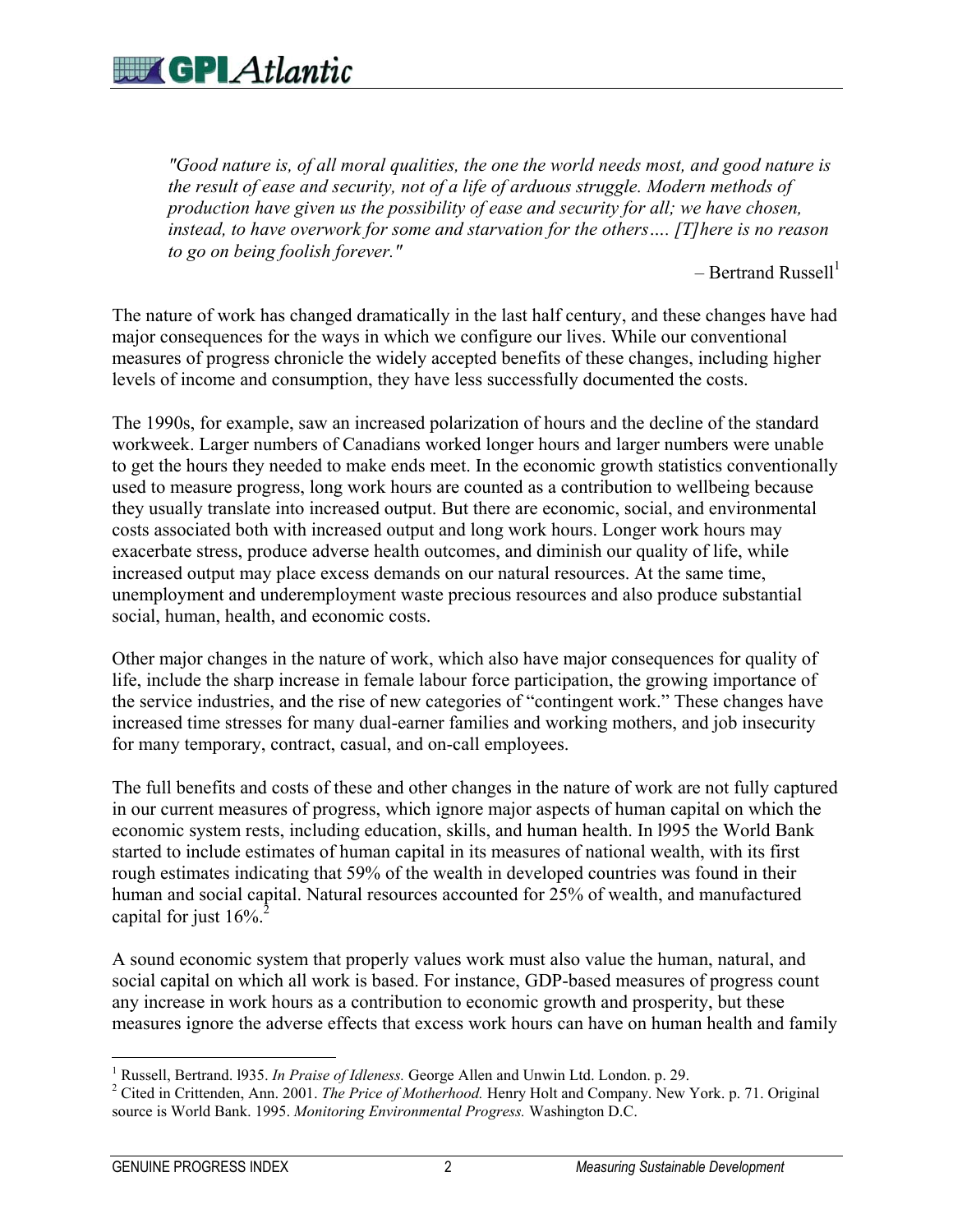structure. In fact, the GDP counts medical and drug spending on chronic health problems associated with work stress as a contribution to economic growth instead of as a cost to the economy.

The hours that people work are a key indicator of overall quality of life. Therefore work-hours is one of 22 core components of the Nova Scotia Genuine Progress Index (GPI). The key indicators of genuine progress for the work hours component of the GPI are listed below. In order for Canadians to achieve genuine progress in the arena of paid work, we need:

- 1) A decline in work hours for those who already have full-time work, who are working overtime, and who are working excessively long hours.
- 2) A decline in hours polarization, unemployment, and underemployment.
- 3) An increase in work that contributes to positive human development and quality of life.
- 4) An increase in the types of work that are socially and environmentally benign and a corresponding decrease in work that is damaging to communities and the environment.
- 5) An increase in job security and a corresponding decline in "non-standard" work which is characterized by low pay, insecurity, lack of benefits, and lack of worker autonomy.

Current trends show a decline in genuine progress in all indicators in the 1990s, with some improvement since 1996/97, but still an overall decline in the last 25 years.

In this three-part report, paid work is examined not only for its contribution to income and growth, as in most standard economic analyses, but from a broader perspective of "genuine progress" and human wellbeing.

Part 1 investigates the quantitative trends in paid work hours over the last several decades, particularly in Nova Scotia. For comparative purposes, trends are also considered for Canada as a whole, and in some cases for the United States and Europe.<sup>3</sup> Part 1 also considers trends in types of work (i.e. part-time, full-time, shift work, casual etc.) and trends that have been taking place within the domain of work itself.

Part 2 examines costs associated with these trends in work that are invisible in our current system of accounting. For instance, what are the costs associated with unemployment and underemployment? What are the health costs associated with long work hours? Is the changing nature of work taking a toll on family life or community life, and if so, how might these costs be assessed?

Part 3 presents the perceived benefits of shorter work time, as well as obstacles to shorter work time from the perspective of employees, employers, and unions. Various forms of new work arrangements are discussed, with working examples provided to demonstrate ways in which paid work could practically be reconfigured in our lives to take human wellbeing and quality of life into account. The job creation potential of reduced work time and reduced overtime will also be explored, with special attention paid to Nova Scotia. Finally, Part 3 explores ways in which

 $\overline{a}$  $3$  International comparisons have been made with great caution, because the data sources vary considerably, as do definitions and survey questions.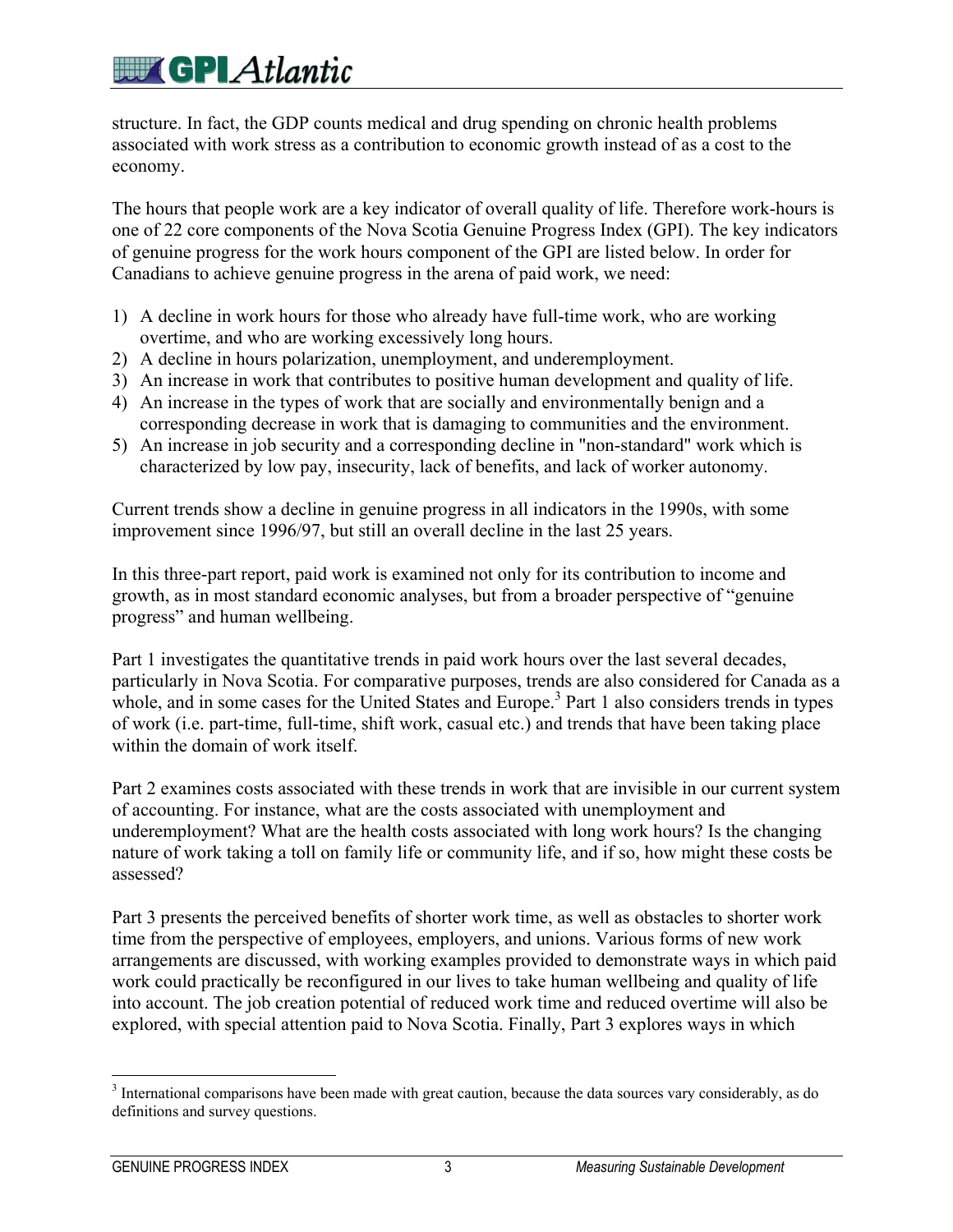genuine progress could be made in the area of paid work. Policy recommendations that flow from the evidence are discussed, as well as the areas where more data are required.

### **1. TRENDS IN WORK HOURS AND THE CHANGING NATURE OF WORK**:

*"The paradox of our times is that many Canadians today work long hours while many others have no work at all."*

– Advisory Group on Working Time and the Distribution of Work<sup>4</sup>

Within the last century, hours of paid work have gone through three phases: reduction (1900- 1960), stabilization (1960-present), and polarization (1980-present).<sup>5</sup> The first 60 years of the l900s saw dramatic reductions in paid work hours with standard weekly hours falling in Canada from about 60 hours in 1900 to 40 hours in 1957.<sup>6</sup> By the 1960s, 70% of full-time workers worked "standard" hours (40 hours a week), and many who thought the downward trend had momentum foresaw a 32-hour week on the horizon.<sup>7</sup> Instead, standard hours have not changed much in the last 40 years. For all Nova Scotian and Canadian employees (both full-time and part-time), average weekly work hours decreased by only 2.5 hours and 2 hours respectively, or just 5%, in the 25-year period from 1976 to 2001.<sup>8</sup> By contrast, between 1901 and 1941 weekly work hours in Canada dropped by 11 hours or 18%. Between l941 and l961, there was an additional 18% decline in just 20 years.<sup>9</sup> The 5% decline in work hours evident over the last quarter century suggests work hours in Canada are stabilizing, a trend mirrored in many industrialized countries

The sharp decline in standard work hours over the first 60 years of the l900s has been attributed to skyrocketing levels of productivity, due to technological advances, and subsequent increases in real earnings. Between l950 and l970 alone, the GDP in industrialized countries, including Canada, grew 2.5 times and industrial production almost tripled. The general stability of the workweek since the l970s in particular is related to the fact that the wages of full-time, full-year workers have stagnated since that time, so that workers have no potential wage gains to exchange

 $\overline{a}$ 4 Advisory Group on Working Time and the Distribution of Work. 1994. *Report for the Advisory Group on Working Time and the Distribution of Work.* Human Resources Development Canada. Hull. p. 15.

Morissette, Rene and Deborah Sunter. 1994. *What is Happening to Weekly Hours Worked in Canada?* Statistics Canada. Household Surveys Division. Analytical Research Branch. Ottawa. p. 4.1.

 $6$  In the United States the average workweek was 58.4 hours in 1901. By 1948 it had dropped to 41.6 hours. Between l948 and l977 work hours hardly changed. The average workweek by the end of the l970s was 41.3 hours. Taken from White, Michael. l987. *Working Hours. Assessing the Potential for Reduction.* International Labour Organization. Geneva. p. 4.

<sup>7</sup> Morissette and Sunter, 1994, op. cit., p. 4.2.

<sup>&</sup>lt;sup>8</sup> Statistics Canada's Labour Force Survey collects information on a monthly basis about hours of work. Respondents are asked how many hours they *usually* worked and how many hours they *actually* worked during the reference week (which is generally the week prior to the administration of the survey). "Usual hours" are defined as normal paid or contract hours, excluding overtime hours, vacations, and sick days. "Actual hours" are the number of hours actually worked in the reference week and include paid and unpaid overtime, vacation, sick days, and days lost due to labour disputes.

<sup>&</sup>lt;sup>9</sup> Calculations are derived by the author but data are obtained from Sheridan, Mike, Deborah Sunter and Brent Diverty. l996. "The Changing Workweek: Trends in Weekly Hours of Work." *Canadian Economic Observer*. Statistics Canada. Catalogue No. 11-010-XPB. Ottawa. p. 3.3.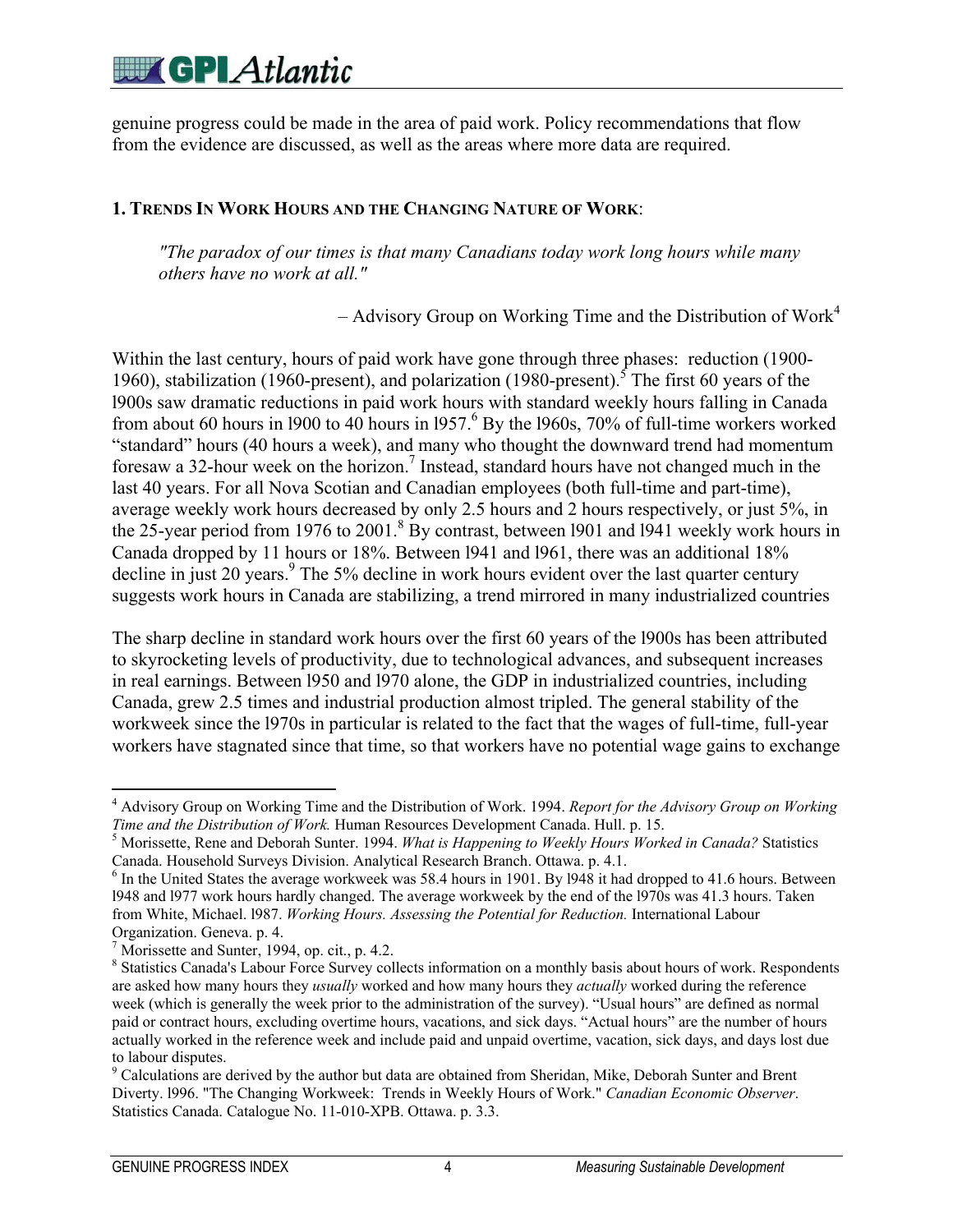for added leisure. In addition, Canadians have been investing more time and money in education and are therefore less willing to trade wage gains for shorter hours when they do enter the labour market. The apparent stabilization of weekly work hours is also related to the fact that workers may have chosen non-wage benefits such as paid holidays, health and dental care packages, and pension plans over shorter workweeks during this period. There was also little incentive on the part of employers to further reduce the standard workweek since, according to one analysis, "further reductions were unlikely to yield a proportionate increase in productivity." Because of this, employers were not likely to reduce work hours without a proportionate reduction in wages, a move workers would probably oppose.<sup>10</sup>

Declining average weekly work hours have also been linked to the growth of service industries that have shorter average working hours; the continued decline in agricultural employment, with its very long work hours; and the changing composition of the workforce, particularly the increased labour force participation of women and youth, and the rapid expansion of part-time work $11$ 

However, quantifying the *average* number of paid work hours alone paints a very incomplete picture of what is actually taking place and says nothing about trends taking place within those averages. Nor does it reveal growing disparities among different groups of workers. In other words, a steady or declining average may be hiding or masking other trends. In the following sections some of these hidden trends will be outlined.

#### **Polarization**

 $\overline{a}$ 

"Hours polarization" refers to a decline in the proportion of workers working standard hours, coupled with increases in the proportions working long and short hours.<sup>12</sup> In Canada, hours polarization has been accompanied by a growing inequality in both employment opportunities and earnings. According to the Advisory Group on Working Time and Distribution of Work: "Hours of work are increasing for some full-time workers while, for others, only part-time work is available. This increased labour market polarization raises the stakes of winning and losing in the employment lottery."<sup>13</sup>

By 2001, only 59% of paid workers in Canada put in 35-40 hours per week, down from 66% in l976. In Nova Scotia the percentage of workers working standard hours fell from 65% in l976 to only 57% in 2001. The proportion working standard workweeks reached its low point in l996, when only 55% of paid workers in Canada and 52% in Nova Scotia worked a standard week of 35-40 hours. The overall drop, especially between l976 and l996, was largely due to the sharp reduction in the hours worked by youth, which in turn was related to increasing numbers working part-time while undertaking post-secondary education. In this time period, the

<sup>10</sup> Sunter, Deborah and Rene Morissette. l994. "The Hours People Work." *Canadian Economic Observer*. Statistics Canada. Catalogue no. 11-010. Ottawa. pp. 4.5-4.6.

<sup>&</sup>lt;sup>11</sup> Benimadhu, Prem. 1987. *Hours of Work: Trends and Attitudes in Canada*. Conference Board of Canada. Ottawa. p. 4.

 $12$  According to Morissette and Sunter (1994), most of the decline in the standard workweek in Canada took place between l981 and l993, coinciding with the last two recessions. p. 14.

<sup>13</sup> Advisory Group on Working Time and Distribution of Work. 1994. *Report for the Advisory Group on Working Time and the Distribution of Work.* Human Resources Development Canada. Hull. p. 15.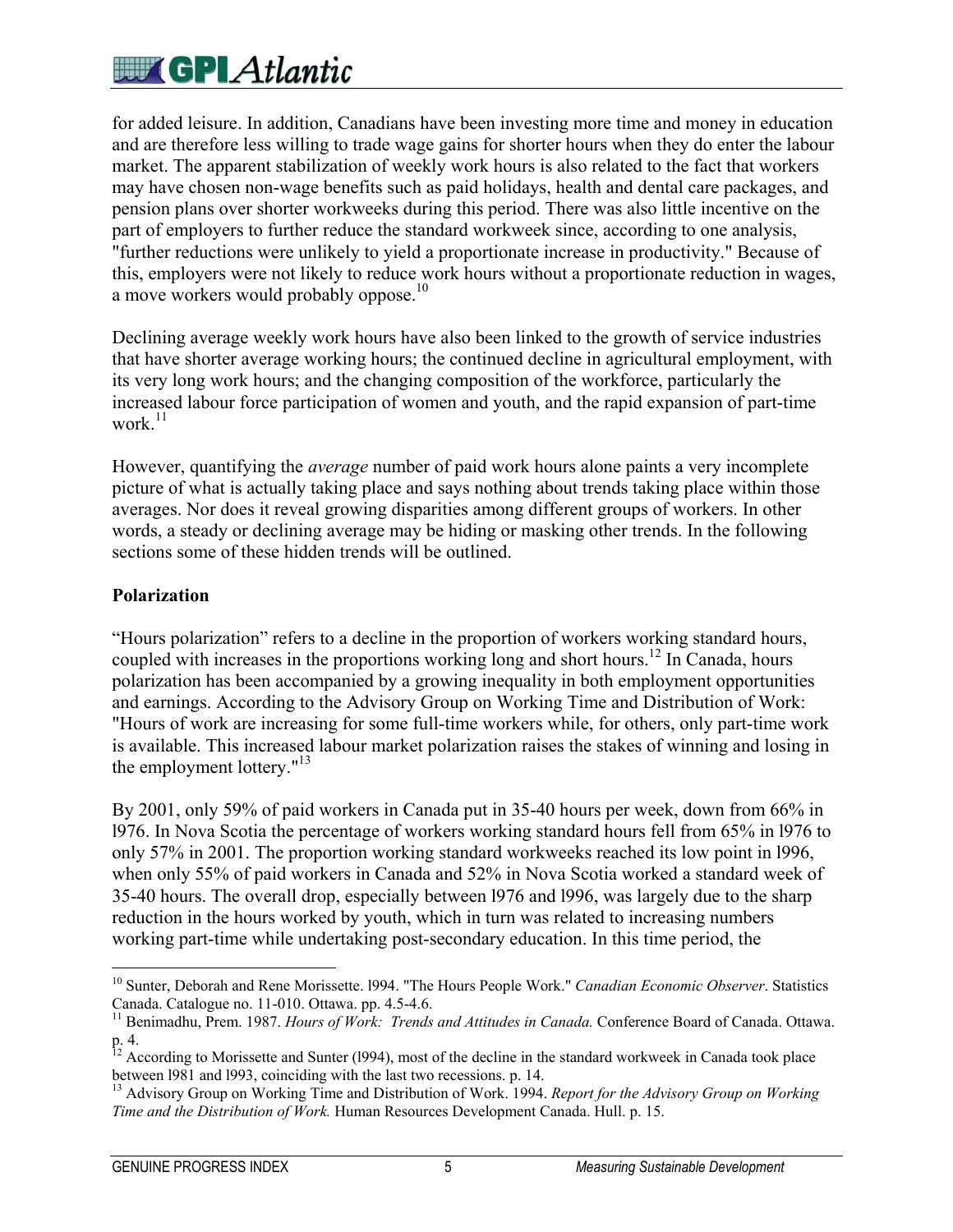proportion of 15 to 24-year-olds working less than 35 hours/week more than doubled in Canada, from 26% in 1976 to  $54\%$  in 1996.<sup>14</sup> In Nova Scotia the trend was similar, but even more pronounced. In l976, 24.6% of young Nova Scotians worked less than 35 hours a week. By l996 this proportion had more than doubled to 58.7%. By 2001, 51.4% were working short hours, indicating that more young people have found full-time work in recent years.<sup>15</sup>

Actual hours data, which include overtime, vacations, and sick days, indicate that in 2001, 31% of all workers in Canada put in less than 35 hours a week, up from 28% in 1976. The proportion working less than 30 hours increased from 16% in 1976 to 21% in 2001. This reflects sharp increases both in female employment, where the proportion of part-time work is nearly three times as high as among men, and in the percentage of youth working part-time.

In Nova Scotia in 2001, 31% of all workers clocked less than 35 hours a week, up slightly from 29% in 1976. Within this group, however, the proportion working less than 30 hours a week increased sharply from 16% in 1976 to more than 20% in 2001. Short hours were most prevalent among employed women in Nova Scotia. In 1976 27.3% of employed women worked less than 30 hours a week compared with 29% in 2001. Roughly two out of every five employed Nova Scotian women worked less than 35 hours a week both in 2001 and in 1976. In 2001 one in five employed Nova Scotian men worked less than 35 hours a week – relatively unchanged from 25 years earlier. 16

At the same time, the incidence of long work hours was increasing. Again using data on actual hours worked, in l976 one-quarter of all Canadian workers in full-time jobs worked 41 hours or more. In 2001 nearly one-third were working 41 hours or more, a proportion that has remained relatively unchanged since the mid-1990s.

In Nova Scotia the proportion of full-time employed working long hours (50 hours or more) increased sharply between 1976 and 2001 from 12.7% to 16.4%. In 1976 roughly one in five full-time workers in Nova Scotia clocked more than 41 hours a week. By 2001 nearly one in three workers was doing so. Full-time employed men in Nova Scotia saw a 35% increase in long work hours during this time period. In 2001 22.4% of full-time employed men worked 50 hours or more a week, up from 16.6% in 1976.In this same time period there was also a very substantial increase in the proportion of full-time employed women in Nova Scotia who were working more than 41 hours per week, up from 12.2% in 1976 to 20.3% in 2001. Among fulltime employed women, 4.5% worked 50 or more hours a week in 1976 compared with 8.4% in 2001.<sup>17</sup>

 $\overline{a}$ <sup>14</sup> Sunter and Morissette, 1994, op. cit., p. 4.3. The trend description and analysis provided in this section are based on this article by Sunter and Morissette, but the figures cited here and elsewhere in this report text are not identical to the figures cited by Sunter and Morissette. Instead, the numbers cited here are derived from the revised data for usual hours available in Statistics Canada's *Labour Force Historical Review*. Every five years or so, all Statistics Canada data are revised based on new census population information. Bowlby, Jeff. Statistics Canada. Head of

Analysis for *The Labour Force Survey*. Personal communication. July 30, 2003.<br><sup>15</sup> Statistics Canada. 2002. *Labour Force Historical Review 2001*. Catalogue no. 71F0004XCB. Minister of Industry. Ottawa.

 $16$  Idem.

 $17$  Idem.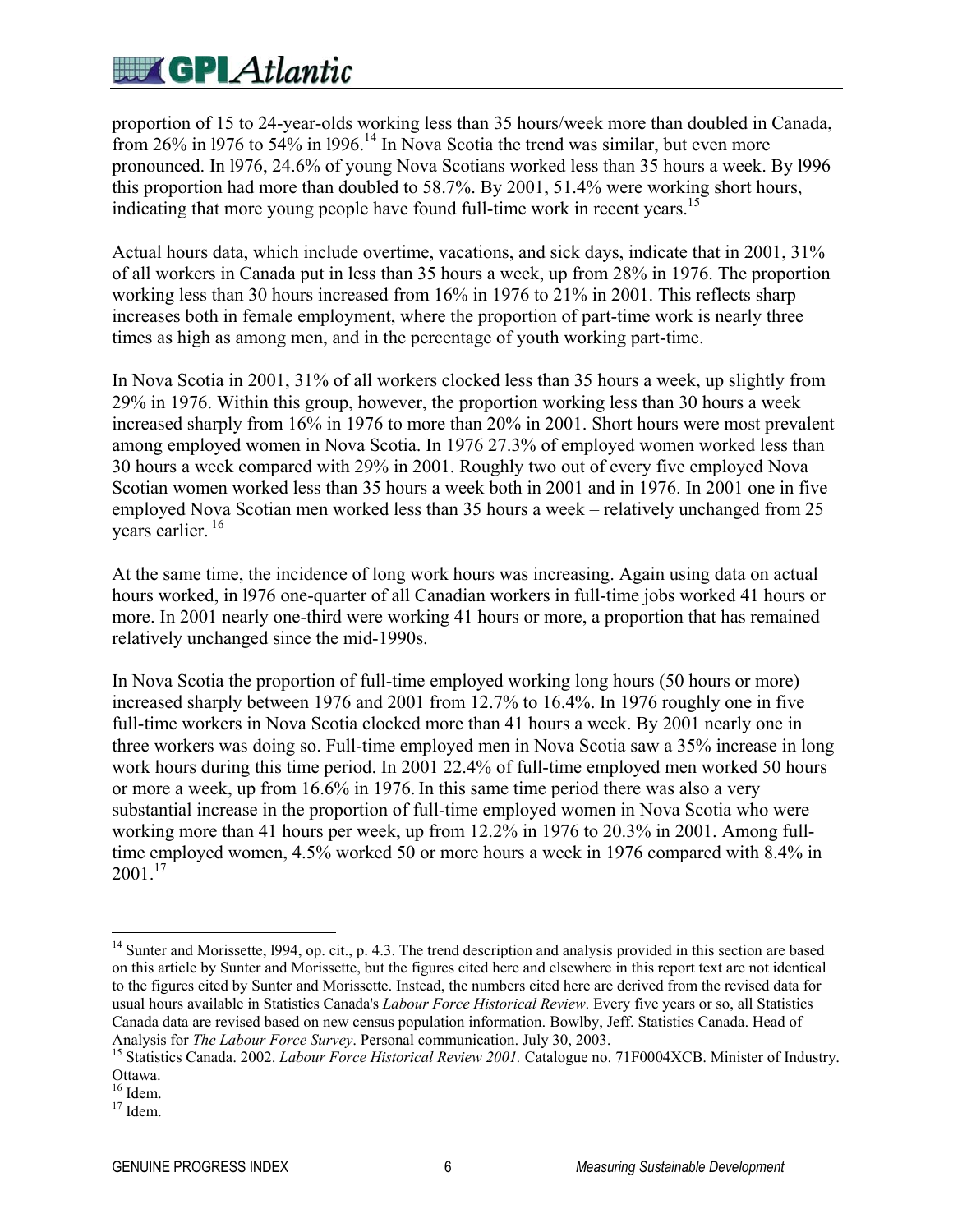# **EV GP Atlantic**

In Nova Scotia, Statistics Canada data indicate that employed men over 45 years of age have experienced a marked polarization in their hours of work over the last 25-year period. The decline of the standard workweek, particularly between 1976 and 1996, has been accompanied by an increase in both short and long hours for this demographic group. In 2001, 10.5% of employed men over 45 years of age were working short hours (1-34 hours), compared to 6% in l976. Similarly, 23% of full-time employed men over 45 were working long hours (50 hours or more) in 2001, up from 16% in l976. In 1976, 26.4% of full-time employed men over 45 were working more than 41 hours per week compared with nearly 38% in 2001. Again, all these data are based on *actual* hours worked, which include overtime, vacations, and sick days.

For Nova Scotian men over 55 years of age the shift was even more dramatic. The proportion of men in this age group working standard workweeks (35-40 hours) dropped nearly 12 percentage points from l976 to 2001 (from 62.9% to 51.2%), while hours grew more polarized. In 2001, nearly 18.8% of employed men in this age group were working short hours, compared to just 10.6% in l976. As well, 20.3% of full-time employed men in this age group were working long hours in 2001, up from 13.9% in l976. In 1976, 23.4% of full-time employed men aged 55 and over were working more than 41 hours a week compared with 33.4% in 2001.

Again using data on actual hours worked, employed Nova Scotian women between 25 and 44 years of age have also seen a decline in the standard workweek (35-40 hours), from 63.4% of employed women in 1976 to 58.7% in 2001. Among these women, there was a shift towards shorter work hours (1-34 hours/week) from 28% in 1976 to 31% in 2001. Among full-time employed women in Nova Scotia in this age group, the incidence of long hours (50 or more) also increased from 4.6% to 8% in this time period. In 1976, 12.3% of this group worked more than 41 hours a week compared with 20% in 2001.

Nova Scotian women 55 years and over have seen an even more dramatic drop in the standard workweek, and a particularly large shift to short hours. The proportion of women 55 years and over working a standard week fell from 58.6% in l976 to 45.9% in 2001. This shift was accompanied by sharp increases in the proportion of older women working short hours and long hours. Between 1976 and 2001, the incidence of short hours (less than 35 hours/week) increased from 30.2% to 44.8% while the incidence of long hours (50 and over) among full-time employed women in this older age group also increased, from 6.4% to 10.4%. In 1976, 13.8% of full-time employed women 55 and over worked more than 41 hours a week compared with nearly 22% in 2001. As noted, all these data refer to actual hours worked.

More young people were in school in l995 than a decade earlier, and this number continues to grow. The rising costs of university tuition and other educational expenses are pushing more of these students into the labour market. In l976, the employment rate for full-time students in Canada was  $26\%$ .<sup>18</sup> By 2001 it had increased to 38%. Similarly, 33% of full-time students in Nova Scotia were employed in 2001, up from 22% in l976. Full-time students tend to work parttime to balance their work/school responsibilities, thereby contributing to the increase in the proportion of employees working short hours. However, according to Statistics Canada, short workweeks have become more common among both student and non-student groups. For

 $\overline{a}$ <sup>18</sup> Statistics Canada defines the "employment rate" as the number of persons employed expressed as a percentage of the population. In this case, the population refers to full-time students 15-24 years old. In other words, 26% of fulltime students were employed in 1976.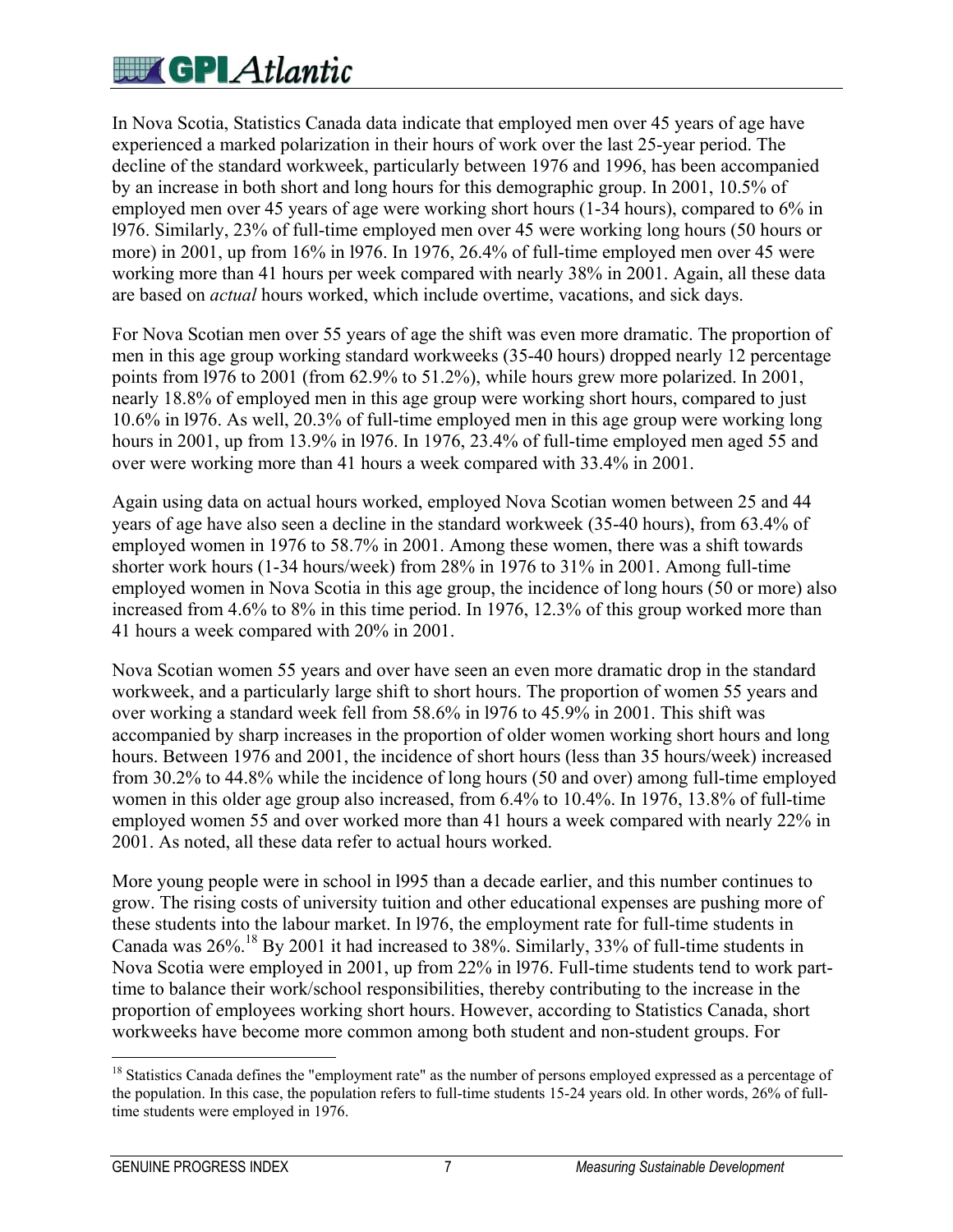example, in l995, three out of 10 employed youths who had left school worked a short workweek – triple the proportion of school leavers working short workweeks in 1976. <sup>19</sup>

Again using *actual* hours data, short hours (1-34 hours per week) and standard hours (35-40 hours per week) moved in opposite directions between 1976 and 2001 for youth in Nova Scotia, with short hours increasing at the expense of standard hours. In 1976, 38% of youth worked less than 35 hours per week. This increased to 54% in 2001. By contrast, in 2001, only 27% of 15-24 year old Nova Scotians worked a standard workweek, down from 41% in 1976.

As indicated above, women and youth account for a disproportionate number of short-hours workers. By contrast, those working longer hours represent a more diverse cross-section of workers (Table ES1).

The existing literature on the subject has pointed to a number of factors that have contributed to hours polarization in Canada. These include the following:

- Growth in part-time jobs exceeded the growth in full-time jobs in the 1990s, contributing to the growth in short hours. $^{20}$
- The increase in long work hours, particularly between 1976 and 1997, could be partially due to the fact that between l989 and 1997, self-employment accounted for nearly 80% of net employment gain in Canada, and the self-employed tend to work long hours.
- The growth of moonlighting contributed to long hours.
- Growth in school attendance coupled with growth in part-time jobs held by students contributed to the growth in short hours.
- There has been a marked shift toward service industries where hours are polarizing and where shorter hours are more prevalent.
- Industries where hours are decreasing tend to be characterized by a relatively unskilled work force receiving low wages.
- The adoption of "lean production" and "just-in-time" methods by employers means they need to be able to adjust quickly to changes in demand for product, and therefore may use either more overtime hours among existing employees or hire more temporary contract workers (who tend to work short hours) to meet fluctuations in demand. In either case, the new production methods militate against the standard workweek and tend to favour a polarization of hours.
- Trade globalization and increasing competition with cheap labour countries has forced many firms to shed full-time employees in an effort to reduce costs and to replace them with part-time, contingent workers.

Polarization may not only be occurring between different groups of workers. In many cases, the same individuals might be working very long hours during some periods, and be unemployed or underemployed during others. It is clear from this summary that the apparent stability of *average* work hours in recent decades conceals growing disparities among different groups of workers.

 $19$  Sheridan, Sunter and Diverty, 1996, op. cit., p. 3.6.

<sup>20</sup> Manser, Marilyn E. and Garnett Picot. l999. "Self-employment in Canada and the United States*.*" *Perspectives*. Vol. 11, no. 3. Statistics Canada. Catalogue no. 75-001-XPE. Minister of Industry. Ottawa. p. 43.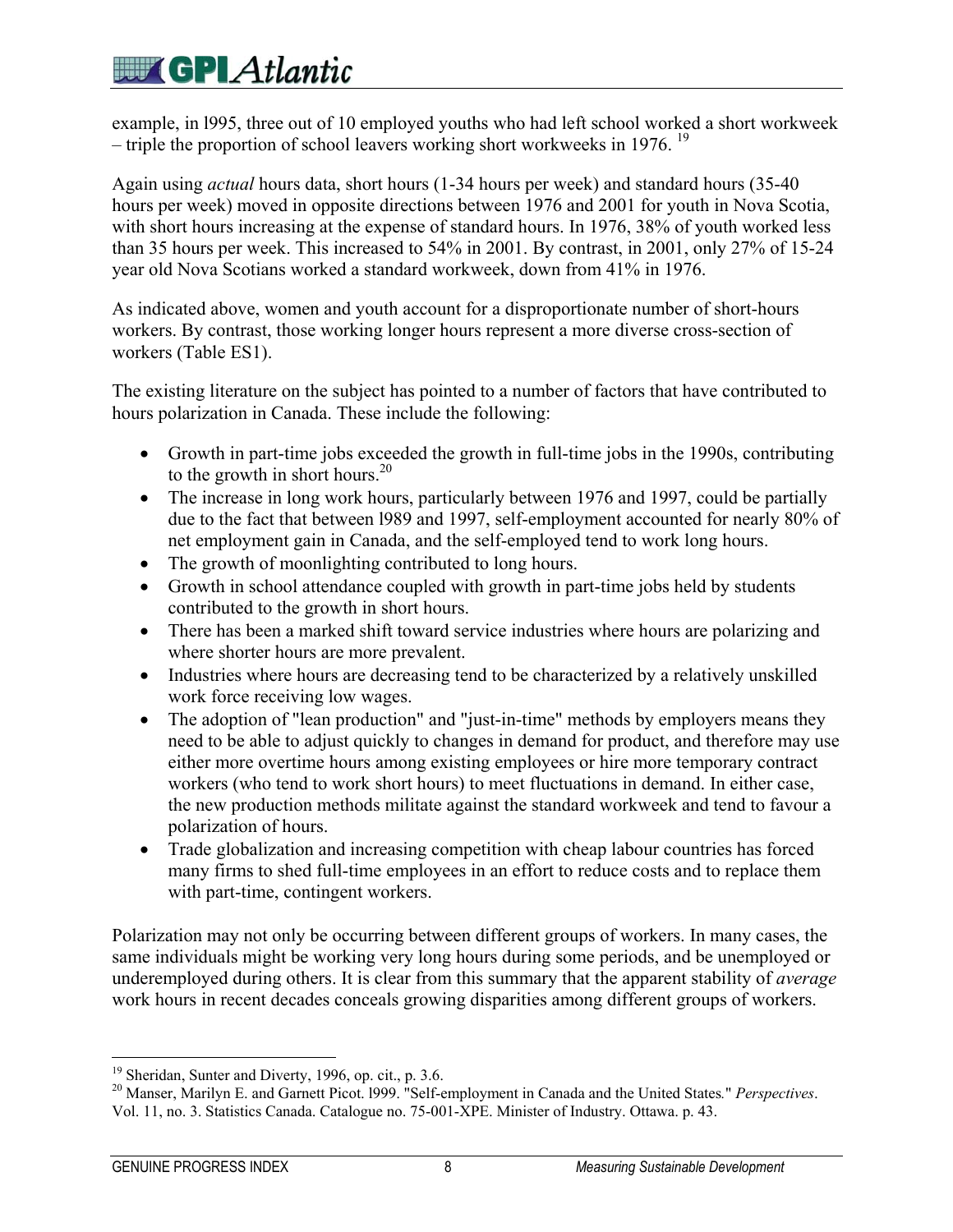| <b>Table ES1. Who Works Long Hours in Canada?</b> |  |  |  |
|---------------------------------------------------|--|--|--|
|                                                   |  |  |  |

|                    | <b>Comments</b>                                                                |  |  |
|--------------------|--------------------------------------------------------------------------------|--|--|
| Men and women      | The proportion of Canadian university-educated men working long hours          |  |  |
| with university    | rose from 25% in 1976 to 32% in 1995. For Canadian women with degrees,         |  |  |
| degrees            | it increased from 13% to 18%.                                                  |  |  |
| Managers in        | Between 1985 and 1995, there was an 8.3% decrease in the proportion of         |  |  |
| white and blue-    | managers working standard hours in Canada, and a corresponding 8.2%            |  |  |
| collar occupations | increase in the proportion working more than 40 hours/week.                    |  |  |
| (men and women)    |                                                                                |  |  |
| Blue-collar jobs   | It is often more cost efficient for employers to pay overtime than to hire     |  |  |
| that pay overtime  | and train new workers. Due to ceilings on Employment Insurance, Canada         |  |  |
|                    | Pension Plan, and Workers Compensation Board contributions, employers'         |  |  |
|                    | fixed costs increase less by scheduling existing employees to work             |  |  |
|                    | overtime than by hiring new employees.                                         |  |  |
| White collar jobs  | There is an increasingly competitive employment market in this area.           |  |  |
| with a high level  | Therefore, salaried employees are often expected to put in substantial         |  |  |
| of responsibility  | hours of unpaid overtime. In addition, downsizing has led to layoffs in this   |  |  |
|                    | area, which in turn have led to an increasing incidence of job insecurity, so  |  |  |
|                    | that many employees are afraid to refuse overtime as they are forced to        |  |  |
|                    | take on the work of laid off co-workers.                                       |  |  |
| Service sector     | While many service sector jobs are associated with part-time, temporary,       |  |  |
|                    | and casual work, long work hours are prevalent for:                            |  |  |
|                    | women in business services and education                                       |  |  |
|                    | men working in transportation, storage and communications,                     |  |  |
|                    | business services, educational services, and public administration             |  |  |
| Goods-producing    | In general, longer hours are more prevalent for both men and women in the      |  |  |
| sector             | goods-producing sector than in the service sector.                             |  |  |
| Multiple-job       | Multiple-job holders tend to have long work hours since they are working       |  |  |
| holders            | more than one job. This group has grown as a proportion of overall             |  |  |
| (moonlighters)     | employment since the mid-1970s.                                                |  |  |
| Workers in low-    | The Advisory Group on Working Time and the Distribution of Work                |  |  |
| skilled, low-      | pointed out that a "cluster" of workers in low-paying jobs, usually women,     |  |  |
| paying jobs        | are typically forced to work long hours just to make ends meet. <sup>21</sup>  |  |  |
| Self-employed      | The self-employed were three times as likely as paid employees to work         |  |  |
|                    | more than 40 hours a week in 1995. This group has also increased in the        |  |  |
|                    | last decade. Between 1976 and 1998 self-employment doubled in Canada.          |  |  |
|                    | In fact, nearly 80% of jobs created in the first eight years of the 1990s were |  |  |
|                    | created in the self-employment sector. $^{22}$                                 |  |  |

Sources: Statistics Canada. l997. *Labour Force Update: Hours of Work*. Vol. 1, no. 2. Minister of Industry. Ottawa. pp. 14-16; Advisory Group on Working Time and the Distribution of Work, 1994, op. cit., pp. 18-19.

 $\overline{a}$ <sup>21</sup> Advisory Group on Working Time and the Distribution of Work, 1994, op. cit., pp. 18-19.

 $^{22}$  Of the 775,000 total net job growth (1990-1998), nearly 600,000 were in the self-employment sector. From Lin, Zhengxi, Garnett Picot and Janice Yates. l999. *The Entry and Exit Dynamics of Self-Employment in Canada.* Research Paper Series. Analytical Studies Branch. Statistics Canada. No. 134. Minister of Industry. Ottawa. p. 1.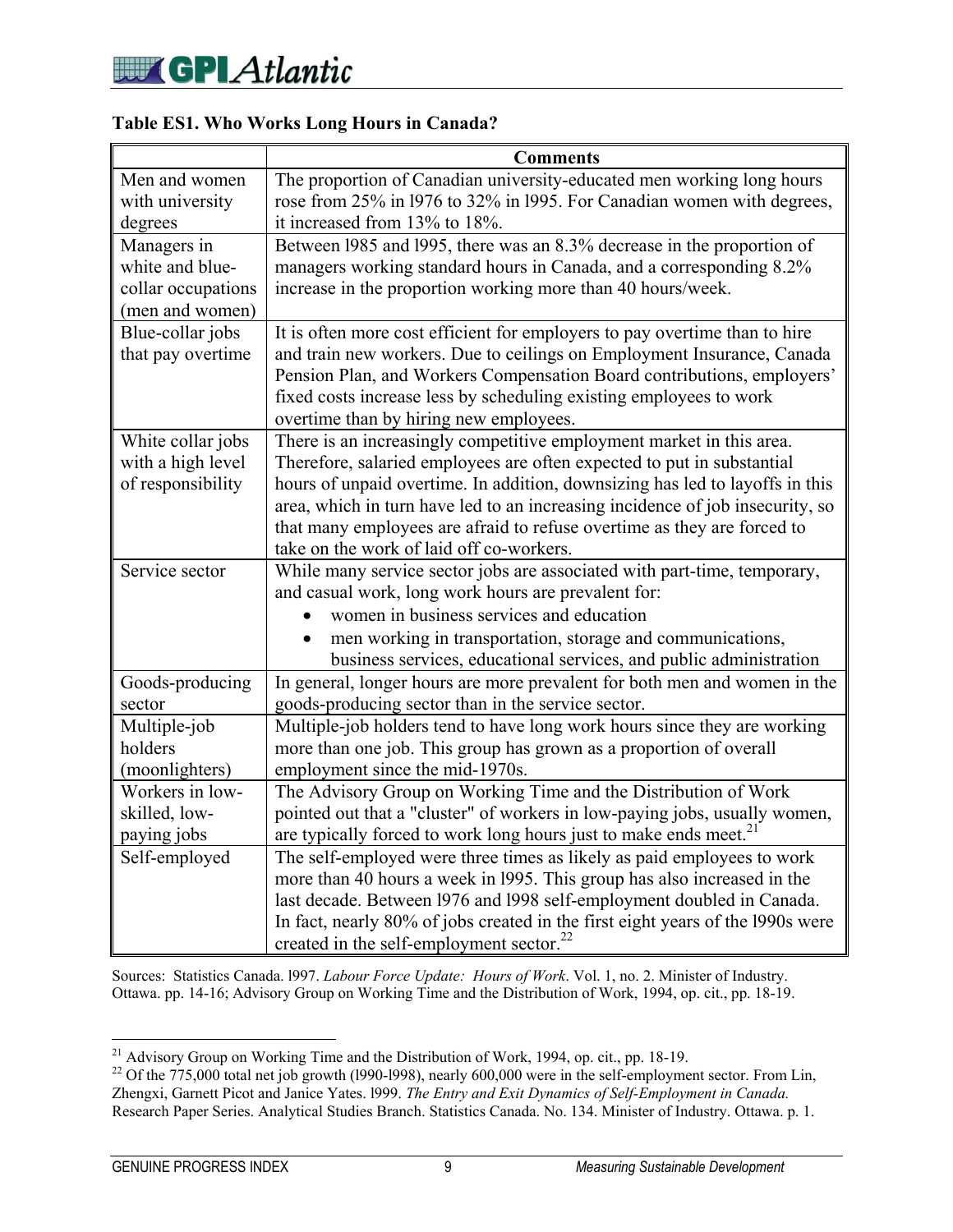### **Total Work Hours and Increased Work Effort**

The apparent stability of *individual* work hours in the last 40 years, however, also conceals the fact that *households* are actually putting in much longer hours than before. In 2000, both partners worked in 65.6% of two-partner families in Canada.<sup>23</sup> In 1967 (the first year data on dual earner families were available) just over 30% of all two-partner families had both partners working. This, combined with the fact that total household work hours have not markedly diminished since the turn of the century, means that dual-earner couples with children are working longer total (paid plus unpaid) hours today than their counterparts did 100 years ago. Total average work hours per week for couples with children increased substantially in Canada between l900 and 2000 from about 111 hours in 1900 to 137 hours in 2000.<sup>24</sup> Total work hours for *full-time* employed parents in 2000 are even higher at 145 hours. This increase in total (paid plus unpaid) work hours is primarily due to the fact that married women with children only entered the paid workforce in large numbers after the Second World War.

Using Statistics Canada's special tabulations on usual work hours prepared for GPI Atlantic from the Labour Force Survey (work-estimate data), between 1976 and 2002 the average employed married father in Nova Scotia worked slightly longer than his non-parent counterpart. For example, in 2002, employed married fathers worked 42.7 hours per week while their non-parent counterparts worked 41.7 hours. Employed married mothers, on the other hand, tend to work fewer hours for pay than their non-parent counterparts, though they put in considerably longer unpaid household work hours. In Canada overall the general pattern is similar, though married men and women both with and without children in Nova Scotia tend to work slightly longer paid work hours than their counterparts in the rest of Canada. Nova Scotian fathers are putting in about two hours per week less in paid work time than 25 years ago, while mothers are working about an hour longer.

The Labour Force Survey data on usual hours worked show that in 2002, couples between 25 and 44 years of age without children in Canada worked a combined week of 77.2 hours for pay. In Nova Scotia in that same year they worked 78.2 hours. By contrast, couples in that age group with children worked 75.1 hours per week in Canada overall and 76.1 hours in Nova Scotia.

By contrast, when we consider only the full-time employed parents between 25 and 44 years of age we find that their combined usual paid workweek increases to 81.2 hours in Canada and 82.6

 $\overline{a}$ 23 Statistics Canada. 2002b. *Income in Canada, 2000.* Catalogue no. 75-202-X1E. Table 9.2. Minister of Industry. Ottawa. p. 125.

<sup>24</sup> Female unpaid work (1900): From historical studies cited by Schor, Juliet B. 1991. *The Overworked American: The Unexpected Decline of Leisure.* Harper Collins. New York. p. 200, footnotes 5 and 6; Female paid work (1900): Historical data confirm that married women did not enter the paid workforce in any significant numbers until after WWII; Female paid and unpaid work (2000): Based on Statistics Canada's General Social Survey (Time use data). Fast, Janet, Judith Frederick, Nancy Zukewich and Sandra Franke. 2001. "The Time of Our Lives." In *Canadian Social Trends*. Statistics Canada. Catalogue no. 11-008. p. 22. The figures would be higher for full-time employed single mothers – approximately 44 hours paid work/week and 30.8 hours unpaid work/week; Male paid work (1900): Benimadhu, Prem. l987. *Hours of Work: Trends and Attitudes in Canada*. Conference Board of Canada. Ottawa. p. viii; Male paid and unpaid work (2000): Based on Statistics Canada's General Social Survey (Time use data). Fast et al. 2001. "The Time of Our Lives." In *Canadian Social Trends.* Statistics Canada. Catalogue no. 11-008. p. 22.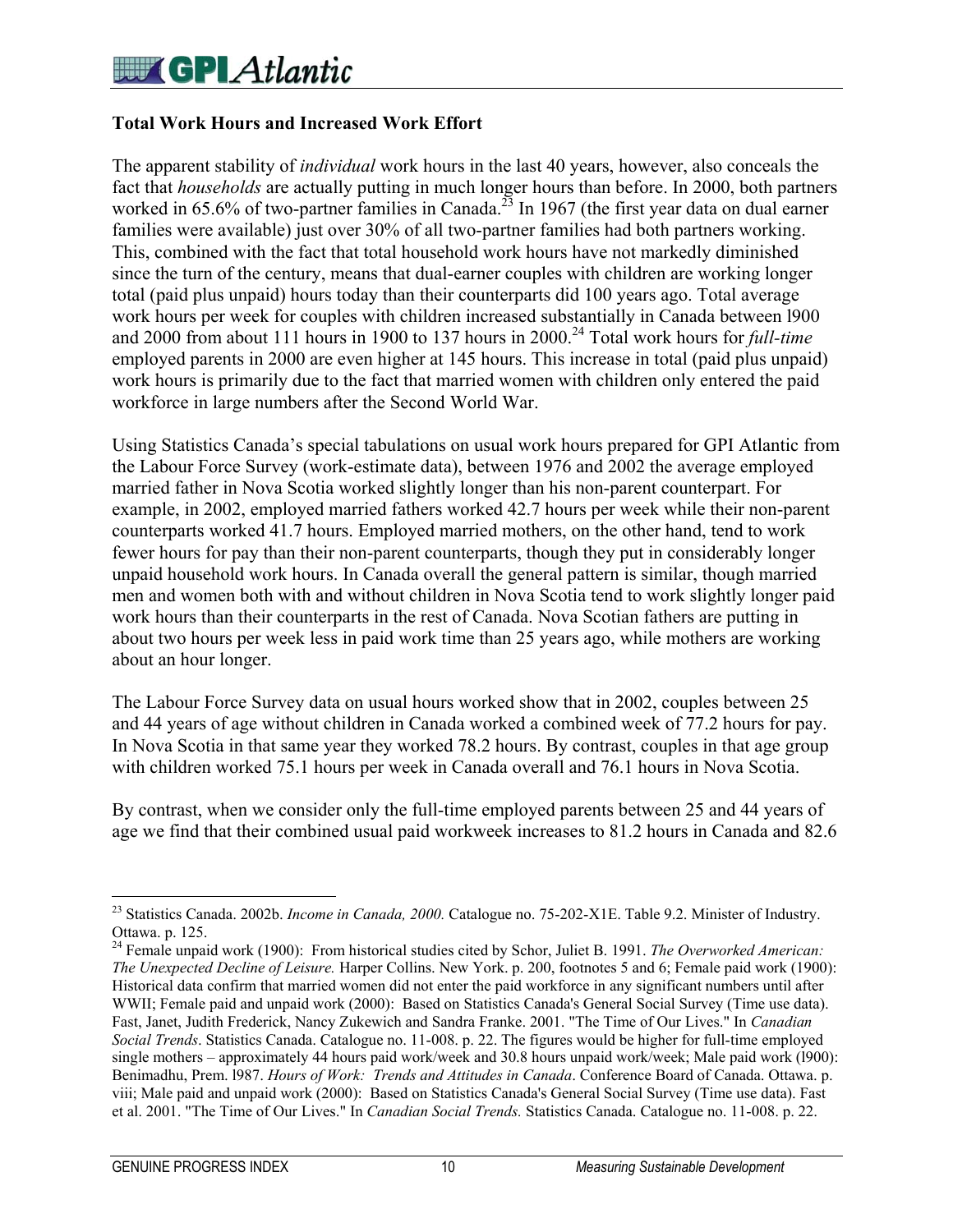hours in Nova Scotia in 2002. Their non-parent full-time counterparts were employed 80.7 and 81.8 hours respectively.

On average, therefore, couples in Nova Scotia are working somewhat longer hours than the Canadian average. Generally, paid work hours for dual-earner couples without children increased up until l996, while they remained relatively stable for those with children during those 20 years. Since 1996, combined usual paid work hours for both groups have steadily declined. Usual paid work hours for couples with children in 2002 were about two hours a week less than they had been in 1976. For those without children, hours returned to 1976 levels.

Time-use data collected from Statistic's Canada's 1998 General Social Survey (GSS) indicated that full-time dual earner parents in Canada work a total of 87.4 paid hours per week when both their workloads are combined – an increase of 2.0 hours per week of paid work since 1992. The discrepancy between the GSS time-use data and the Labour Force Survey data is partly due to the fact that the former includes work-related activities, like commuting time, work-related travel, and paid work breaks. When unpaid work hours are added, the total rises to 144.6 combined paid and unpaid hours weekly.

Lone parent mothers, aged 25-44, who were employed full-time, did slightly more combined paid and unpaid work (75 hours a week) than their married counterparts, and they had the least amount of free time of any demographic group.

The equation of increased work hours with higher levels of affluence may be misleading. Evidence from the U.S. shows that most of those working longer hours in that country are just trying to maintain their existing standard of living on dwindling real incomes, and that smaller relative increases in real earnings have been purchased with relatively larger increases in hours worked.

In Canada between 1980 and 2001 the average disposable income of dual-earner parents increased by 8.4%. In Nova Scotia it increased by  $8.1\%^{25}$ 

During roughly this same period (1981-2000), the average actual combined annual paid work hours of dual-earner parents with children increased by 6% in Canada and by 4% in Nova Scotia. When we include 2001 data, the increase is 3.4% and  $3.1\%$  respectively.<sup>26</sup> In other words, in 2000, Canadian parents were actually working 206 more hours per year for pay, equivalent to 26 more work days, than they did in 1981 (based on an 8-hour work day). Nova Scotian parents were working 141 additional hours, or 18 more 8-hour days, for pay in 2000 than they did in 1981.27

 $\overline{a}$ <sup>25</sup> Statistics Canada. *Average After-tax Income in 2001 Constant dollars, Canada, 1980-2001*. CANSIM II Table 202-0603.

<sup>&</sup>lt;sup>26</sup> Actual work hours data were used here because vacation time must be considered when hours are annualized. Actual hours also capture paid and unpaid overtime.

<sup>27</sup> Statistics Canada. 2003a. *Labour Force Survey, 1976-2002.* Unpublished data. Custom tabulation prepared by Statistics Canada for GPI Atlantic. Table V0603\_16. Minister of Industry. Ottawa.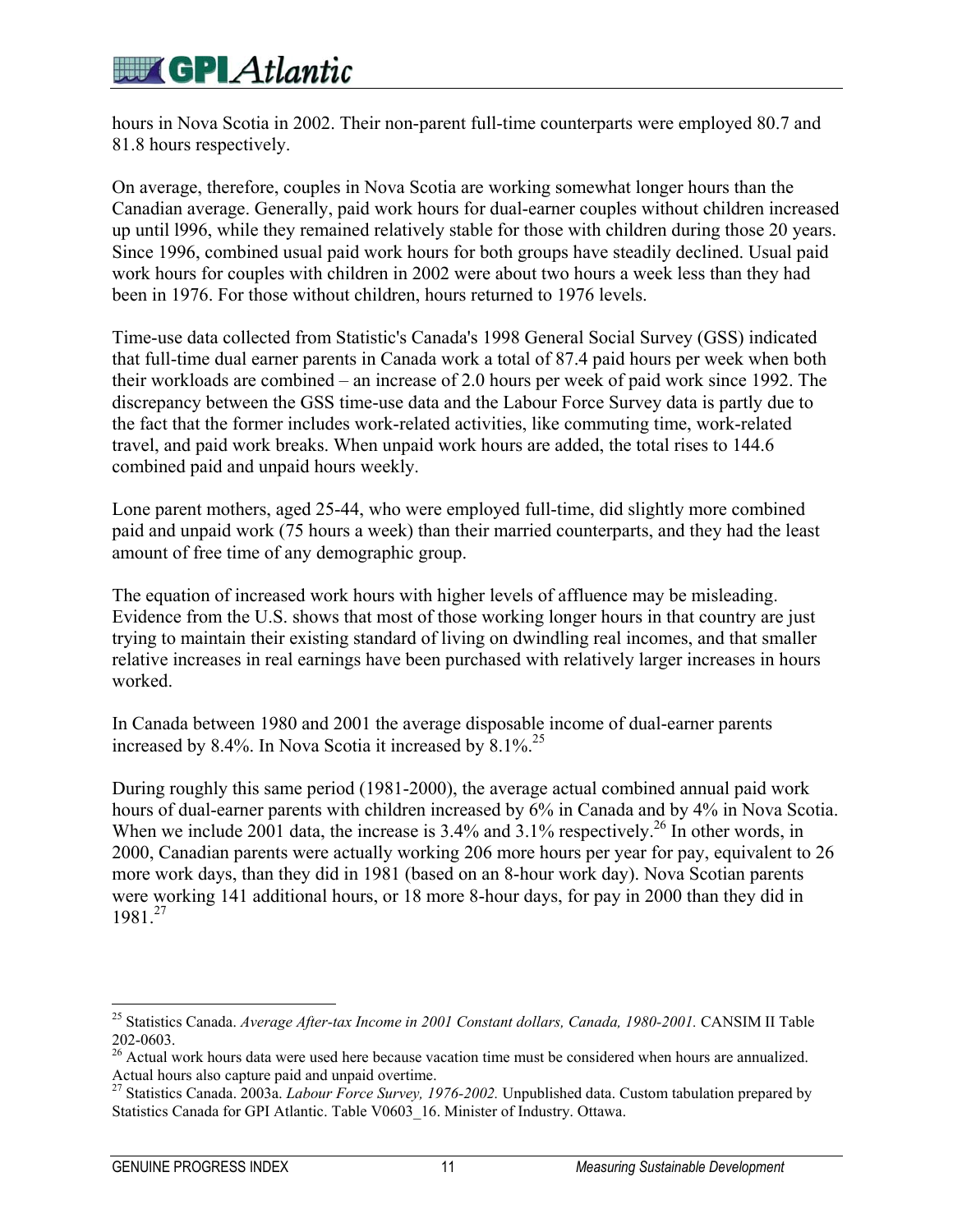Between 1981 and 2000, therefore, Canadian working parents increased their work effort by the equivalent of just over five weeks a year and Nova Scotian parents by 3.5 weeks a year, based on a 40-hour workweek. When we include 2001 data, Canadian couples with children worked the equivalent of 15 more work days per year in 2001 than they did in 1981, and their Nova Scotian counterparts worked an average of 14 work days more per year (equal to about three additional 40-hour workweeks). As the data indicate, average work hours declined slightly for this segment of the population between 2000 and 2001.

When the earnings and hours data are combined, it is clear that a substantial portion of the increased earnings were purchased with additional hours. As noted, working parents in Canada had, on average, 8.4% more disposable income in 2001 than they did in 1980. In Nova Scotia, average disposable income rose by 8.1% in the same time period. Simultaneously, work hours increased by 3.4% in Canada and by 3.1% in Nova Scotia. Therefore, based on these data, it would appear that 40.5% of the increase in disposable income in Canada and nearly 40% of the increase in Nova Scotia were bought with increased work effort.

Data also indicate that the average market income of prime aged working parents in Canada increased by 22% between 1981 and 2000.<sup>28</sup> In Nova Scotia during this same time period market income increased by 20%.29 Based on these data, it would appear that nearly 30% of the increase in market income in Canada and 20% of the increase in Nova Scotia were bought with increased work effort.

From a household perspective, the increases in both disposable (after-tax) and market income purchased through increased work effort calculated here are substantial underestimates, because female labour force participation has risen sharply since the early 1980s. For most households, the shift from single-earner status to dual-earner status constitutes a significant "increased work effort" that is not captured here. In other words, the data above compare the hours of working parents in 2001 with the hours of parents who were already working in 1981. They do not account for additional labour force participants within a household.

When the increased work effort is assessed to account for changes in total paid *household* work hours, the most substantial increases in work effort are seen in households with very young children. The employment rate of women with their youngest child aged 6-15 rose from 46.5% in 1976 to 75.3% in 2001. The employment rate of women with their youngest child aged 3-5 rose from 36.9% to 67.4% during this period. For women with infants (0-2), the employment rate rose from 27.7% in 1976 to  $62\%$  in 2001.<sup>30</sup> These shifts to dual-earner status constitute substantial increased work effort on the part of households that are not captured in the earnings to hours ratios described above.

1

<sup>&</sup>lt;sup>28</sup> In 1981 in Canada the combined average market income of two-parent, dual-earner families with children was \$63,308. In 2000 it was \$76,960, an increase of 22%. Both are in \$2001 constant dollars. Statistics Canada. *Average Market Income by Economic Family Types, Canada, 1981-2000.* Available from http://www.statcan.ca/english/Pgdb/famil22d.htm. Accessed June 5, 2003.

 $\frac{29 \text{ In } 1981 \text{ in } \text{Nova } \text{Scotia }$  the combined average market income of two-parent, dual-earner families with children was \$53,260. In 2000 it was \$63,801, an increase of 20%. Statistics Canada. *Average Market Income by Selected*

*Economic Family Types, Nova Scotia, 1981-2000.* CANSIM II. Table 202-0202. 30 Statistics Canada. 2002c. *Women in Canada: Work Chapter Updates.* Catalogue no. 89F0133-XIE. Minister of Industry. Ottawa. pp. 6 and 12, Table 5.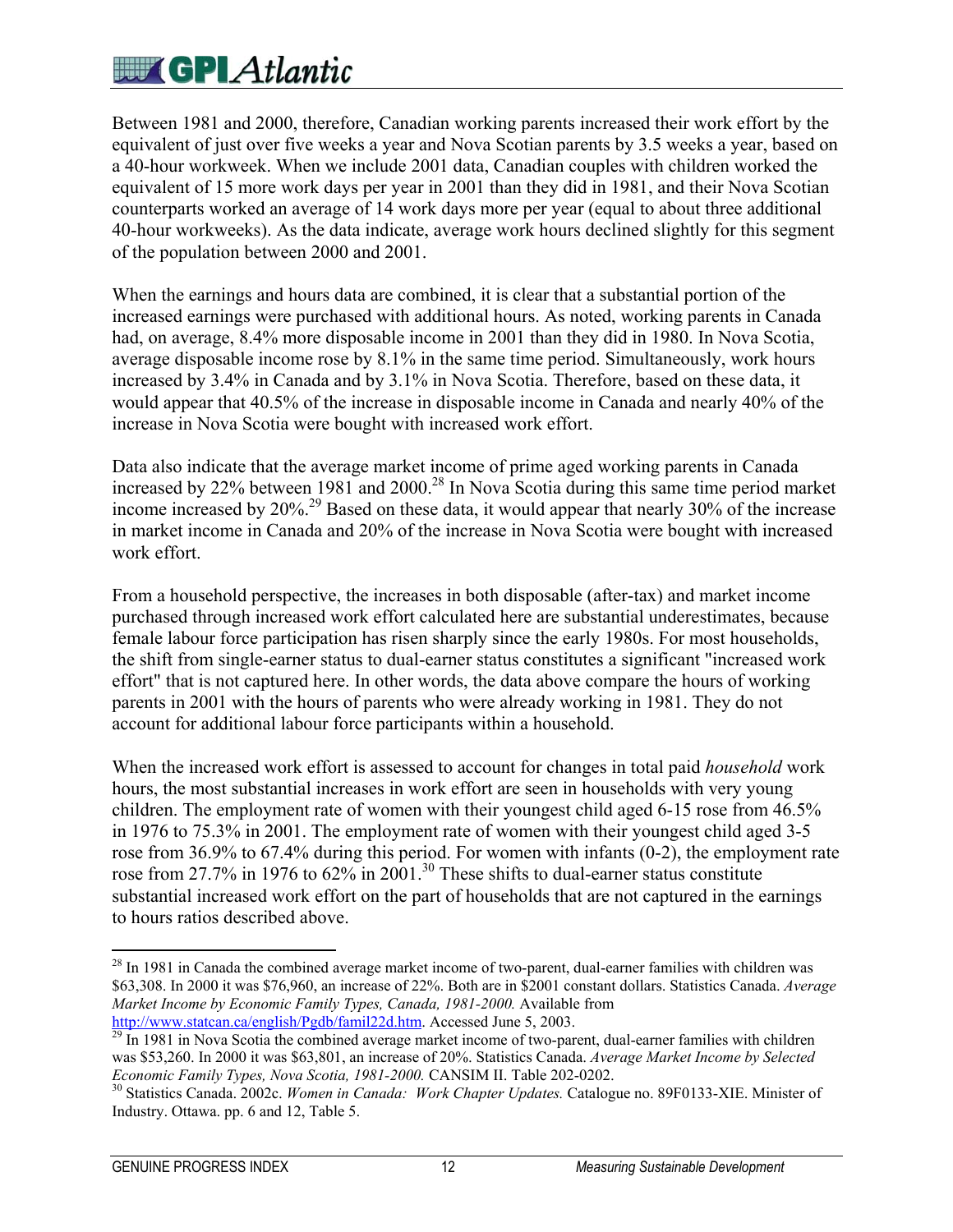### $\mathbb{Z}$  GP Atlantic

### **Overtime**

In 2001, an average of 1.2 million Canadians were out of work. At the same time, 2.4 million Canadians, or about 20% of the workforce, clocked about 21 million hours of overtime every week. In Nova Scotia in that same year, 72,200 employees (about 21% of the workforce) worked about 643,000 hours of overtime each week, while  $45,600$  people were jobless.<sup>31 32</sup> In other words, if all overtime hours were converted to new full-time jobs, admittedly not an easy task, there would be half a million fewer unemployed Canadians and 16,000 fewer unemployed Nova Scotians.

The incidence of overtime in both Canada and Nova Scotia increased by 15% between l997 and 2001. Among those who work overtime in this province, nearly 38% get paid for it, while a striking 59% don't. The remaining 3% of overtime workers put in a combination of both paid and unpaid overtime hours. In other words, in a typical week in 2001, roughly 373,000 overtime hours were worked free of charge in Nova Scotia.<sup>33</sup> In Nova Scotia, the incidence of overtime rose from 18.6% of all employees in 1997 to 21.4% in 2001*.*

- In 2001, 24% of all male employees in Nova Scotia worked overtime and 18.5% of all female employees worked overtime. In total, there were therefore considerably more male employees working overtime than female employees.
- In 2001, Nova Scotian women working overtime were less likely than men to be compensated for their extra labour. Fifty-two per cent of all male employees working overtime in Nova Scotia were working unpaid overtime while nearly 68% of all female employees working overtime did so for free. Overall, there were almost the same number of Nova Scotian men and women working unpaid overtime (21,900 men *vs*. 20,500 women).
- The propensity to work overtime was highest in the 45-and-over age group at 23.6%. Among 25-44 year old employees, 18.9% worked overtime; and among 15-24 year old employees, only 8.6% worked overtime.
- Among older workers, more women worked overtime without pay than men.

For Nova Scotian men, the trade, educational services, and public administration sectors accounted for the highest rates of unpaid overtime. For Nova Scotian women, the educational services, health care and social assistance accounted for the highest rates of unpaid overtime.

<sup>&</sup>lt;sup>31</sup> The unemployment figures cited here are the official figures. They do not include discouraged workers or the underemployed. See Chapter 5 on "The Collapse of Work" for a discussion about the "hidden unemployed," and for information on Statistics Canada's more comprehensive "supplementary unemployment" statistics.

<sup>&</sup>lt;sup>32</sup> Statistics Canada's *Labour Force Survey* (LFS) began collecting information on paid and unpaid overtime in January 1997. These LFS data will be supplemented by other sources where possible.

<sup>&</sup>lt;sup>33</sup> This is based on 42,400 workers clocking unpaid overtime hours in Nova Scotia and averaging 8.8 hours of unpaid overtime per week. Data are from Statistics Canada's *Labour Force Historical Review 2001*. Paid overtime is defined by Statistics Canada as overtime hours for which the employee was paid or otherwise compensated (time off in lieu). Unpaid overtime is overtime hours not paid for or otherwise compensated. In addition, 2,400 employees in Nova Scotia – or approximately 3% of the total number of employees working overtime – worked *both* paid and unpaid overtime hours in 2001.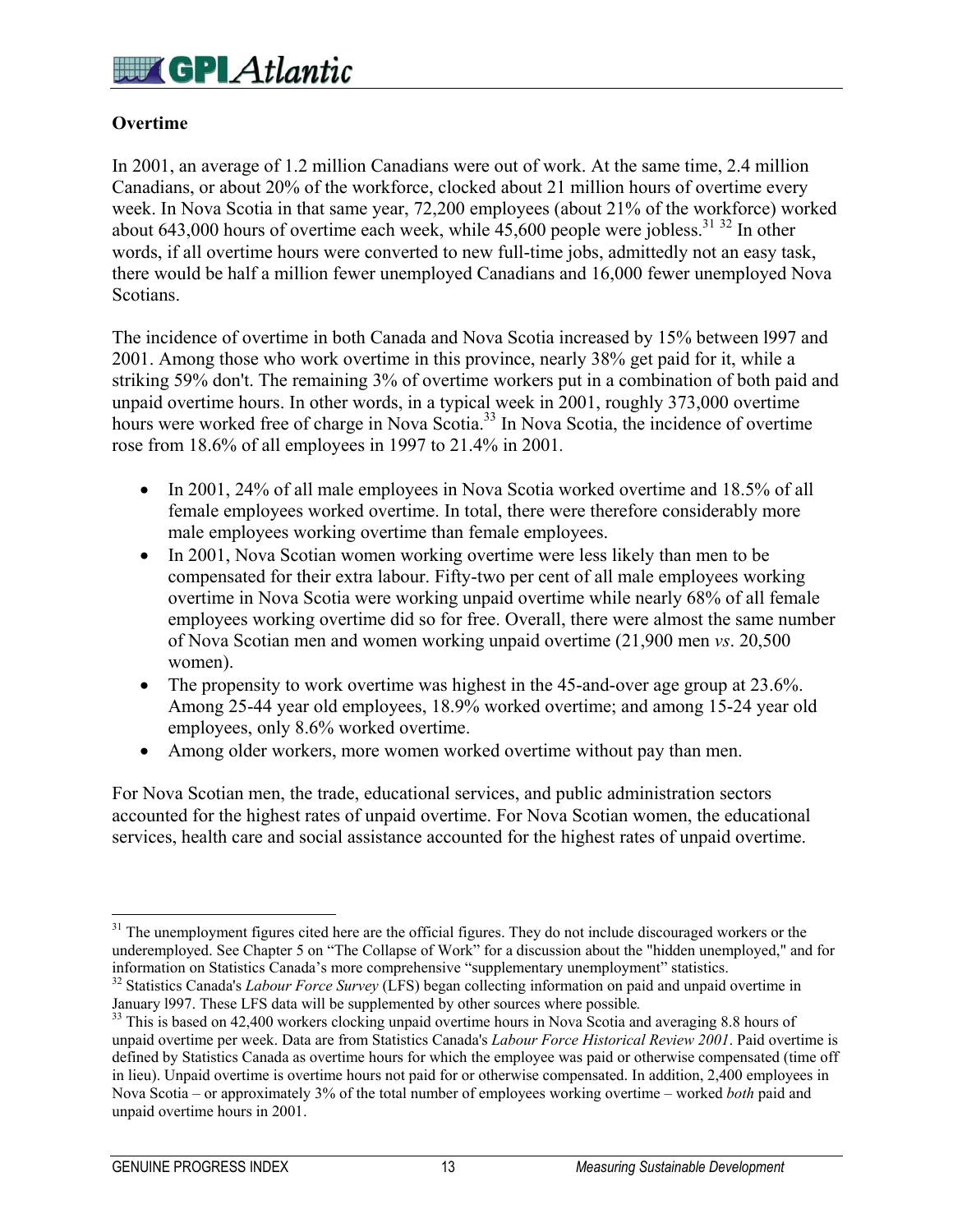#### **Moonlighting**

In Canada, between l976 and l996 the number of people holding down more than one job tripled. When increases in total population and employment are accounted for, one in 20 workers held a second job or self-employed position in 1996, compared with just one in 50 workers two decades earlier. In Nova Scotia the percentage of workers who are moonlighting more than doubled from 2.1% in 1976 to 4.4% in 2001. Since 1996, when nearly 5% of all employed were moonlighting, there has been a modest decline.<sup>34</sup>

The composition of the moonlighting work force has changed over the last 25 years. The fastest growing group of moonlighters has been women aged 25-54 years. In l976 moonlighters were predominantly adult men (outnumbering women three to one) with regular full-time jobs. By the l990s, many more women had joined the ranks of multiple job holders, so that, by l996, 51% of moonlighters were adult women, of whom the vast majority were parttimers in the service sector  $35$ 

In Canada in 2001, 53.4% of employed moonlighters were women, compared with 46.5% who were men. Similarly, in Nova Scotia, 18,800 workers were moonlighting in 2001, the majority of them women (54.2% women *vs*. 45.7% men), reversing the earlier gender gap. In l987, 60.5% of Nova Scotian moonlighters were men, and 39.5% were women. In 2001 in Nova Scotia, 5.1% of employed women overall were moonlighting, up from 3.3% in l987. In 2001 3.9% of employed Nova Scotian men were holding down more than one job, up only marginally from 3.8% in 1987, and down from 4.6% in 1996.<sup>36</sup>

In 2001 the majority (52%) of moonlighters in Nova Scotia were between the ages of 25-44, with the remainder split between younger and older workers.

Holding more than one job usually means longer work hours, though in some cases, especially for youth, two or more short-hours jobs may often only add up to one full-time job. On average, Canadian moonlighters usually worked 46.2 hours a week in 1996.<sup>37</sup> In Nova Scotia more than 65% of moonlighters worked more than 41 hours per week in 2001. More than 40% worked 50 or more hours per week. In Canada as a whole, 64% of moonlighters worked more than 41 hours per week, and 41% worked more than 50 hours per week.

Not surprisingly, moonlighting and high levels of unemployment don't mix. According to Statistics Canada: "In provinces where even one job can be hard to find, it should not be surprising that second jobs are also scarce."<sup>38</sup> In comparison to other provinces, therefore, moonlighting rates in Nova Scotia (and in Atlantic Canada in general) are below the national average, since unemployment rates in this region are higher than in other provinces.

<sup>34</sup> Statistics Canada. 2002. *Labour Force Historical Review 2001*. Catalogue no. 71F0004XCB. Minister of Industry. Ottawa.

<sup>35</sup> Statistics Canada. l997. *Labour Force Update: Hours of Work.* Vol. 1, no. 2. Catalogue no. 71-005-XPB. Minister of Industry. Ottawa. pp. 32-34.

<sup>36</sup> Statistics Canada. 2002. *Labour Force Historical Review 2001*. Catalogue no. 71F0004XCB. Minister of Industry. Ottawa.

<sup>37</sup> Statistics Canada, 1997, op. cit., pp. 32-34.

<sup>38</sup> Idem.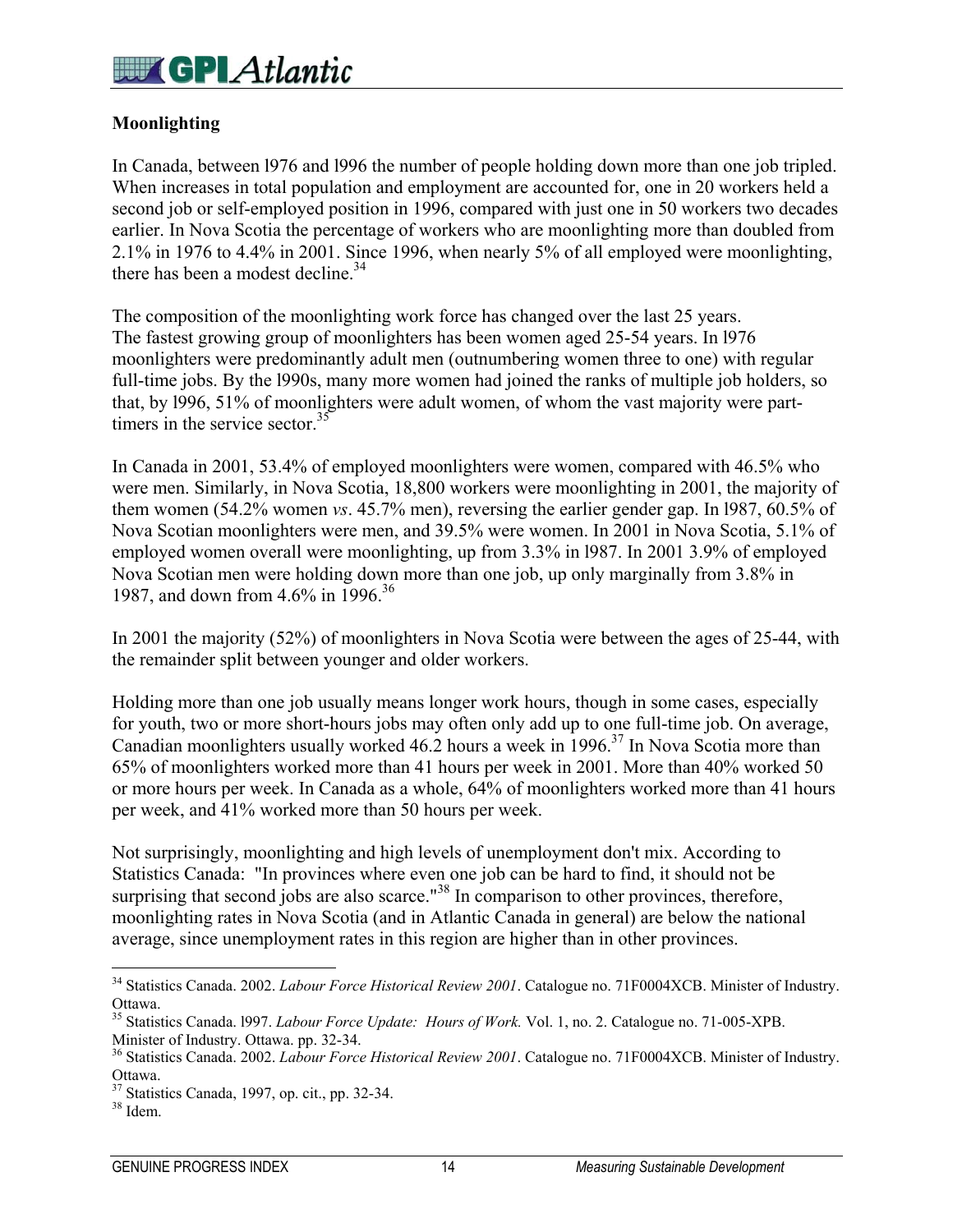# **EV GPI Atlantic**

Statistics Canada's l995 Survey of Work Arrangements asked moonlighters to indicate the main reasons why they have more than one job, and found that the majority (57%) of paid employees and 46% of self-employed workers do so for economic reasons.<sup>39</sup>

#### **Self-employment**

In 1997 nearly 2.5 million Canadians reported working in their own businesses, more than double the number of self-employed 20 years earlier. In fact, 77% of all jobs created in the first eight years of the l990s were created in the self-employment sector. This growth in selfemployment is "unprecedented," since past job creation has typically and overwhelmingly been in the paid employment sector. $40$ 

Self-employment as a percentage of total employment has increased in Canada and Nova Scotia over the last 25 years, accelerating in the early l990s, reaching a peak in l996, and declining somewhat since then. However, current self-employment rates are still much higher than they were 25 years earlier. About 15% of working people in Nova Scotia were self-employed in l996, compared with 11% in l976. By 2001 the rates had dropped to roughly 13%, still above 1976 levels. In Canada, self-employment accounted for 16.2% of those working for pay in 1997 and 15.3% in 2001, up from just over 12% in 1976.<sup>41</sup>

In Canada and in Nova Scotia, the self-employed are more likely to be men. The male share of self-employment has declined somewhat in Nova Scotia since l976, when nearly 73% of selfemployed were men. By 2001, 64% of self-employed workers were men. During the same time period the female share of self-employment has increased correspondingly. In 2001, 36% of selfemployed workers were women, up from  $27\%$  in 1976.<sup>42</sup>

The growing prominence of self-employment in the labour market has contributed to the polarization of work hours in Canada, mostly due to the propensity of the self-employed to put in long workweeks, but also, interestingly, through an increased incidence of short hours among the self-employed in particular sectors.

In 2001, the self-employed in Canada were seven times more likely to work 50 hours or more per week than paid employees (35% *vs*. 5%). The self-employed in Canada were about four times more likely to work 41 or more hours per week than paid employees (43% *vs*. 11%). In Nova Scotia the contrast is similar, but not quite as dramatic. In 2001, self-employed Nova Scotians were about 4.5 times more likely than paid employees to work over 50 hours a week, and nearly

 $\overline{a}$ <sup>39</sup> "Economic reasons" include meeting regular household expenses, paying off debts, saving for the future, and "other: economic."

 $^{40}$  Of the 775,000 total net job growth between 1990 and 1998, nearly 600,000 jobs were in the self-employment sector. From Lin, Zhengxi, Garnett Picot and Janice Yates. l999. *The Entry and Exit Dynamics of Self-Employment in Canada.* Research Paper Series. Analytical Studies Branch. Statistics Canada. No. 134. Minister of Industry. Ottawa. p. 1.

<sup>41</sup> Statistics Canada. 2002. *Labour Force Historical Review 2001.* Catalogue no. 71F0004XCB. Minister of Industry. Ottawa.

 $42$  Idem.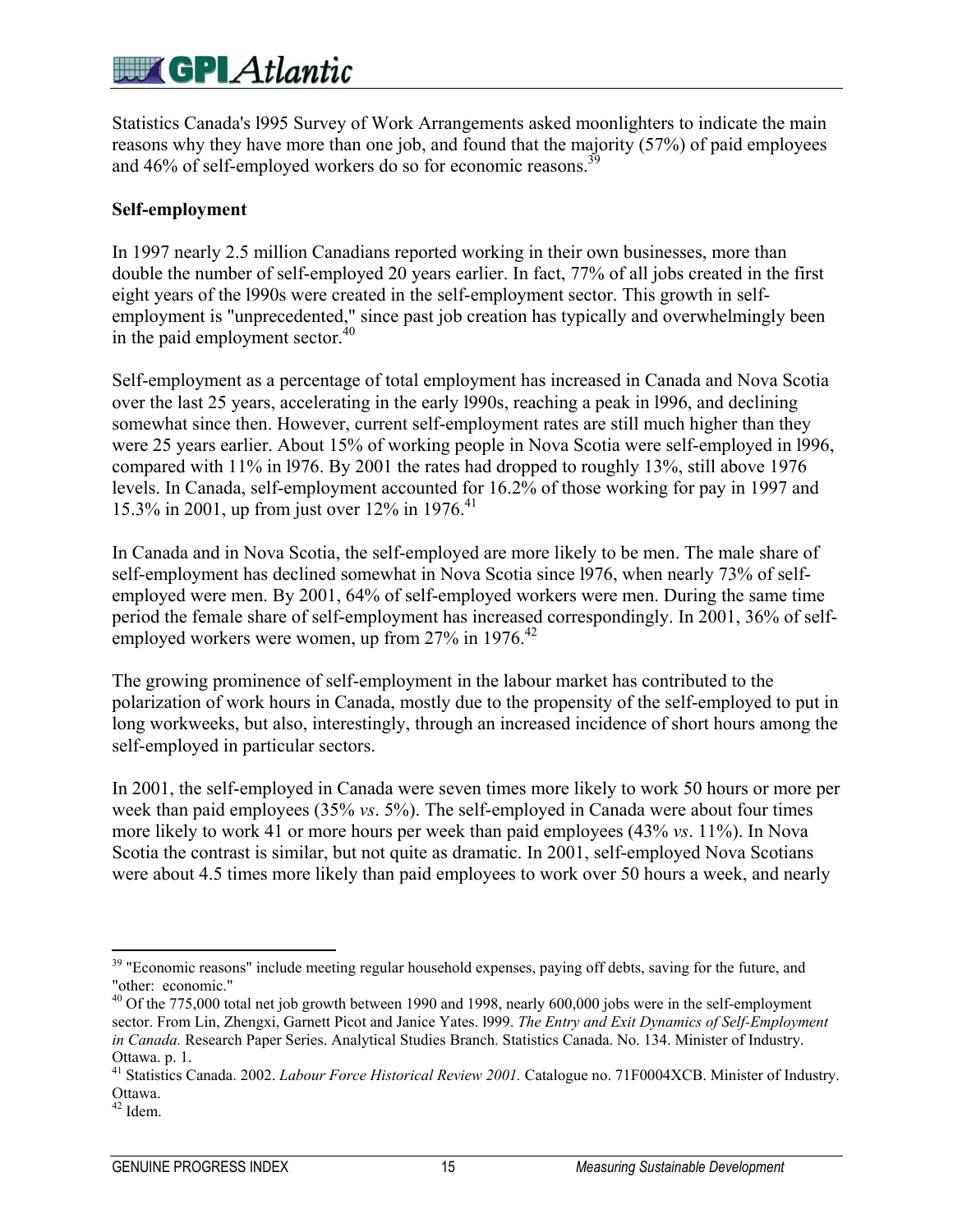three times more likely to work 41 or more hours a week.<sup>43</sup> These statistics reflect "usual" hours worked, and thus exclude consideration of overtime, vacations, and sick days.

In 2001, 40% of self-employed Nova Scotians worked 41 or more hours a week, and 32% worked 50 or more hours a week  $44$ 

### **Voluntary and Involuntary Part-time Work**

Statistics dating back to the l950s indicate that the rate of part-time work in Canada more than quadrupled over a 48-year period from 3.8% in l953 to 18% in 2001, reaching a peak of nearly 20% in 1993. In Nova Scotia, part-time employment increased from 12.5% of all employees in l976 to 17.8% in 2001, after dropping off from a peak of more than 20% in 1996.

While youth (15-24 years old) have always constituted a large proportion of part-timers in Nova Scotia, their predominance has declined over the last 25 years from 46% of part-timers in l976 to 36% in 2001. Instead, more and more adults between 35-54 years of age now work part-time, increasing from 25% of all part-timers in l976 to 35% in 2001.

Women make up a much larger share of part-timers than men (70% *vs*. 30%). Many women work part-time because of family responsibilities, and some have reported to Statistics Canada that they would choose full-time work if flexible hours or better childcare were available.<sup>45</sup> In Nova Scotia, one in four working women were employed part-time in 1976, compared with one in 20 employed men. By 1996, nearly one in three working women worked part-time compared to one in 10 men. In 2001, 26.5% of employed women and 9.9% of employed men worked parttime in Nova Scotia. These figures are consistent with the Canadian averages.<sup>46</sup>

Part-time work in and of itself is not necessarily problematic, especially when chosen voluntarily and when accompanied by decent hourly pay and job security. However, many Canadians who do work part-time would rather be working full-time, but are unable to find full-time work. These same individuals often experience economic hardship because they have insufficient work hours to make ends meet, and because part-time jobs are more likely to pay poorly, carry no benefits, and provide limited job security. Involuntary part-time work is therefore considered a key indicator of underemployment.<sup>47</sup> Indeed, Statistics Canada counts the difference between standard full-time hours and the number of hours actually worked by involuntary part-timers as a measure of underemployment, and it adds these wanted but unworked hours (translated into fulltime job equivalents) to its "supplementary" unemployment statistics.

 $\overline{a}$ 43 Statistics Canada. 2002*. Labour Force Historical Review 2001*. Catalogue no. 71F0004XCB. Minister of Industry. Ottawa. Here we are comparing the usual work hours of the self-employed specifically with usual work hours of all employees, including those who work part-time and full-time. In other places in this report long hours are calculated for full-time employed persons only, which include the self-employed.

<sup>44</sup> Idem.

<sup>45</sup> Advisory Group on Working Time and the Distribution of Work, 1994, op. cit., p. 31.

<sup>46</sup> Statistics Canada. 2002. *Labour Force Historical Review 2001*. Catalogue no. 71F0004XCB. Minister of Industry. Ottawa.

<sup>47</sup> Statistics Canada. l997. *Labour Force Update. Hours of Work.* Vol. 1 no. 2. Catalogue no. 71-005-XPB. Minister of Industry. Ottawa. p. 17.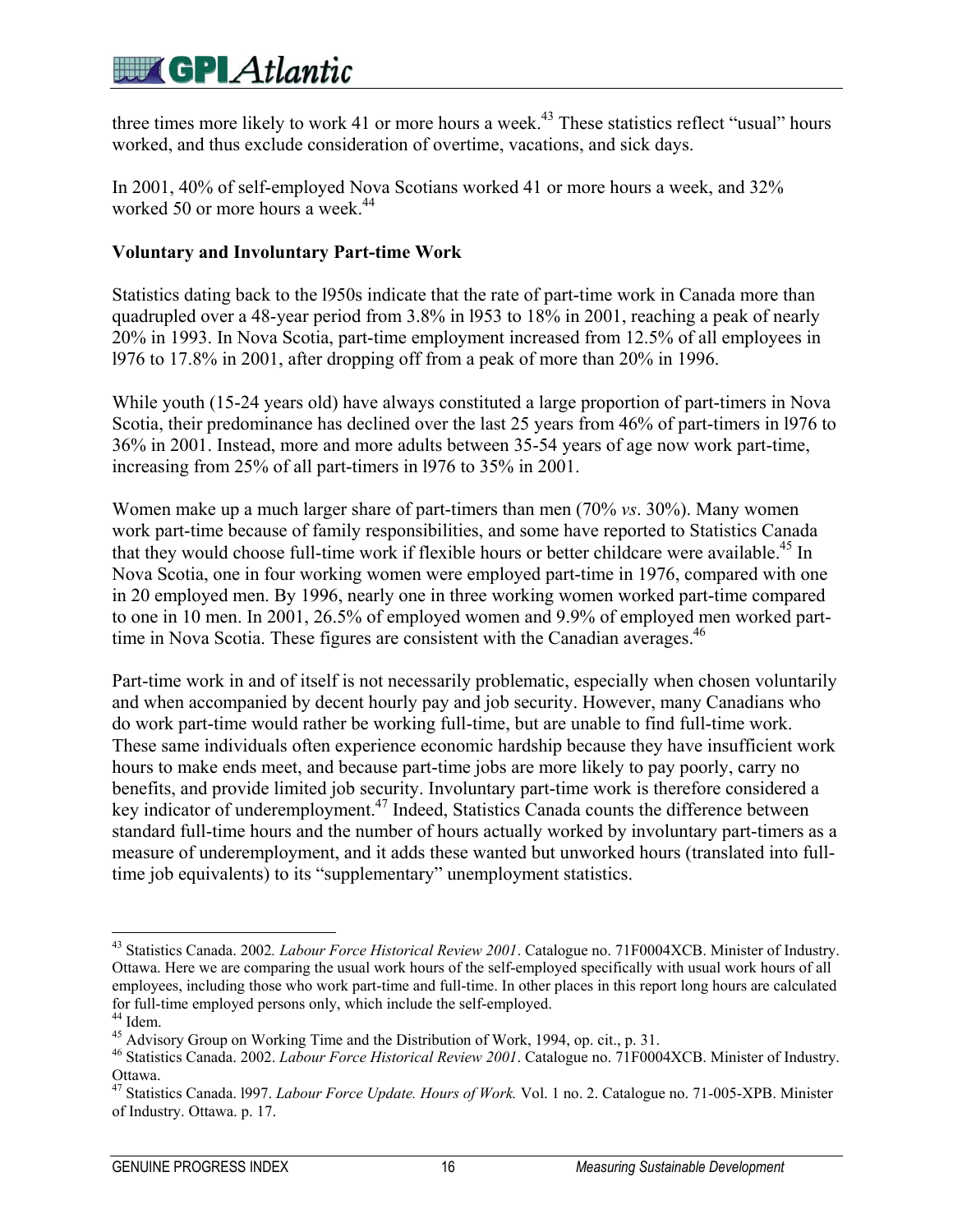Statistics Canada has been collecting data on reasons for part-time work since l976. In 2001, 31% of all part-timers were working part-time involuntarily in Nova Scotia. In Canada the figure was closer to 26%.<sup>48</sup>

In Nova Scotia, involuntary part-time employment is growing much faster than the voluntary types, and is driving the overall upward trend in part-time work. The proportion of involuntary part-timers in Nova Scotia more than tripled between l976 and l995, from 13.7% of all parttimers to a striking 43%. After the Labour Force Survey (LFS) questionnaire was revised in l997, and new definitions of involuntary part-time work were adopted, the figure declined to 29% in l997 and then increased to 31% in 2001.49 In Canada, the rate of involuntary part-time work more than tripled from 10.6% in 1976 to 31.5% in the mid-1990s, and then fell to 26% in 2001. Some of that decline may also be attributable to the new LFS definitions.

According to Statistics Canada and other sources, underemployment is closely related to unemployment, and the rates tend to move in tandem, indicating that many people are "forced into part-time work when economic conditions worsen."50 It is not surprising therefore that underemployment rates are higher in the four Atlantic provinces than elsewhere in Canada. In l993, for example, the underemployment rate in Atlantic Canada was 51%, the highest in the country. With the exception of two years between 1980 and 1994, this region has had the highest rate of involuntary part-time work in Canada every year.<sup>51</sup> By 2001, with the new definition of involuntary part-time work in effect, the involuntary part-time rate in the Atlantic provinces was 35%, still nearly 10 percentage points higher than the Canadian average.

The incidence of part-time work is nowhere higher than in the Netherlands, where part-time jobs make up 33% of all employment, and where 58% of employed women worked part-time in 2000.52 However only 6% of these part-timers say they would prefer full-time work (compared to 26% in Canada and 31% in Nova Scotia); so part-time work in that country is genuinely voluntary. In addition, while part-time work in most countries tends to be found in lower-paid occupations offering little opportunity for career advancement, the situation in the Netherlands is very different. Part-time work in the Netherlands tends to be "good" work, with equal hourly

 $\overline{a}$ 48 Statistics Canada. 2002. *Labour Force Historical Review 2001*. Catalogue no. 71F0004XCB. Minister of Industry. Ottawa.

 $49$  Revisions were made to the definition of involuntary part-time work and to the LFS questionnaire in 1997, creating a break in the series. As a result, data from l997-2001 are not fully comparable to earlier data, but comparisons can be made within each series. Before l997 respondents who usually worked less than 30 hours/week in total in *all* jobs were asked their main reason for working part-time, and they were considered underemployed (or "involuntary" part-timers) if they worked part-time because they could not find a full-time job. In l997, the LFS questionnaire was redesigned, and respondents who worked part-time in their *main* job were first asked whether they wanted to work more or less than 30 hours a week at a single job or business. If they wanted to work full-time, and did not do so because of "business conditions" or because they "could not find full-time work," rather than for reasons of illness, personal or family responsibilities, or going to school, they were defined as underemployed or involuntary part-time workers. Statistics Canada, 1997, op. cit., p. 17; Statistics Canada. *Guide to the Labour Force Survey.* Catalogue no. 71-543-GIE. pp. 12-13; Available from http://www.statcan.ca/english/freepub/71-543-GIE. pdf.

 $\frac{50}{10}$  Statistics Canada, 1997, op. cit., p. 17. The connection between underemployment and difficult economic times is also made by Noreau, Nathalie. l994. "Involuntary Part-timers." *Perspectives*. Statistics Canada. Catalogue no. 75- 001E. Minister of Industry. Ottawa. p. 25.

<sup>51</sup> Noreau, 1994, op. cit., p. 29.

<sup>52</sup> OECD. 2002. *OECD Employment Outlook.* OECD. Paris. pp. 64-70.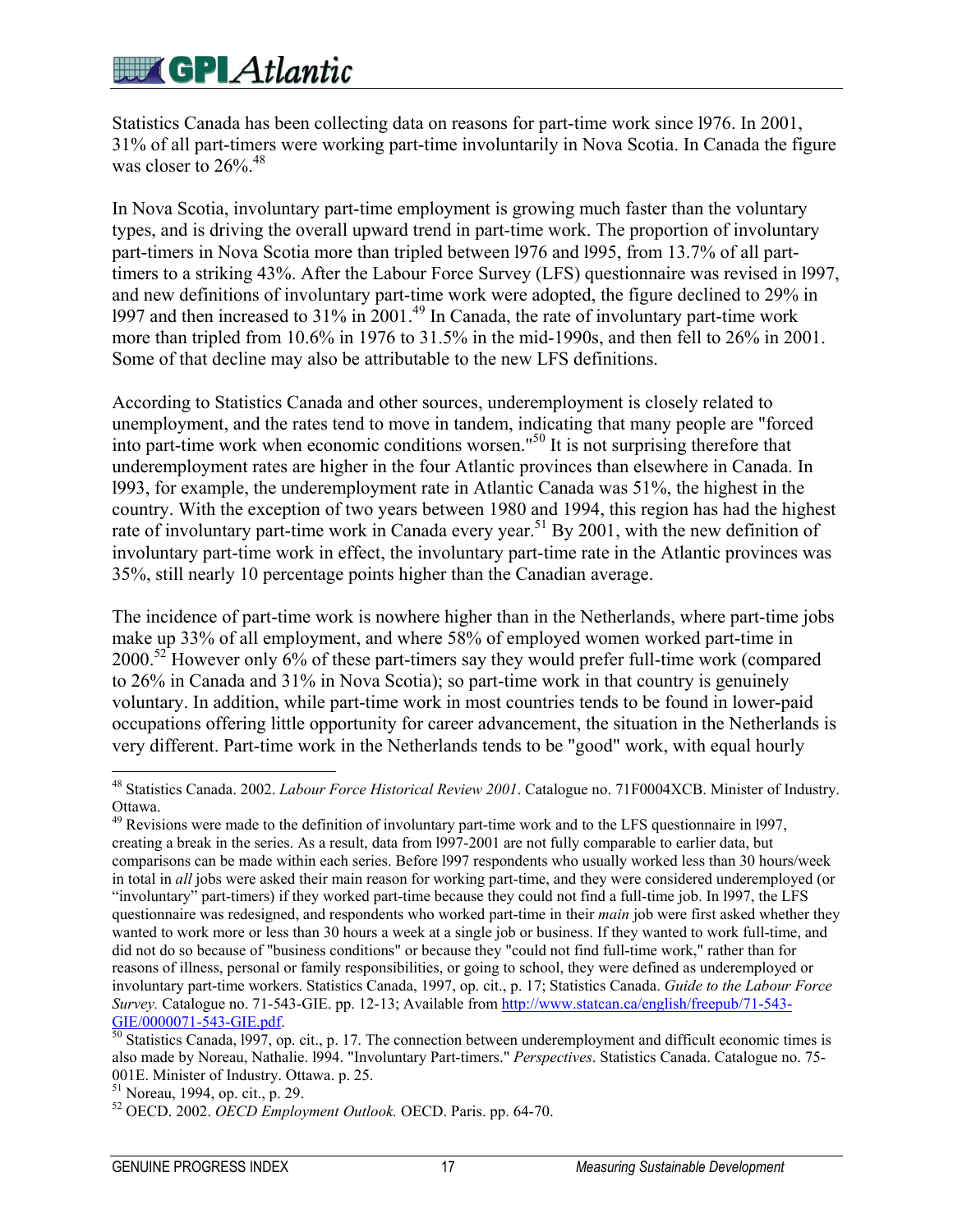pay, pro-rated benefits, and equal opportunities for seniority, promotion, training, and career advancement.<sup>53</sup> In fact, the Netherlands has laws that make discrimination against part-timers in terms of promotion, pay, and fringe benefits illegal. $54$ 

For example, in Nova Scotia in 2001, full-time employees were paid on average nearly 50% more per hour than their part-time counterparts. The average hourly wage rate of a full-time employee in 2001 was \$15.34 or \$614.80 a week. The average hourly wage rate for a part-time employee was \$10.13, or \$180.56 a week. In Canada in 2001 full-time employees were paid on average 49% more per hour than their part-time counterparts. 55

A Statistics Canada study also found that in 2000, the jobs most likely to offer non-wage benefits, including pension plans, extended medical and dental plans, and life/disability insurance, are high-wage, unionized, full-time, and permanent. According to Statistics Canada: "Workers with higher education levels and more work experience were more likely to be in these high-wage, high-benefit jobs." The study also found that certain groups of employees were "doubly disadvantaged," suffering both from less access to non-wage benefits and from lower hourly wages. "These groups include employees with less than high school education, and those in part-time, temporary or non-unionized jobs."56

In sum, the high rates of involuntary part-time work in Canada and in the Atlantic Provinces are attributable in large part to the relatively poor conditions of part-time work – lower wages, fewer benefits, and fewer opportunities for career advancement. Improving the quality of part-time work on all these fronts, as in the Netherlands, can potentially encourage shorter work hours, reduce the high rates of unemployment and underemployment in Atlantic Canada, and help improve work-life-family balance.

### **Contingent or Temporary Work**

Nova Scotians are no strangers to temporary work that is seasonal. The very nature of work in the primary sector – fishing, logging, and farming – makes many jobs in these areas that have traditionally provided substantial employment in the province, highly dependent on the seasons. More recently, however, the seasons have had little to do with the increase in temporary or insecure work.

Data on temporary employment in Canada have only been collected by Statistics Canada since 1997. Therefore it is not possible to show a long-term trend.<sup>57</sup> However, in just four years, from

*Canadian Workers.* Genuine Progress Index Atlantic. Halifax. p. 3.<br><sup>54</sup> Hayden, Anders. 1998. *A Shorter Workweek? An Answer for the Overworked and Unemployed*. Available from file://A:\swt2\anders shorter workwk.htm. Acc

56 Statistics Canada. "Non-wage Job Benefits*,* 2000." *The Daily.* May 21, 2003. Available from http://www.statcan.ca/Daily/English/030521/d030521c.htm. Accessed December 8, 2003. Citing Marshall, Katherine. 2003. "Benefits of the Job." *Perspectives on Labour and Income.* Catalogue no. 75-001-XPE. Vol. 15, no. 2. Statistics Canada. Minister of Industry. Ottawa.

 $\overline{a}$ 53 Colman, Ronald. l999a. *If the Economy is Up, Why are Canadians Down? Impact of Job Casualization on*

<sup>&</sup>lt;sup>55</sup> Statistics Canada. 2002. *Labour Force Historical Review 2001*. Catalogue no. 71F0004XCB. Minister of Industry. Ottawa.

<sup>&</sup>lt;sup>57</sup> Andrew Heisz, of Statistics Canada, points out that the increase in temporary work could be due to a cyclical phenomenon, rather than a long-term trend. Heisz, Andrew. Senior Research Economist, Business and Labour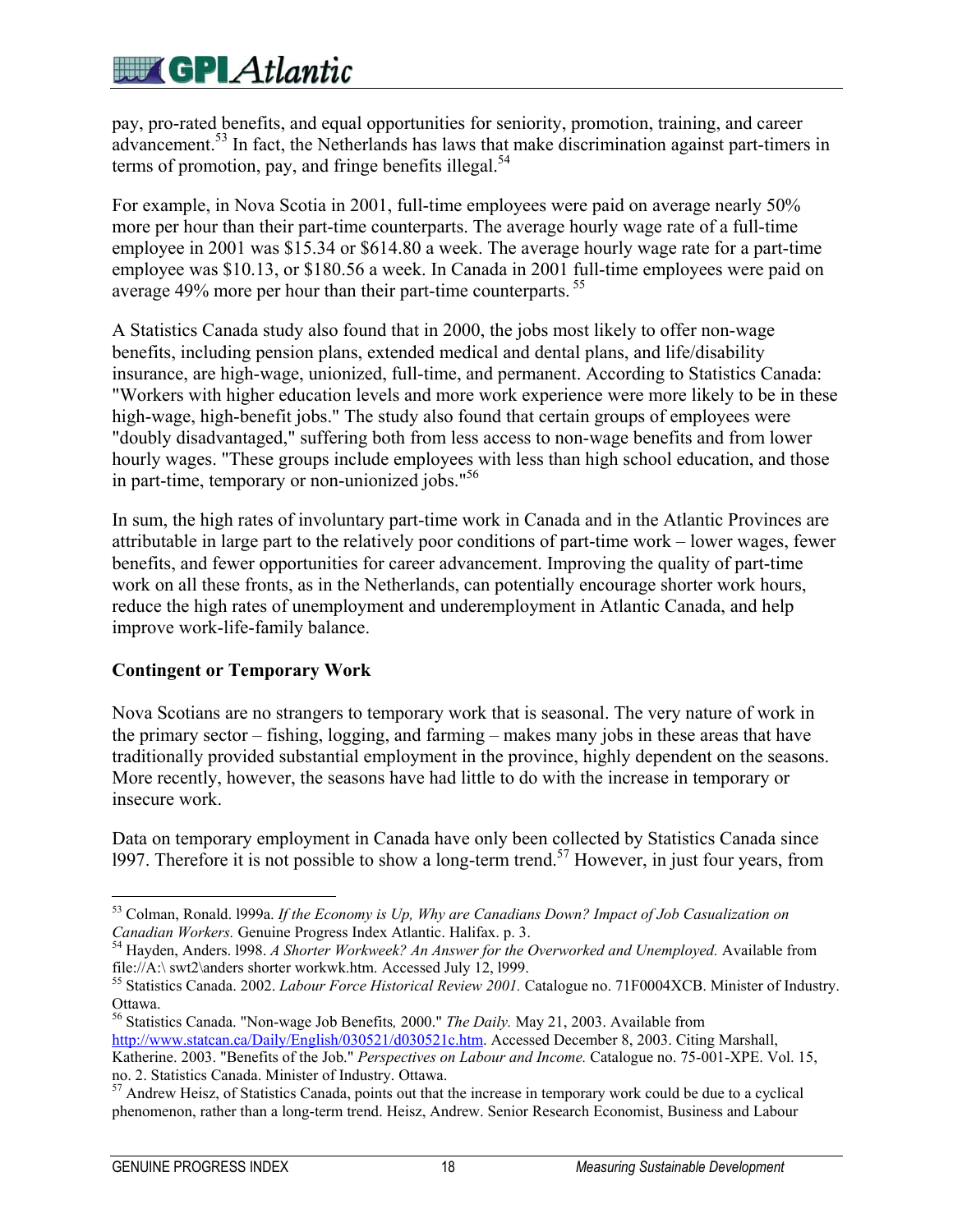l997 to 2001, seasonal, term or contract, and casual workers have increased in Canada from 11.4% of all workers to 12.8%. One Statistics Canada study estimated that in l989, only 8% of workers were in jobs with a specified end date.<sup>58</sup> The incidence of temporary work in Nova Scotia exceeds the Canadian average, with 18% of Nova Scotian workers employed on a temporary basis in 2001, up from 16.7% just four years earlier.

The Advisory Group on Working Time and the Distribution of Work noted in 1994 that temporary workers, like many part-timers, do not generally receive benefits, and that their incomes, like their hours of work, are insecure.<sup>59</sup>

In 2001 in Nova Scotia, the most prevalent form of temporary work was term or contract work, accounting for 37% of temporary work in the province. Seasonal work and casual work accounted for 32% and 31% of temporary work respectively. Roughly the same proportion of all male employees and female employees had temporary jobs in 2001 at about 18% each.<sup>60</sup>

According to the Organization for Economic Co-operation and Development (OECD), temporary work is becoming a "significant feature of the employment landscape" in most OECD countries. Among the OECD's main findings:

- Temporary workers tend to be young, less educated, and low skilled.
- They are rarely covered by collective bargaining agreements, and earn roughly 15% less per hour than permanent workers with similar educational levels and experience, after controlling for a range of individual and industrial characteristics.
- Young people are three times as likely as older workers to hold a temporary job, because these jobs often "serve as entry ports into the world of work."
- Temporary work is often insecure work and is less satisfying than secure work.
- Tasks associated with temporary work tend to be "monotonous" and schedules "inflexible."<sup>61</sup>

### **Shift work**

Unorthodox hours are one characteristic of the new economy that has emerged in the last three decades. Our society has always required certain around-the-clock services such as police, fire, hospital services, etc. However, the growth and expansion of the service sector has also meant that hours of service for more and more businesses are offered while most of us sleep (e.g. 24 hour supermarkets). In addition, investments in expensive machinery often require the

 Market Analysis Division, Statistics Canada. Reviewer comments. Received October 23, 2003. GPI Atlantic acknowledges this possibility, but has been unable to test the hypothesis because data from earlier points in time were not available from Statistics Canada. As new Statistics Canada data become available in the coming years, it will be possible to assess whether or not current trends in temporary work are long-term.<br><sup>58</sup> Statistics Canada study cited in Advisory Group on Working Time and the Distribution of Work, 1994, op. cit., p.

<sup>33.</sup>

<sup>&</sup>lt;sup>59</sup> The Advisory Group on Working Time and the Distribution of Work, 1994, op. cit., pp. 32-33.

<sup>60</sup> Statistics Canada. 2002. *Labour Force Historical Review 2001*. Catalogue no. 71F0004XCB. Minister of Industry. Ottawa.

<sup>61</sup> OECD. 2002. *OECD Employment Outlook.* OECD. Paris. pp. 130-137; International Labour Organization. 2003. *Global Employment Trends.* Geneva. p.105.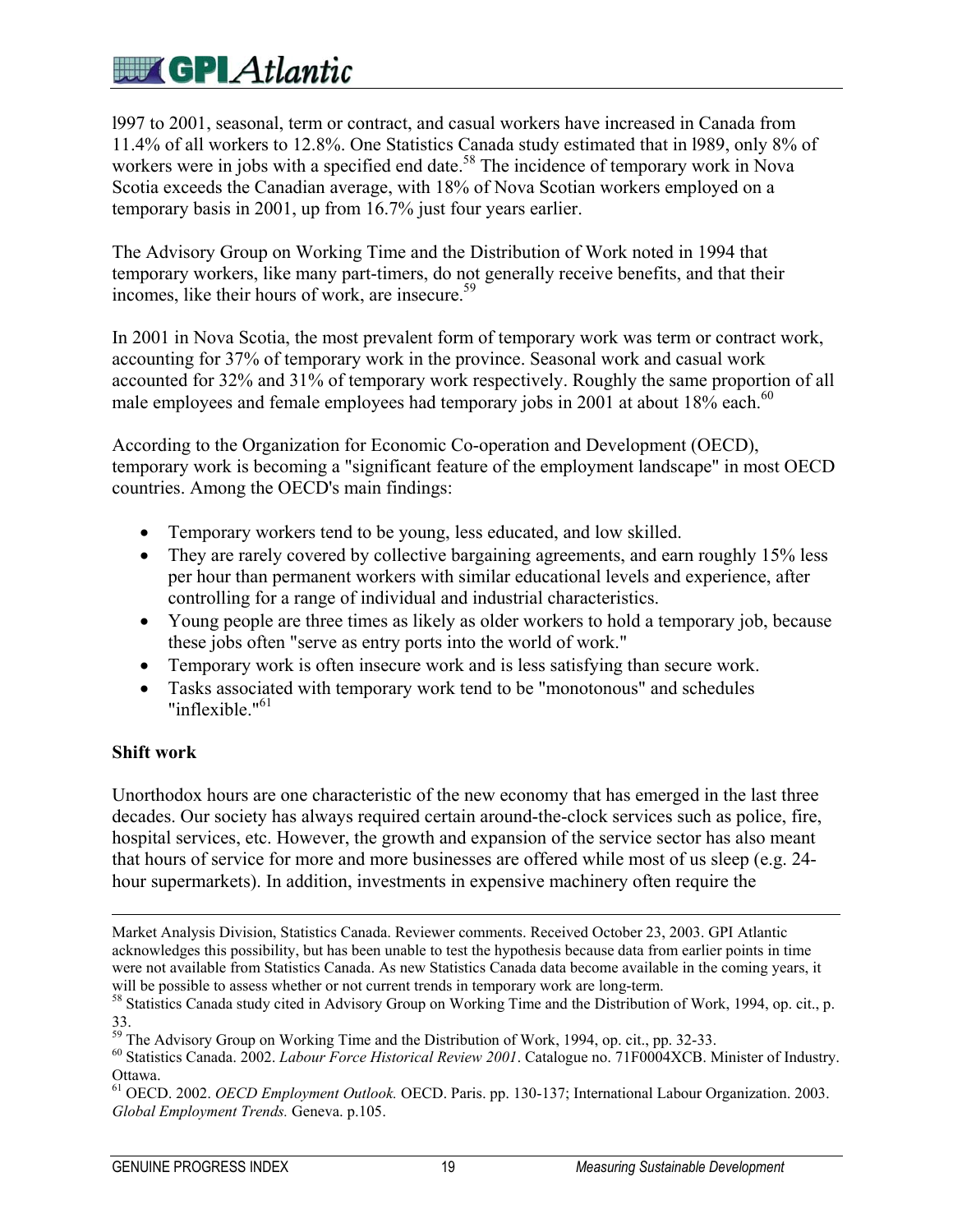# **EX GPI** Atlantic

continuous use of that machinery, to ensure that the value is amortized and the considerable investment recouped in as short a time period as possible. In forestry for instance, expensive tree-felling equipment is often operated 24 hours a day simply so that owners can pay for the machines.<sup>62</sup>

Approximately 30% of employed Canadians worked shift or non-standard hours in 2001. This figure has increased slightly over the last decade. Rates of shift work for women have remained relatively stable over the last decade, at 28%, while rates for men increased from 28% in 1991 to  $31\%$  in 2001.<sup>63</sup> Prior to 1990, few data exist on the incidence of non-standard hours among Canadian workers. However Statistics Canada says that historical evidence "points to a rise in the prevalence of shift work in both Canada and the United States throughout the l970s and l980s because of the growth of the service sector and dramatic increases in the proportion of students working during the school year."<sup>64</sup> In general, shift workers tend to be young, single, less-educated, and less affluent.

Despite its prevalence, working shifts is mostly not a choice but a requirement of the job. In fact, evidence now points to a substantial physical and emotional toll that shift work takes on workers, including higher risks of adverse health outcomes and family breakdown.

### **Unemployment**

Except for the Great Depression, the proportion of Canadians without work in the l980s and l990s has never been higher in this century, with unemployment rates averaging 9.4% between l980-89 and 9.8% between l990-98. In the l950s only 4.2% of Canadians were out of work, and in the 1960s, the average unemployment rate was just 5%.

Peak unemployment years were l983 and l993, when 11.9% and 11.4% of Canadians respectively were jobless. Since l976, the unemployment rate in Nova Scotia has consistently exceeded the Canadian average. The l980s saw average jobless rates of 11.8%, and in the l990s the proportion out of work in Nova Scotia averaged 12%. Since 1996, unemployment rates have declined in both Canada and Nova Scotia, and in 2000 reached their lowest levels in 25 years. Currently the unemployment rate in Canada is 7.4%, and the unemployment rate in Nova Scotia is  $9.4\%$ <sup>65</sup>

Young people both in Canada and Nova Scotia are more likely to be unemployed than other age groups. In 2001, the unemployment rate for 15 to 24-year-old Canadians was 12.8%, and it was 17.7% for 15 to 24-year-old Nova Scotians. The unemployment rate for 20 to 24-year-old Canadians was 10.3%, and it was 15.6% for 20 to 24-year-old Nova Scotians. In all other age groups, Nova Scotia unemployment rates also exceeded the Canadian averages.

 $\overline{a}$  $62$  For a detailed description of the economics of mechanized forest harvesting, please see Pannozzo, Linda and Minga O'Brien. 2001. The Forest Accounts. A Way Forward. Volume 2. GPI Atlantic. Halifax.

<sup>&</sup>lt;sup>63</sup> Shields, Margot. 2002. "Shift Work and Health." *Health Reports*. Statistics Canada. Catalogue no. 82-003. Minister of Industry. Ottawa. p. 28.

 $^{64}$  Idem.

<sup>&</sup>lt;sup>65</sup> Current rate for Canada from Statistics Canada. Rate for Nova Scotia from the Department of Finance.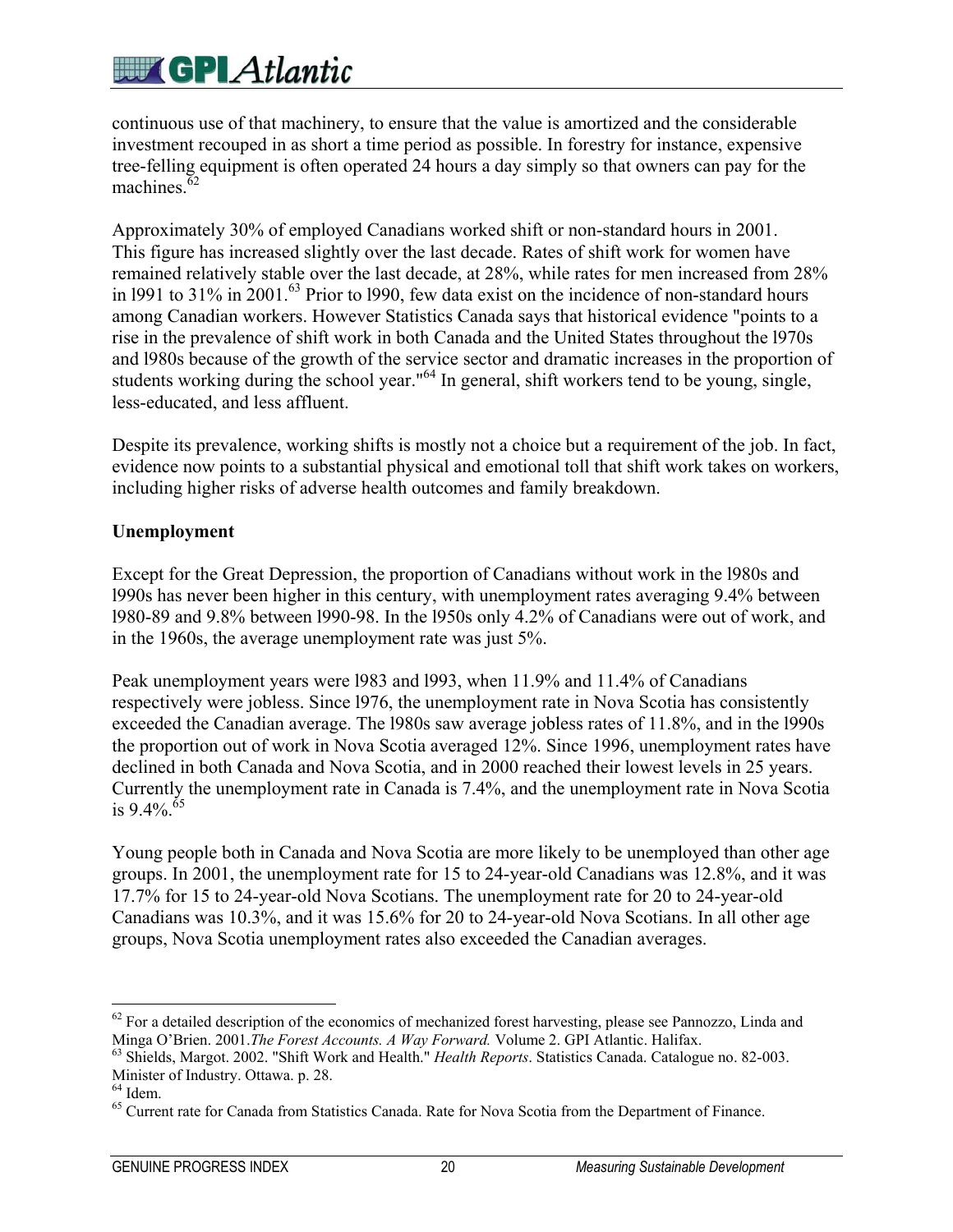# $\blacksquare$  GP  $\cal{A}$ tlantic

In Nova Scotia, where average unemployment rates have remained consistently higher than the national average, the provincial averages nevertheless conceal marked intra-provincial disparities, with some regions considerably worse off than others. Unemployment was least severe in the Halifax area in 2001 at 7.1% – below the Canadian average. But a short drive in this province does not only result in changes in weather – the official jobless rate also soars as one leaves the capital, reaching a staggering 17% in Cape Breton and 19.1% in the industrial Cape Breton heartland of Sydney. It should be noted that the official unemployment rates exclude discouraged workers who have given up looking for work. So the actual jobless rate in Cape Breton is larger than the official figures indicate.

Statistics Canada only began collecting data on labour force estimates by region in l987. Those data indicate that the official unemployment rate in Cape Breton declined by two percentage points, from 19% in l987 to 17% in 2001. There have also been improvements in the official unemployment rates on the North Shore and the Annapolis Valley, where l987 levels were 14.8% and 11.4% respectively, falling to 11.4% and 7.8% in 2001. Halifax also saw a decline from 8.8% in 1987 to the 2001 level of  $7.1\%$ .<sup>66</sup>

However, according to current estimation methods, the official unemployment rate actually falls when the unemployed stop looking for work! For instance, if the labour force consisted of 900 employed and 100 unemployed people, the unemployment rate would be 10%. But if the 100 unemployed people became discouraged with their job prospects and stopped looking for work, they would no longer be counted as members of the labour force and the total labour force would drop to 900. The number of officially unemployed would then be zero.<sup>67</sup> For example, in the U.S. recently, the unemployment rate fell to 6.2% from 6.4% because of the sharp rise in the number of "discouraged workers."<sup>68</sup> Discouraged workers – those who are out of work but have given up looking for work – are left out of the official numbers.

The official unemployment statistics also exclude the underemployed – those who cannot find sufficient hours to make ends meet and who are therefore working part-time because they cannot find full-time time work (involuntary part-timer workers). (The term "underemployment" also sometimes refers to those who are working beneath their skill level because they cannot find suitable work, but these underemployed are not included in Statistics Canada's supplementary unemployment statistics). Official statistics also exclude many women who are at home with children and would like to have paid work but who cannot find a job with a flexible work schedule or who cannot afford or find suitable daycare. The official statistics also exclude students who remain in school because they cannot find work, people on short-term job creation projects, the prematurely or forcibly retired, and those in prisons.

Statistics Canada therefore compiles "supplementary" unemployment statistics that include at least some of these "hidden unemployed" – discouraged workers and the underemployed portion of involuntary part-time work. The latter is assessed by calculating the difference between the

<sup>66</sup> Statistics Canada. 2002. *Labour Force Historical Review 2001*. Catalogue no. 71F0004XCB. Minister of Industry. Ottawa.

<sup>67</sup> Yates, Michael, D. l994. *Longer Hours, Fewer Jobs. Employment and Unemployment in the United States.* Monthly Review Press. New York. p. 62.

<sup>68</sup> Stinson, Marian. "U.S. Work Force Still Shrinking." *The Globe and Mail*. August 2, 2003. Toronto. p. B1.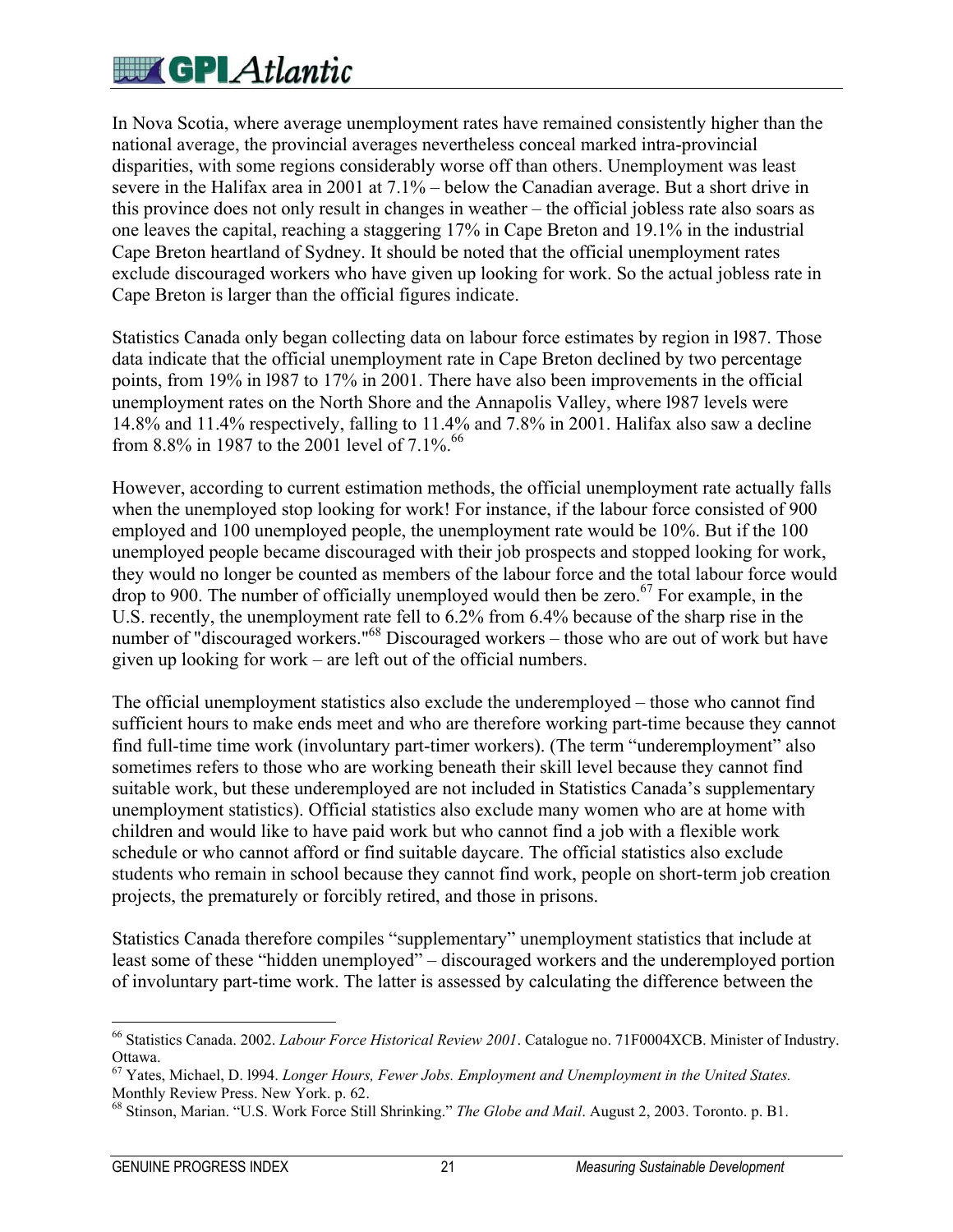hours actually worked and the full-time hours these employees are seeking, assessed as full-time job equivalents. For example, if someone is working 20 hours a week but wants to work 30, this person is counted as one-third of an unemployed person in the supplementary unemployment statistics. In 2001, once these two categories of "hidden" unemployed were added to the official numbers, the unemployment rate was three percentage points higher for Canada, and more than four percentage points higher for Nova Scotia.

Discouraged workers tend to be concentrated in areas of high unemployment. In l989, about onethird of all discouraged workers in Canada resided in the four Atlantic provinces although the region accounted for only 7.6% of the country's labour force in that year.<sup>69</sup> In 2001, the Atlantic provinces accounted for 36% of the country's discouraged workers and 7.2% of the country's total labour force  $70$ 

In 2001, once some of the "hidden" unemployed are added in, the unemployment rate in Nova Scotia increases from 9.7% to 14%. Using the more comprehensive measure, nearly one in four youth (15 to 24-year-olds) in the province were out of work in that year. For older workers in the 25-44 and 45-and-over age groups, the unemployment rates increased by three and four percentage points respectively, when discouraged workers and underemployment estimates were added. For those over 55, once these hidden unemployed were included, the unemployment rate nearly doubled from 6.8% to 12%.

Statistics Canada data on the duration of unemployment indicates that on average, the unemployed were without work for longer periods in 2001 than they were 25 years earlier. In Canada the average number of weeks that an unemployed person was without work increased from 13.9 weeks in l976 to 24 weeks in 1996, before falling again to 15.4 weeks in 2001. In 2001, unemployed Nova Scotians were without work for an average of 15.9 weeks, up from 13.9 weeks in l976, and down from 22.1 weeks in 1996.

The OECD defines the long-term unemployed as those who have been continuously without work for at least one year.<sup>71</sup> In Canada the proportion of the unemployed who were out of work for 52 weeks or more in l976 was 3.8%. This proportion soared to 16.3% in l996 and then dropped to 9% in 2001, but is still more than double the levels of 25 years earlier. In Nova Scotia the jobless have experienced a similar increase in long-term unemployment – up from 2% of the unemployed in l976 to 8.6% in 2001, after peaking in l996 at 14.5%.

Studies have shown that long average spells of unemployment have greater economic and social costs than shorter spells. These costs include the depreciation of skills, and loss of confidence, which may lead to eventual withdrawal and "exclusion" from the labour force.<sup>72</sup> Studies have

 $\overline{a}$ 69 Akyeampong, Ernest B. l989. "Discouraged Workers." *Perspectives*. Statistics Canada. Minister of Industry. Ottawa. pp. 64-69; and by the same author: l992. "Discouraged Workers – where have they gone?" *Perspectives*. Statistics Canada. Catalogue no. 75-001E. Minister of Industry. Ottawa. pp. 38-43.

<sup>70</sup> The proportion of the total labour force was calculated using data from Statistics Canada. 2002. *Labour Force Historical Review 2001*. Catalogue no. 71F0004XCB. Minister of Industry. Ottawa. <sup>71</sup> OECD, 2002, op. cit., pp. 191-194.

<sup>72</sup> Williams, Colin C. and Jan Windebank. l998. "The Unemployed and Paid Informal Sector in Europe's Cities and Regions." In *Unemployment and Social Exclusion. Landscapes of Labour Inequality*. Paul Lawless, Ron Martin, and Sally Hardy (eds). Jessica Kingsley Publishers. London. p. 38.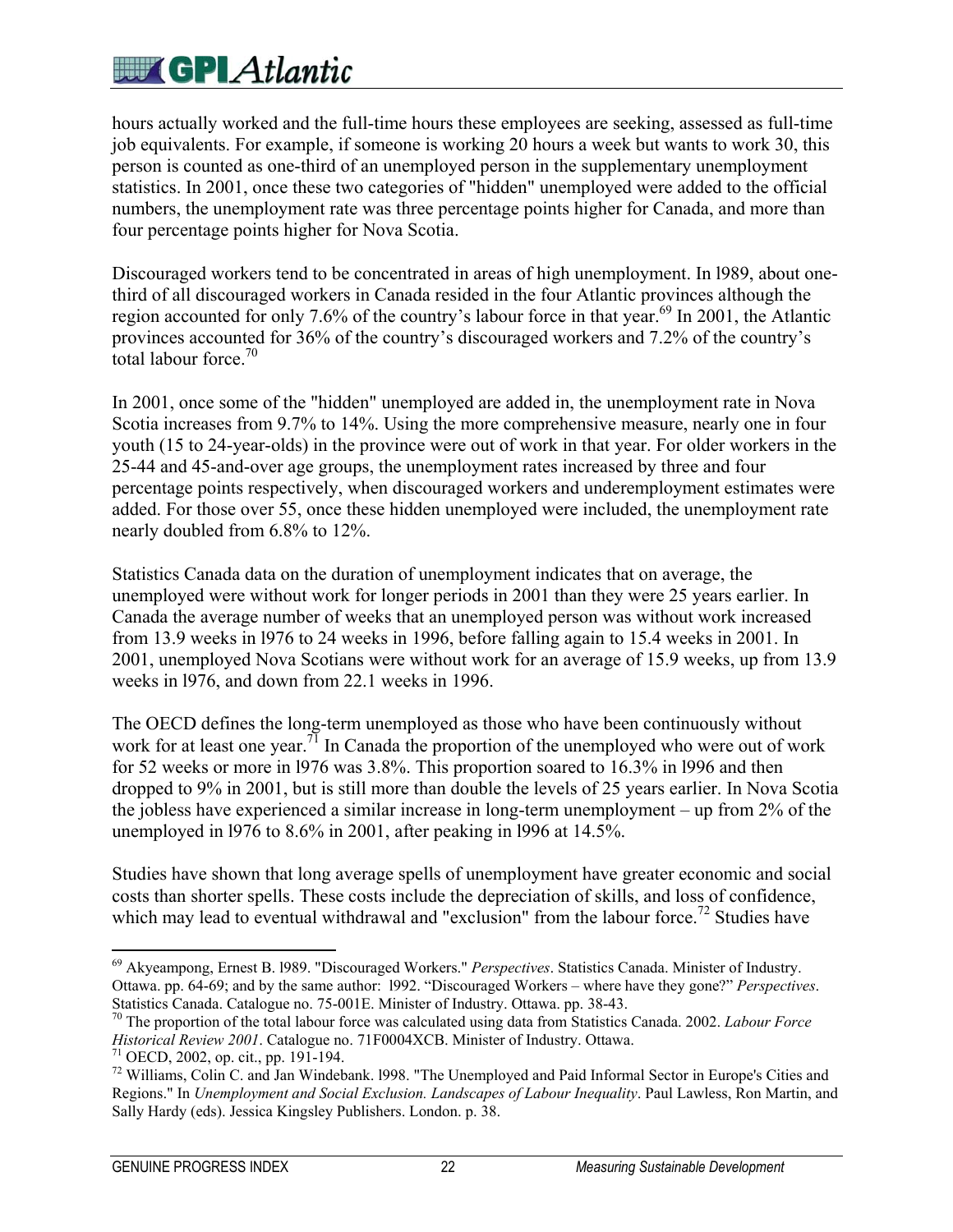also indicated that those who experience longer spells of unemployment are at greater risk of illness and premature death.

#### **Technology and the Shift from Goods to Services**

These trends outlined above are taking place against a larger backdrop where technologies have transformed the workplace and the place of the worker in it.

In an increasing number of jobs, the computer has become the brain or control centre – doing the thinking, organizing, planning, and even the monitoring of the system's performance.

According to Statistics Canada, in just over a decade, the proportion of workers using a computer at their main job has increased by more than 70%, from 33% of workers in l989 to more than half (57%) of workers in 2000. Nearly 6.4 million Canadian workers (80% of those using computers in their main jobs) worked at their computers every day. Other industrialized countries are experiencing the same upward trend.<sup>7</sup>

In the last century we have shifted from a society that produces goods to a society that produces services.<sup>74</sup> In the U.S., 90% of the workers produced goods in 1900. By 2000, 90% produced services.<sup>75</sup> Here in Canada more than 70% produced services by the mid-1990s.<sup>76</sup> The shift in the nature of work is so dramatic that some have likened it to a revolution, not unlike the industrial one that preceded it.

Forestry, fishing, and farming, for example, are primary goods sectors where the job losses due to automation have been significant. For example, according to Statistics Canada, there were 1.4 million farmers in Canada in 1939. By 1995 that number had dwindled to  $431,000$ , a  $70\%$  drop.<sup>77</sup> During this same time period the total Canadian labour force more than tripled from 4.1 million in 1939 to 13.5 million in 1995. Farmers made up 35% of the Canadian labour force in l926 but only 3% in l995. This dramatic change in the structure of the labour force has been felt most acutely in largely rural provinces like Nova Scotia where, in l881, farm families comprised approximately 70% of the population. By l986 they made up only 2%.78

<sup>76</sup> Osberb, Lars, Fred Wien, Jan Grude. 1995. *Vanishing Jobs. Canada's Changing Workplaces.* James Lorimer and Company. Toronto. p. 59.

<sup>73</sup> Marshall, Katherine. 2001. "Working with Computers." *Perspectives*. Statistics Canada. Catalogue no. 75-001. Minister of Industry. Ottawa. pp. 9-11.

 $74$  The goods-producing sector refers to both the resource sector and the manufacturing sector. It includes agriculture, forestry, mining, fishing, oil and gas, utilities, construction, and manufacturing. Everything else falls under the broad category of the services-producing sector.<br><sup>75</sup> In his book, *The Careless Society: Community and its Counterfeits*, John McKnight writes that the very nature of

human development has been defined by the work people do and the tools they use: hunters, gatherers, farmers, Bronze Age, Iron Age, Industrial Revolution. He says we have entered a new age – the Service Economy.<br>McKnight, John. 1995. Careless Society. Community and its Counterfeits. Basic Books. New York. p. 92.

<sup>77</sup> Statistics Canada. 2000b. *Human Activity and the Environment.* Catalogue no. 11-509-XPE. Minister of Industry. Ottawa. p. 96.

<sup>78</sup> Osberg, Lars, Fred Wien, Jan Grude. l995. *Vanishing Jobs. Canada's Changing Workplaces.* James Lorimer and Company. Toronto. p. vi.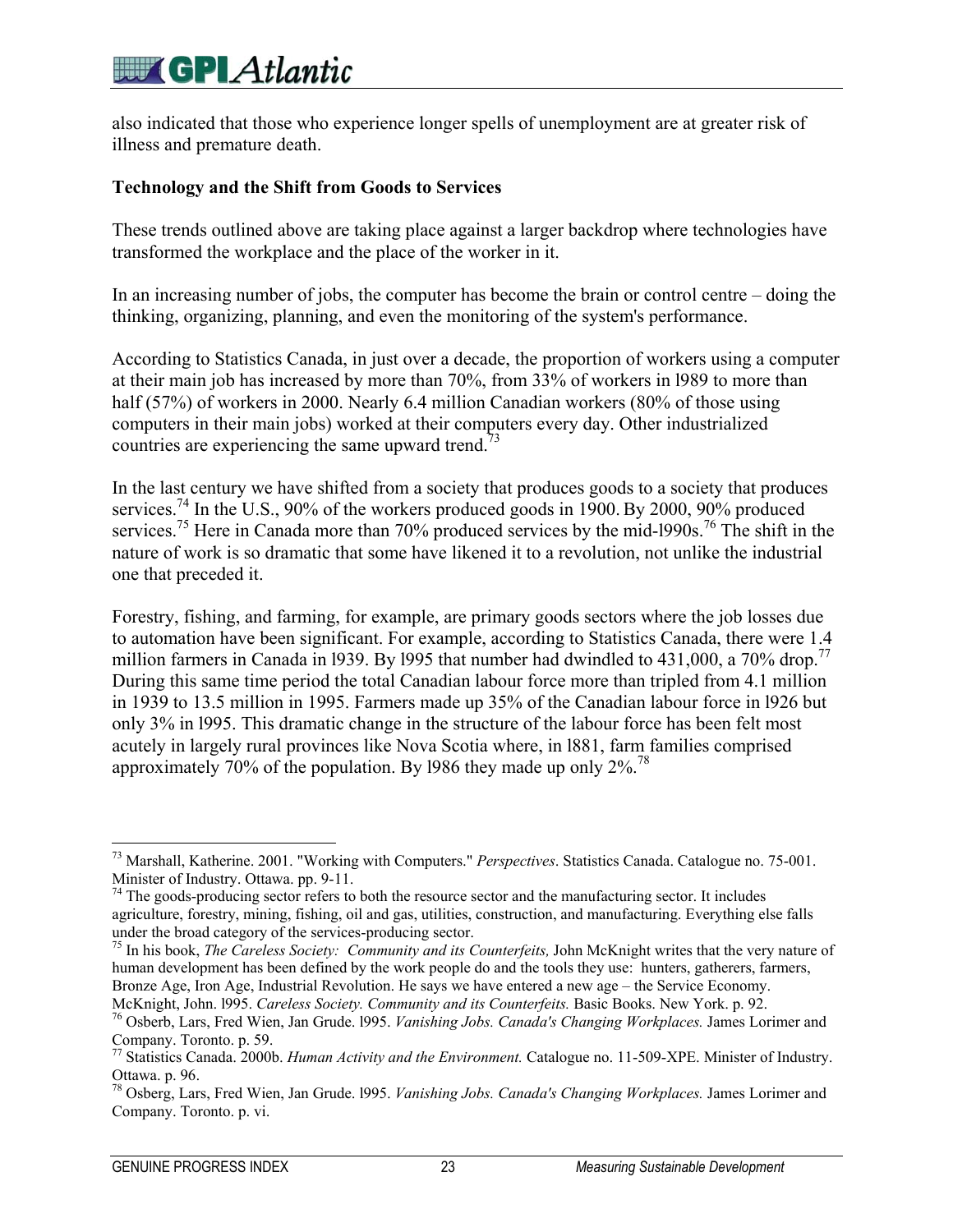The increasing mechanization of agriculture, which includes extensive use of machines<sup>79</sup> and chemicals,80 has meant fewer farmers. In l921 in Canada, there were 22 agricultural workers for every tractor and combine. By l996, there were more tractors and combines than there were agricultural workers. The question that needs to be asked is "are farmers better off today than they were, say, 30 years ago?" Not according to Statistics Canada. Net farm income, as a share of total farm cash receipts, dwindled from 28% in l971 to only 6% in l997 in part because of the increasing cost of farm inputs such as machinery, energy, fertilizers, and pesticides.  $81$ 

The increased productivity that often results from technological changes may increase economic activity without creating better employment opportunities for many people. In fact, in both the United States and Canada, much of this new productivity is taking the form of "jobless economic growth" – where state-of-the-art technology is boosting production and profits while jobs are being shed. $82$ 

Much of the new economic activity is generating jobs in the Third World, where an abundant supply of cheap labour keeps labour costs down and where working conditions are less subject to government regulation.<sup>83 84</sup> To give just one example, the call centre industry is now shedding jobs in western countries and rapidly expanding its operations in India, where average call centre salaries are less than 10% of those in the U.K. or North America. In just three years, the number of Indian call centres has grown from 50 to 800. Indian author, Praful Bidwai remarks that the call centres are reducing educated, young Indian undergraduates to "cyber-coolies":

*"They work extremely long hours badly paid, in extremely stressful conditions, and most have absolutely no opportunities for any kind of advancement in their careers…. It's a dead end, it's a complete cul-de-sac. It's a perfect sweatshop scenario, except that you're working with computers and electronic equipment rather than looms."85*

 $\overline{a}$  $79$  In 1921 there were two tractors and combines for every thousand hectares of cropland. By 1996 there were 24. Statistics Canada. 2000b. *Human Activity and the Environment.* Minister of Industry. Catalogue no. 11-509-XPE. p. 96.

<sup>&</sup>lt;sup>80</sup> In 1931 approximately 254,000 tonnes of fertilizer were used in Canada. By 1996 about 17 times more fertilizer (4.3 million tones) was in use. In the Canadian west, sales of chemical fertilizers increased by 370% between l967 and l997. The use of chemical pesticides (including herbicides) also increased. Between l970 and l995 the area treated with herbicides increased 18-fold nationally. Idem.

<sup>81</sup> Total cash receipts and operating expenses have both risen sharply. Ibid. p. 99. See also Scott, Jennifer. 2001. *The Nova Scotia GPI Soils and Agriculture Accounts: Volume 1 – The Economic Viability of Farming."* GPI Atlantic. Halifax.

<sup>&</sup>lt;sup>82</sup> Menzies, Heather. 1996. *Whose Brave New World? The Information Highway and the New Economy*. Between the Lines. Toronto. p. 143.

<sup>83</sup> Idem.

<sup>&</sup>lt;sup>84</sup> According to the International Labour Organization, forced labour, slavery, and human trafficking are on the rise around the world. The report attributes the increase in these conditions to a number of factors, including "poverty, unemployment, civil disorder, political repression and gender and racial discrimination," creating an environment in which the vulnerable (mostly women and children) can be easily exploited. A combination of anti-poverty and labour market regulatory measures are needed to counter these trends, says the report. From ILO. 2001. *ILO Study Finds Forced Labour and Human Trafficking on the Rise. Migrants, Women and Children are Especially Vulnerable.* Press Release. May 25, 2001. Geneva.<br><sup>85</sup> BBC News. December 11, 2003. Available from http://news.bbc.co.uk/1/hi/world/south\_asia/3292619.stm.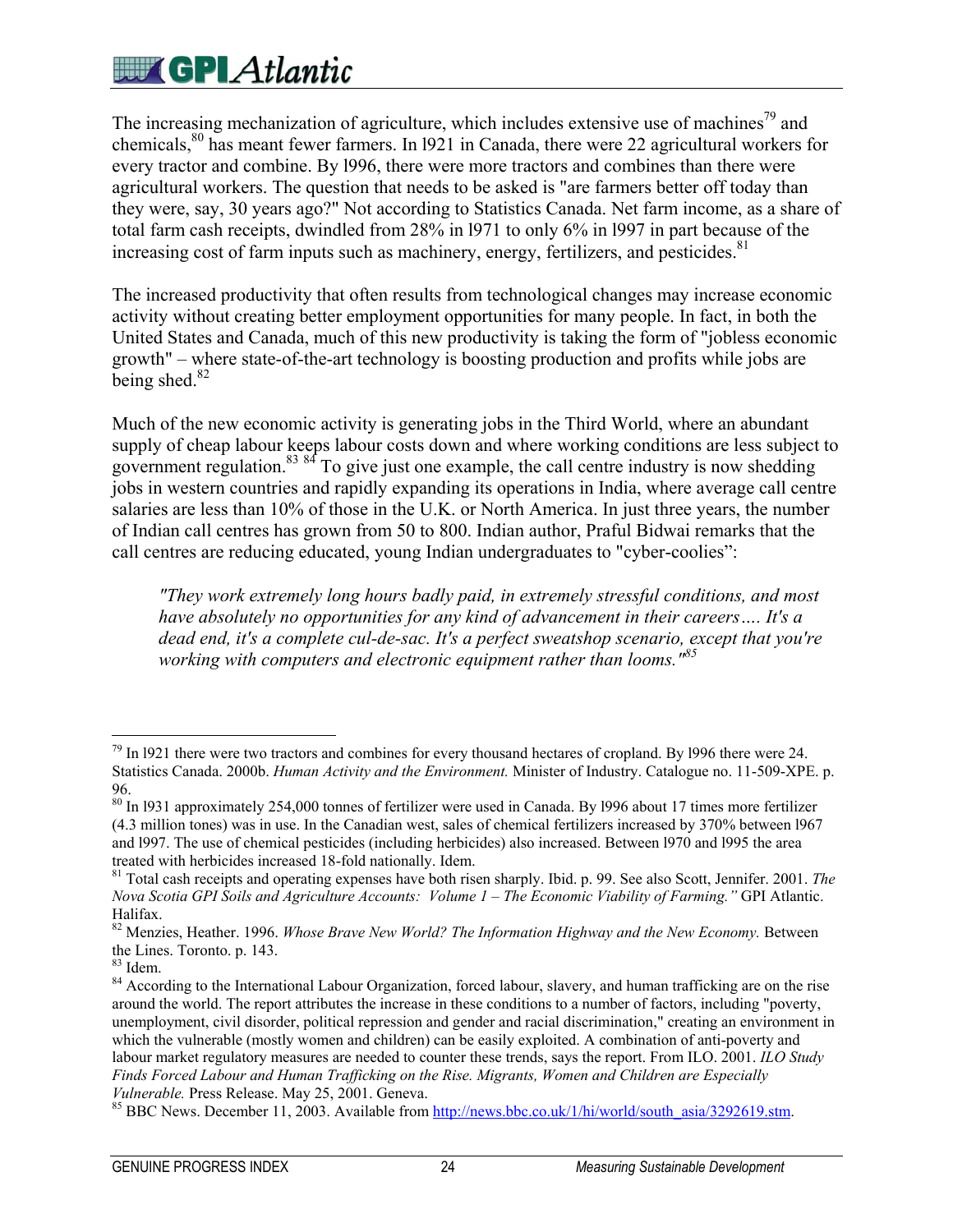### $\mathbb{Z}$  GP Atlantic

### **The Global Assembly Line**

Globalization and "free" trade have therefore resulted in a labour market where Canadian workers are now competing with cheap labour abroad. At the same time, technology continues to reduce available work and increase the capital intensity of production and growth. The growing polarization of hours described above in large part reflects the emergence of two separate work forces – a "core" work force of highly educated and highly skilled employees, working longer hours and putting in higher rates of unpaid overtime than ever, and a "contingent" work force of mostly unskilled, less educated workers that can be hired and laid off in response to market conditions and fluctuations in demand. <sup>86</sup> The latter are typically underrepresented by trade unions that often protect their own "core" members through contract clauses requiring layoffs according to seniority, thus reinforcing the increasing segmentation of the work force. $87$ 

There is little disagreement that global pressures on employers to reduce labour costs in the interests of competitiveness contributed to growing job insecurity in the 1990s and exerted a downward pressure on real wages.

Global pressures have also resulted in the move toward "just-in-time" production, where the goal is to have low inventory (both in inputs and output) in order to boost the bottom line and produce quicker returns on investment. A trim inventory means that very little capital is invested in excess stock. This kind of production usually means more variety for consumers, greater capacity to respond quickly to shifts in consumer demand, and lower costs for firms. But there is a price to be paid as well for "just-in-time" production. According to the Advisory Group on Working Time and the Distribution of Work:

*"The price of variety and speed in delivering services and products is variability and uncertainty in the labour market…. [I]nevitably demand fluctuates from one week to the next, even in a growing market, making the supplier want to hire people who will also work variable hours, on demand. This flexibility is often gained by reducing the number of core, permanent, full-time workers to a minimum, making the regular hours of work more variable, or increasing reliance on people whose hours of work can be easily changed: temporary workers, part-time workers without fixed hours, or so-called selfemployed contractors such as homeworkers."88 <sup>89</sup>*

<sup>&</sup>lt;sup>86</sup> Because of what are called "lean production techniques," the number of "core" workers, or those in permanent jobs, shrank during the 1990s. As jobs are shed and the company is made more "lean," the core workers often find themselves doing the jobs of the lost workers – working longer and more variable hours in the form of paid and unpaid overtime. Jackson, Andrew and David Robinson. 2000. *Falling Behind. The State of Working Canada, 2000.* Canadian Centre for Policy Alternatives. Ottawa. p. 50.

<sup>87</sup> Colman, Ronald. l999a. *If the Economy is Up, Why are Canadians Down? Impact of Job Casualization on*

Advisory Group on Working Time and the Distribution of Work, 1994, op. cit., p. 29.

<sup>&</sup>lt;sup>89</sup> A homeworker is someone who works from home and is paid by the piece. These workers are usually isolated and unorganized (non-unionized), poorly paid, and without benefits. This type of work has been very widespread among immigrants working in the garment industry. It is also found in insurance, electronics, and even automobile assembly. For instance, General Motors farms out subassembly work, with one report describing rural workers in the Midwest piecing together suspension components at their kitchen tables. From Yates, Michael. l994. *Longer Hours, Fewer Jobs. Employment and Unemployment in the United States.* Monthly Review Press. New York. p. 48.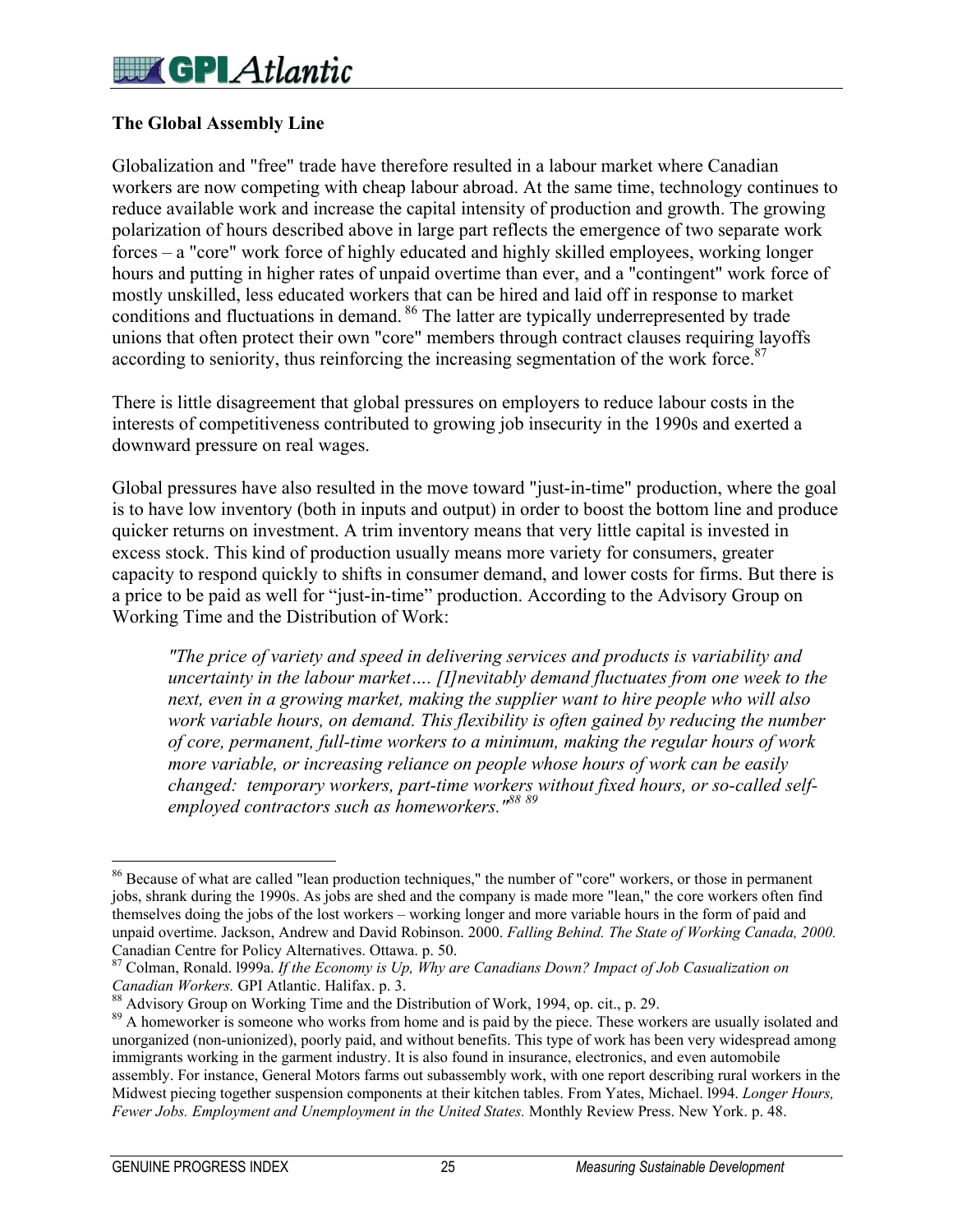# $\blacksquare$  GP  $\cal{A}$ tlantic

The Advisory Group concluded that as a result of the structural changes taking place in Canada and elsewhere, it is "quite possible, and even likely, that the non-standard job of today will become the standard job of tomorrow."

Globalization has contributed markedly to the new forms of contingent and precarious work described above, and for many has created greater insecurity rather than the opportunity and affluence promised by many free trade advocates. On balance, both labour and government appear to have lost power since the free trade agreements. According to Pierre Pettigrew:

*"Globalization is an invisible, anonymous process, driven by abstract, nonhuman forces and factors. As it bypasses the authority of states, reducing their power, it sets up the marketplace as, in effect, the new god that we must worship, replacing the nation-state. The trouble is, this new god, though it may be more efficient, is incapable of taking a long-run view and can think only in material terms. The state, for all its shortcomings, is made up of people – people whose life experience may give them a long-term perspective and whose children make them likely to have a broad-ranging concern for the future. Furthermore, because the state is run by people, if we don't like what they're doing to us, we can eventually change them. Sooner or later, the state must respond to the demands of the people living in it. However, if we don't like what the market does, we can't repeal its laws. If we storm the bunker of globalization, we won't find a madman there or a clique of conspirators – just an empty space."* <sup>90</sup>

With the growth of insecure, casual, marginal service-sector jobs, and with technology rendering many jobs redundant, employees are increasingly powerless to resist demands for unpaid overtime and other infringements of what were once considered employee "rights." The trends briefly outlined above indicate a dramatic change in the nature of work, and in employeremployee relationships. Hours of work have become more polarized and less predictable, widening the gap between rich and poor, and between a well-paid, highly educated, core workforce on the one hand, and a large mass of displaced blue-collar workers and low-paid contingent workers with few rights and benefits on the other.

### **2. THE COSTS OF OVERWORK AND UNDERWORK**

*"Many of the employed are working longer hours, resulting in high levels of stress, poorer health, and a lack of time for the things that make life worth living. Many young people are losing hope of ever finding decent jobs. The costs of unemployment – such as unemployment benefits, social assistance, and health-related expenses – drain the public treasury. Economic insecurity provides fodder for a politics of intolerance, in which immigrants, minorities, and the poor become scapegoats for society's failures.*

<sup>1</sup>  $90$  Pierre Pettigrew, then Canadian Minister for International Cooperation, addressing conference on African Development in September, l996. Cited in Cayley, David. l998. *The Expanding Prison. The Crisis of Crime and Punishment and the Search for Alternatives.* Anansi Press. Toronto. p. 77.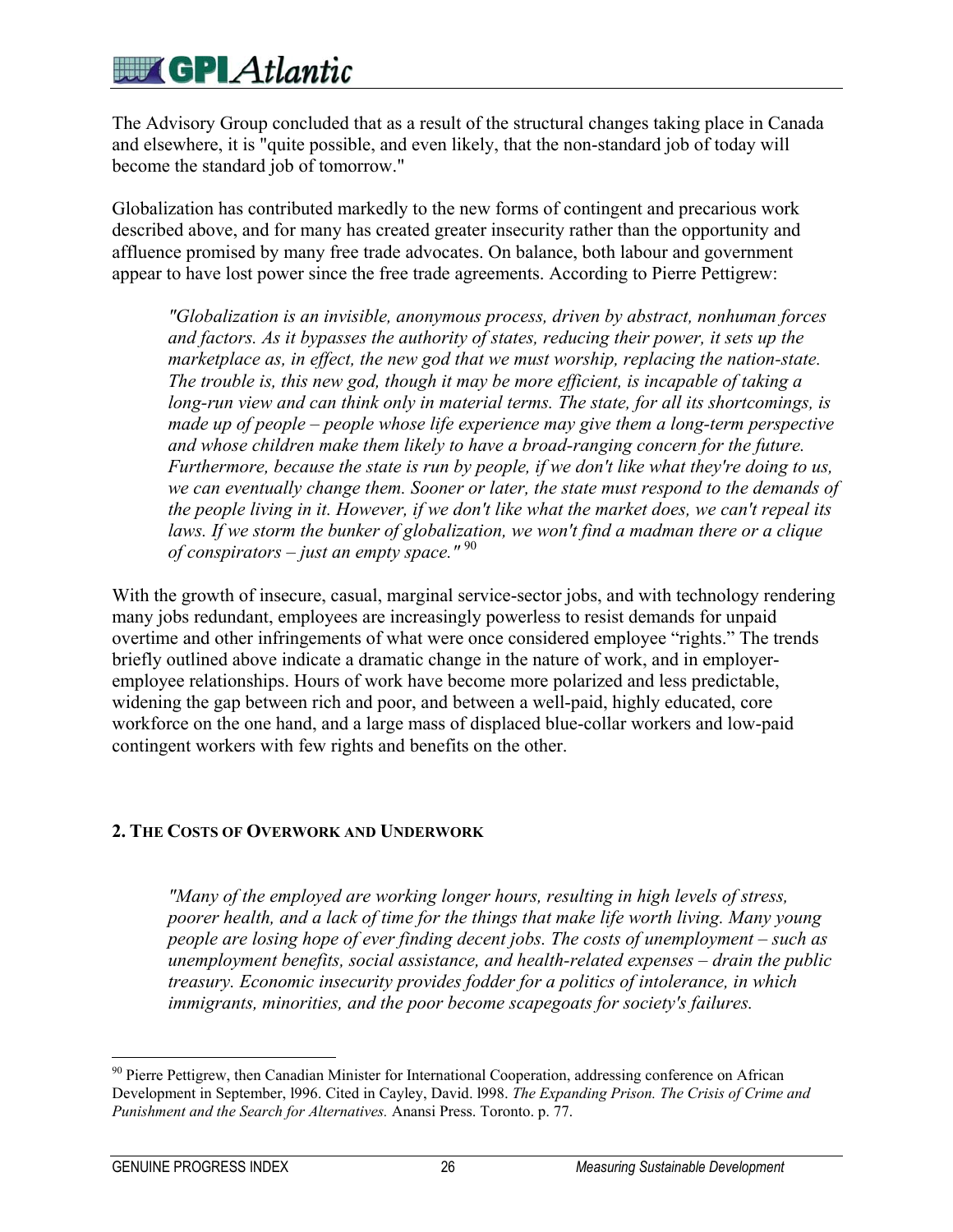*Technological advance, which once promised to bring on an "Age of Leisure," instead seems to be depositing a downsized and devastated scrap heap of humanity in its wake."*  $-$  Anders Hayden $91$ 

In our conventional economic accounts, the costs associated with many of the trends discussed above are either invisible or are actually counted as contributions to economic prosperity and wellbeing. The longer the work hours, and the more we spend on health care, crime, and family breakdown – all of which are highly correlated with unemployment – the more the economy grows. This growth is then mistakenly taken as a sign of prosperity and progress.

The Genuine Progress Index (GPI) recognizes that the unequal distribution of work hours, growing inequality, and unemployment carry economic costs that must be explicitly measured and made visible to policy makers if they are to have the full range of information they need to make decisions.

This report examines costs associated with the trends in work hours described in Part  $1 - \text{costs}$ that are currently invisible in two ways in standard accounting mechanisms:

- Health care costs, spending on prisons and other justice costs, and spending related to the breakdown of families (divorce, for instance) are currently counted as direct contributions to the GDP.
- Production losses due to unemployment, underemployment, or fatigue and errors resulting from excessively long work hours represent potential lost production that depresses the GDP, but these costs are not made explicit.<sup>92</sup> Because these production losses do not register anywhere in our current measures of progress, our conventional measures can provide no estimate of the degree to which these losses limit our economic potential*.*

In the following section we will summarize some of the economic and social costs associated with unemployment, underemployment, and the growing polarization (unequal distribution) of work hours in the labour market, and with the growing income and wealth inequality associated with those trends. We will also discuss some of the environmental costs associated with long and short work hours.

 $\overline{a}$ <sup>91</sup> Hayden, Anders. 1999. *Sharing the Work, Sparing the Planet. Work time, consumption and ecology*. Between the Lines. Toronto. pp. 6-7.

 $92$  For example, it has been estimated that work fatigue produces accidents, errors, and productivity losses worth \$100 billion annually in the U.S. alone. Some of the world's worst disasters – including the Exxon Valdex oil spill, the Chernobyl nuclear catastrophe (estimated cost \$300 billion), the Three-Mile Island nuclear accident, and the deadly Union Carbide chemical leak in Bhopal, India – have been attributed to work fatigue (all occurring during the night shift), as have more than 50% of trucking accidents. Studies point to an estimated 25% decline in sleep time, a 15% increase in clinical insomnia, and a 2-8 fold increase in ulcers and related gastrointestinal problems – all related at least in part to overwork and work stress. Shift workers have a 60% higher rate of divorce than workers putting in regular hours. Available from numerous sources including CNN. *Lack of Sleep America's top health problem, doctors say.* Available from http://www.cnn.com/HEALTH/9703/17/nfm/sleep.deprivation/; Canada Safety Council. *Fatigue.* Available from http://www.safety-council.org/info/OSH/fatigue.htm.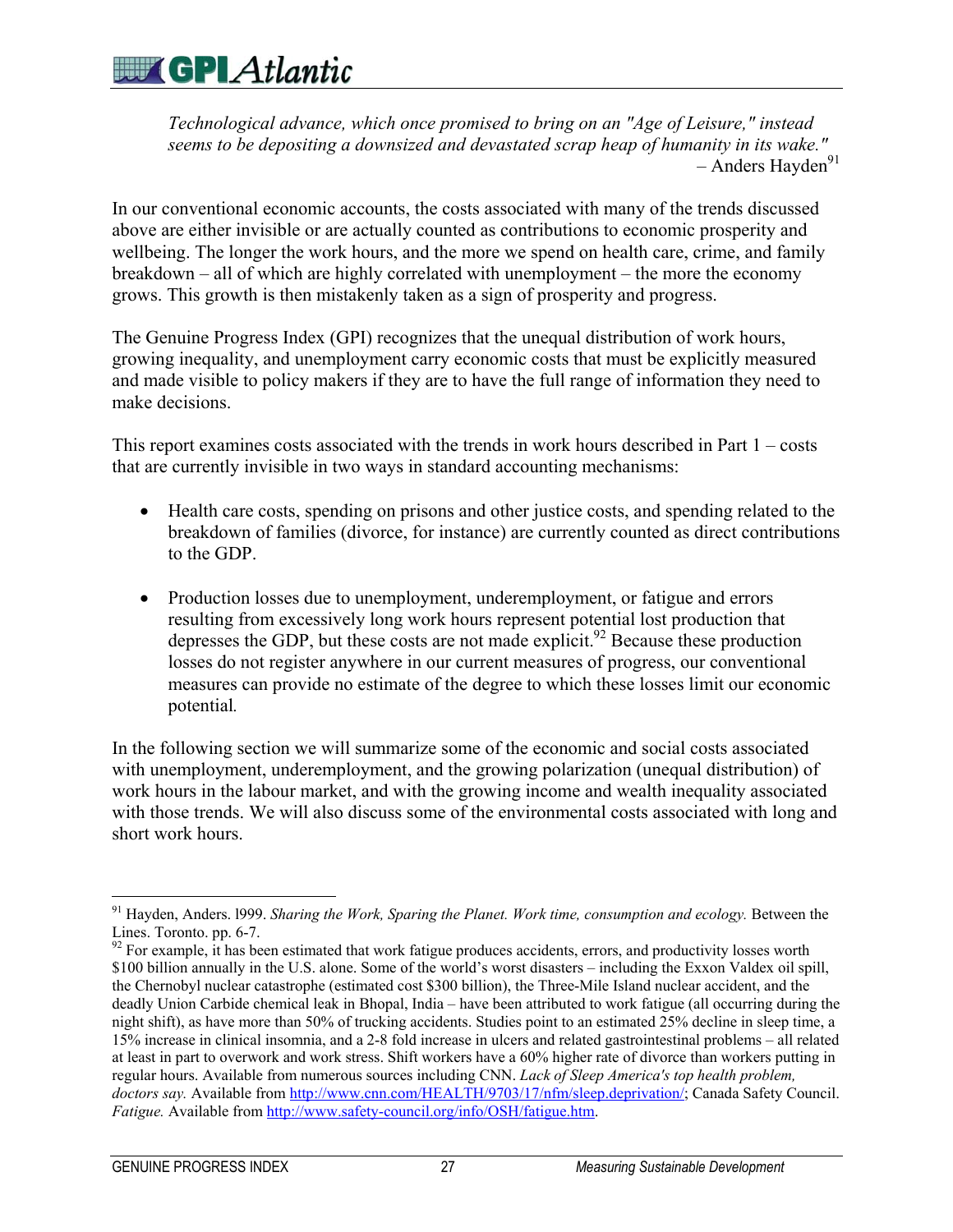Where data are available, quantitative measures have been used to estimate the potential dollar value of some of these costs. However, there are many instances where these kinds of quantitative data are not available, and where monetary estimates are not possible, especially in assigning value to services not traded in the market economy. In these cases, qualitative measures have been used, and the benefits and costs of the trends noted in Part 1 have been described in accordance with the available evidence rather than quantified in dollar terms.

For details on the methodologies used and how the dollar estimates were derived, please refer to Part 2 of the report.

### **Costs of Stress associated with Long Work Hours**

Excessively long work hours are one significant contributing factor to work stress, but by no means the only one. Studies have found that long work hours usually exacerbate stress when *combined* with lack of control, repetitive routine, lack of support, and other negative work conditions. While existing evidence does not allow us to separate out the stress-induced costs of long work hours from other forms of work stress, the following cost estimates are essential to consider, because they reveal that work stress is very costly and because the evidence indicates that long hours and work overload contribute substantially to this work stress. Therefore, long work hours should at least be seen as carrying hidden potential costs, rather than being uncritically assessed as positive contributions to the economy, as GDP-based measures of progress and conventional accounting mechanisms implicitly assume.

Excessive working hours may result in a number of health effects including: <sup>93</sup>

- increased risk of heart disease
- sleep difficulties
- increased tiredness
- sexual disorders
- gastric disturbances
- headaches/migraine
- backaches
- dizziness
- weight loss or weight gain
- increased incidence of accidents
- apathy
- depression
- irritability, intolerance, boredom, cynicism
- burnout

However, because of the complexity of the issues, the interaction of a number of factors, and the difficulty of confirming direct one-way causal relationships, it is very challenging to estimate with any degree of accuracy 1) the specific health costs resulting from stress that is directly

 $\overline{a}$ 93 London Hazards Centre. 1994. *Hard Labour. Stress, Ill-health and Hazardous Employment Practices.* London Hazards Centre Trust Ltd. London. p. 37.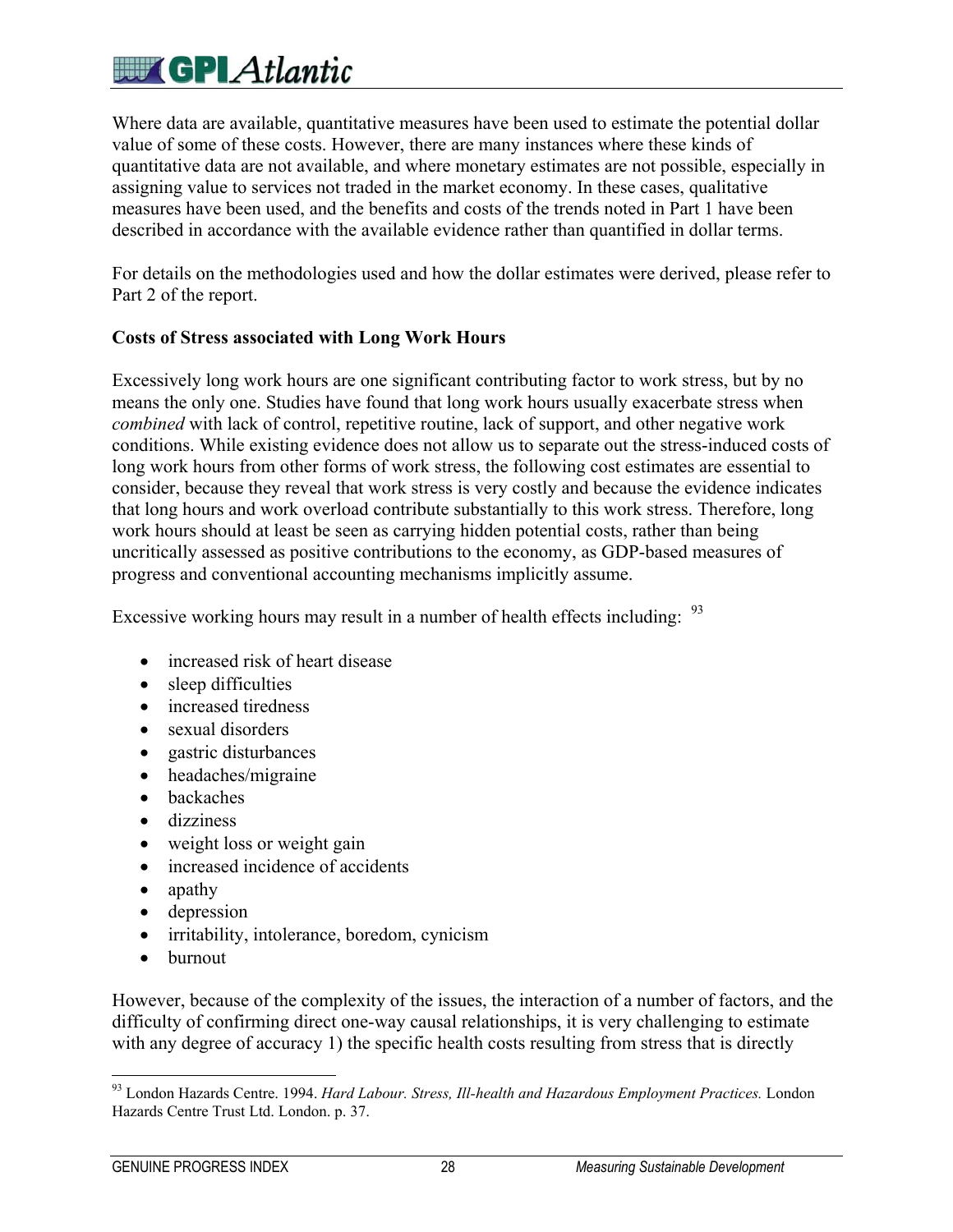attributable to long work hours and 2) the lost productivity associated with stress-related absenteeism that may be specifically related to working too many hours.

However, based on cost estimates cited in the literature, we have attempted to quantify the cost of absenteeism due to workplace stress, and then applied these estimates to Statistics Canada's 1994 General Social Survey (GSS) finding that 32.8% of workers reported stress in their work environment from too many demands or hours. We have extrapolated from these sources to estimate that the absenteeism costs specifically attributable to long work hours in Nova Scotia were nearly \$70 million in 2001. It should be noted that the methodology used to estimate these absenteeism costs was based only on wages, whereas actual economic losses based on GDP or output per worker, would be considerably higher.

### **Long Work Hours and the Family**

Workplace stress caused by long work hours also takes its toll on family life.

In an important Health Canada study on the "work-life" conflict, the authors found that the l990s were a "turbulent" period for most families, which found themselves struggling for some job security. The study found that:

- Throughout the l990s a greater percentage of Canadian workers assumed more responsibilities (i.e. the number of working women, dual-earner and single-parent families, sandwich employees,  $94$  and employees with responsibilities for elder care increased over the decade).
- Labour market changes and technological changes increased job insecurity, elevated work demands, and blurred the boundary between work time and family time."<sup>95</sup>

The study also found that work-life conflict is resulting in:

- More stress now twice as prevalent as it was 10 years ago.
- Increased absenteeism employees experiencing high levels of work-life conflict are away from work three times as often as those with low work-life conflict.
- Lower job satisfaction job satisfaction among workers has decreased by nearly 30% since l991.
- Lower commitment to employers survey results show that employee commitment has decreased by  $24\%$  since 1991.<sup>96</sup>

In sum, the direct and indirect costs associated with the impact of long work hours and other work stresses on family life, as described in the literature, include:

 $\overline{a}$ <sup>94</sup> "Sandwich employee" is a phrase used for a woman who experiences pressure from both sides of the family dependence scale, and who takes care of both young children and elderly parents.

<sup>95</sup> Higgins, Christopher, and Linda Duxbury. 2002. *The 2001 National Work-Life Conflict Study: Report One.* Health Canada. Ottawa. p. 4. Available from http://www.hc-sc.gc.ca/pphb-dgspsp/publicat/work-travail/. Accessed September 3, 2002.

<sup>&</sup>lt;sup>96</sup> Preliminary findings were summarized in Canadian Policy Research Networks. 2001. "New Data Show Increasing Conflict Between Work and Rest of Life." *Networknews.* No. 16. Ottawa. p. 1.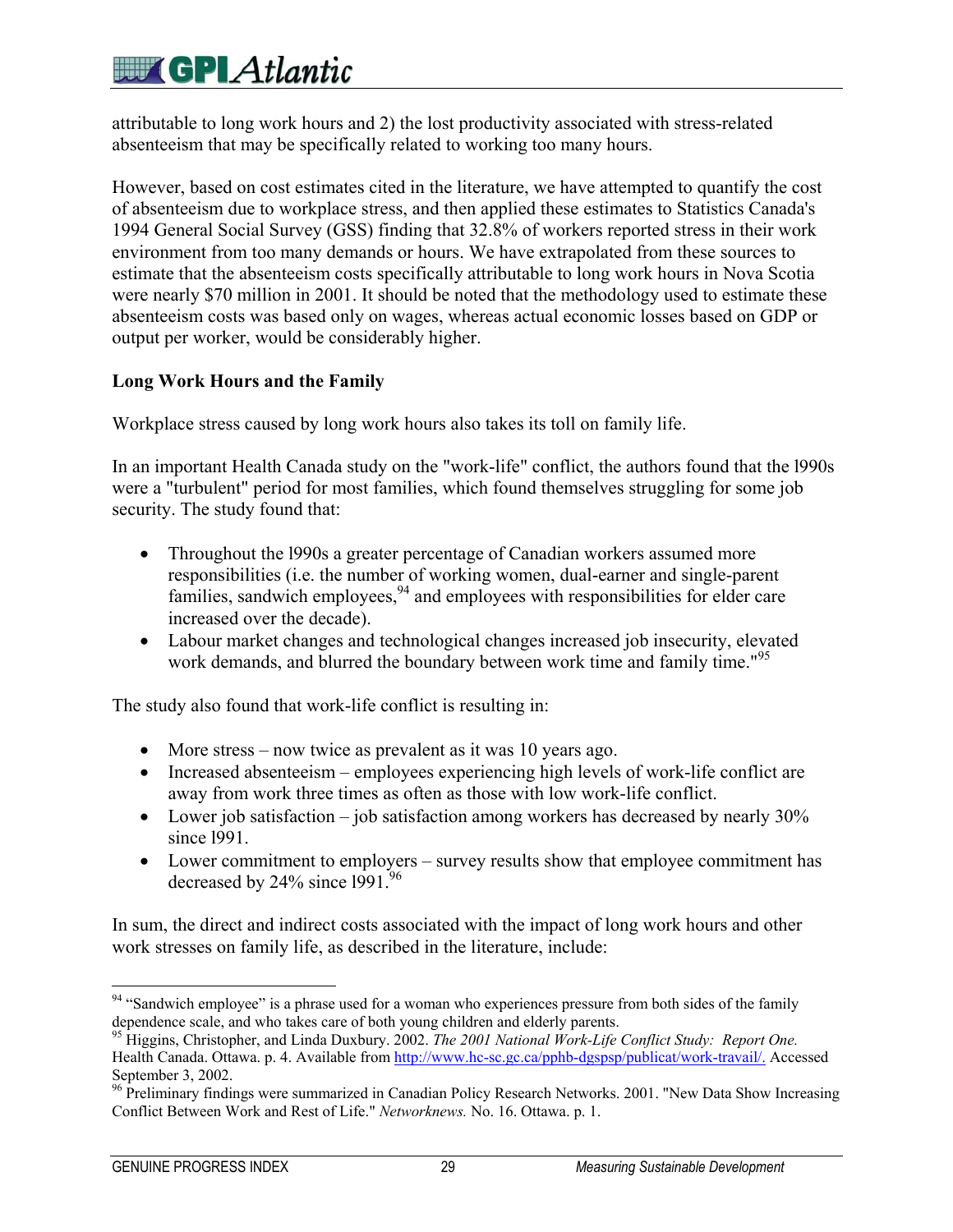- Health effects on stressed individuals and their partners, including depression, burnout, and heart disease, as well as numerous other stress-related disorders;
- Organizational costs, including higher absenteeism and lower productivity;
- Costs of family breakdown (lawyers fees, lost productivity in the work place, human costs, societal costs, and further health costs);
- Effects on children (short and long-term health effects, and adverse psychological and learning impacts of "parental deficit" and family breakdown, including the long-term costs associated with children being socialized by television sets instead of by their parents);
- Costs associated with increased drug and alcohol abuse;
- Long-term societal costs associated with the deterioration of family life due to increased parental absence from the home.

### **Loss of Leisure**

In the l950s, the promise of new technologies and skyrocketing productivity led many academics to predict that by the year 2000 we would have a 20-hour workweek.<sup>97</sup> Imagine, they asked, what could be done with all that leisure time – more vacations, more books to read, more time to spend with family and friends, more time just to live. Writers in the 1950s and 1960s regularly imagined such a world, and speculated about the massive social adjustments that would be required to accommodate the anticipated explosion in free time.

Instead, in a cruel irony, leisure time is shrinking for many people, and work hours are expanding. Even weekends, once the refuge from work for many, have been invaded by work. According to one Statistics Canada analysis: "Changes in the way we live – from more women working full-time to 24-hour just-in-time production schedules and the growth of selfemployment – have changed many people's relationship to Saturday and Sunday." Statistics Canada data confirm that Canadians who work full-time often use the weekend to do more work, both paid and unpaid. $98$ 

Time-use data indicate that leisure time declines with marriage and with raising children. On average, married people have less free time in a day than single people do and married people with young children have the least amount of free time. According to Statistics Canada's GSS in 1998, employed single men and women without children enjoy 6.2 and 6.0 hours of leisure per day respectively. Married men and women without children have 5.4 and 4.9 hours of leisure per day respectively. Married men and women with children have 4.4 and 4.3 hours of free time while their full-time employed counterparts have the least amout of free time at 3.6 hours a day (Table ES2).

The literature overall indicates clearly that a large segment of working men and women, particularly full-timer dual earners with children, have less free time today than they did in the

<sup>&</sup>lt;sup>97</sup> Lightman, Alan. 2002. "Prisoners of the Wired World." *Globetechnology*. March 16, 2002. Available from http://www.globetechnology.com. Accessed March 17, 2002.

http://www.globetechnology.com. Accessed March 17, 2002. "No Time to Relax? How Full-time Workers Spend the Weekend." *Canadian Social Trends.* Catalogue no. 11-008. Statistics Canada. Ottawa. p. 20.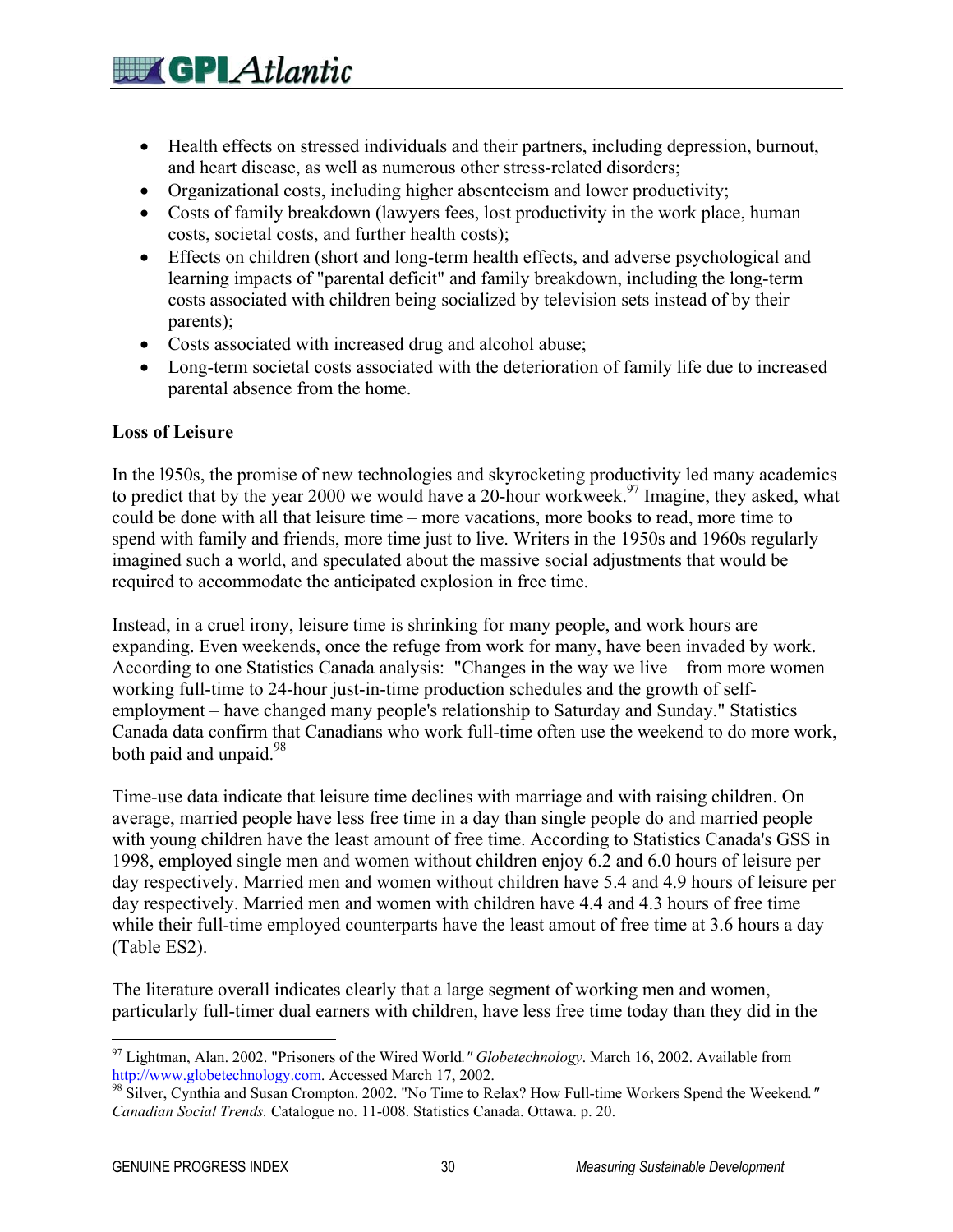1960s. Comparative time-use studies also indicate that Canadians generally have less free time than most western Europeans and about the same amount of free time as Americans. For example, the average Danish citizen has 11 hours more free time per week than the average Canadian<sup>99</sup>

| <b>Status</b>                            | <b>Leisure Time for</b><br>Men (No. Of<br>Hours/Day)* | <b>Leisure Time for</b><br>Women (No. Of<br>Hours/Day)* |
|------------------------------------------|-------------------------------------------------------|---------------------------------------------------------|
| Single, no children                      | 6.2                                                   | 6.0                                                     |
| Married, no children                     | 5.4                                                   | 49                                                      |
| Married with children under 25           | 4.4                                                   | 43                                                      |
| Married with children, working full-time | 36                                                    |                                                         |

|  |  | Table ES2. Leisure time in Canada, 1998. |  |  |  |
|--|--|------------------------------------------|--|--|--|
|--|--|------------------------------------------|--|--|--|

\*Averaged over a 7-day week

Note: For the first three rows in this table, leisure time data are averages for all employed men and women working full-time or part-time. The fourth row gives the leisure hours of *full-time* dual-earner parents only.

Source: Fast et al., 2001, op. cit., pp. 20-23. Based on Statistics Canada, *General Social Survey* data, 1998.

When free time and personal care time are added, women lost personal time in all four Atlantic provinces between 1992 and 1998. In 1992, women in all four Atlantic provinces still had more free time than women in other parts of Canada. By 1998 rates of free time and personal care time for women in the Atlantic region were at or below Canadian levels. In some cases, as in Nova Scotia, the changes in work patterns and longer average work hours for certain segments of the working population have manifested in reduced free time.

Workers in western European countries enjoy as much as three times more vacation time each year as most Canadians (or Americans) do. Based on the amount of vacation time provided in relation to years of service, Canadian workers would have to work, on average, 15 years before they received the vacation time mandated by some European countries after just one year of work.

While two weeks vacation is required after one year of employment in Canada, workers actually receive various amounts of vacation time depending on where they work, whether they are unionized, and how long they have been employed. Unionized workers receive more vacation time than non-unionized workers, with 60% of unionized workers and only 31% of nonunionized workers receiving more than 16 days vacation per year. Overall, only one in four Canadian workers enjoyed more than four weeks paid vacation a year in l995.

<sup>99</sup> Harvey, Andrew. 1995. "Canadian Time Use in a Cross-National Perspective." *Statistics in Transition,* Vol. 2, no. 4. p. 603.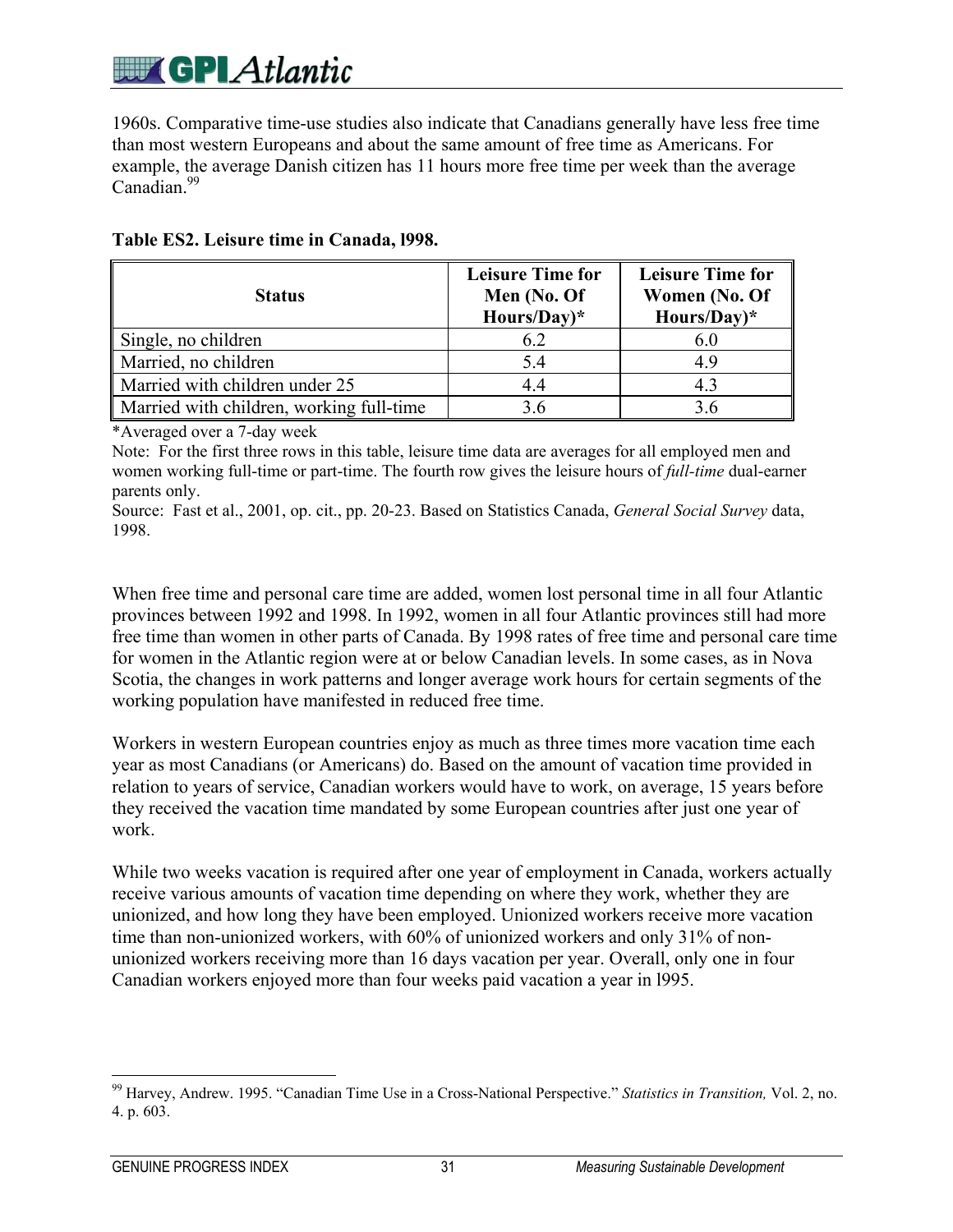### $\blacksquare$  GP  $\cal{A}$ tlantic

In Germany, by contrast, 70% of all employees receive at least six weeks of vacation a year, and most of the others get between five and six weeks.100 Denmark, France, Austria, and Spain have 30 days vacation a year, and Sweden has 32.101

#### **Non-Standard Work and Growing Inequality**

Partly to blame for increasing inequality in our society is the growing disparity between the different kinds of work available – particularly between full-time, "permanent," highly skilled work on the one hand, and insecure, temporary, marginal jobs on the other.

In 1998 low-income Nova Scotians (the bottom 20% of all households including both economic families and unattached individuals) had the lowest average disposable income in the country at \$9,293.<sup>102</sup> By 2001, Nova Scotia's poorest 20% of households ranked third lowest in the country with an average disposable income of  $$10,604$ .<sup>103 104</sup> Only the poor in British Columbia and New Brunswick had lower incomes.

Between 1990 and 1998, all income groups in Nova Scotia saw their disposable income decline, but this decline was not evenly shared. In that period, the poorest 20% of households in the province lost nearly 25% of their disposable income while the rich lost less than 1%. In l990 the richest 20% of Nova Scotian households had 6.2 times as much disposable income as the poorest 20%. By l998, they had 8.2 times as much. In 2001, the richest 20% of households had 7.7 as much disposable income as the poorest 20%.<sup>105</sup> In fact, between 1990 and 2001 the poorer the household, the bigger the percentage drop in income, leading to a growing gap between rich and poor. However, while the poorest Nova Scotians lost the most in both percentage terms and in actual constant dollars – \$1,782 between l990 and 2001 – the richest Nova Scotians gained \$5,512 in constant dollars, an increase of 7.2%. Middle income Nova Scotians (3<sup>rd</sup> quintile) lost \$616 in actual constant dollars between 1990 and  $2001$ .<sup>106</sup>

Statistics Canada data for 2001 show that the average real disposable incomes of all families (economic families and unattached individuals) in Canada stagnated or declined between 1992 and 1997, except for the highest quintile which registered improvements starting in 1995. Between 1997 and 2001, improvements in disposable income were seen for all quintile groups.

 $\overline{a}$ <sup>100</sup> German Embassy. "Questions and Answers about Germany." Washington D.C. Available from www.germany-

info.org . 101 Economic Policy Institute World Almanac. Cited in *The Timesizing Wire.* Available from

www.timesizing.com/1vacatns.htm . 102 Statistics Canada. 2003e. *Income Trends in Canada, 1980-2001.* Catalogue no. 13F0022XCB. Table 701.

Minister of Industry. Ottawa. Disposable income here has not been adjusted for family size.

<sup>&</sup>lt;sup>103</sup> Idem. New Brunswick's lowest quintile (20%) had \$10,560 in disposable income; British Columbia's lowest quintile had only \$9,702.

<sup>&</sup>lt;sup>104</sup> Disposable income is income after taxes and government transfers (social assistance, public pensions, EI benefits, tax credits, etc.). It is used here instead of market income because it is "the level at which most analyses concerned with welfare and well-being focus." Heisz, Andrew, A. Jackson, and G. Picot. 2002. *Winners and Losers in the Labour Market of the 1990s.* Statistics Canada. Catalogue no. 11F0019, no. 184. Ottawa. p. 4. <sup>105</sup> In 1998 the poorest 20% of Nova Scotia households survived on \$9,293 a year (in \$2001) (after taxes and

transfers), while the richest 20% had more than \$76,000 in disposable income. Statistics Canada. 2003e. *Income Trends in Canada, 1980-2001*. Catalogue no. 13F0022XCB. Minister of Industry. Ottawa. Table 701. 106 Idem.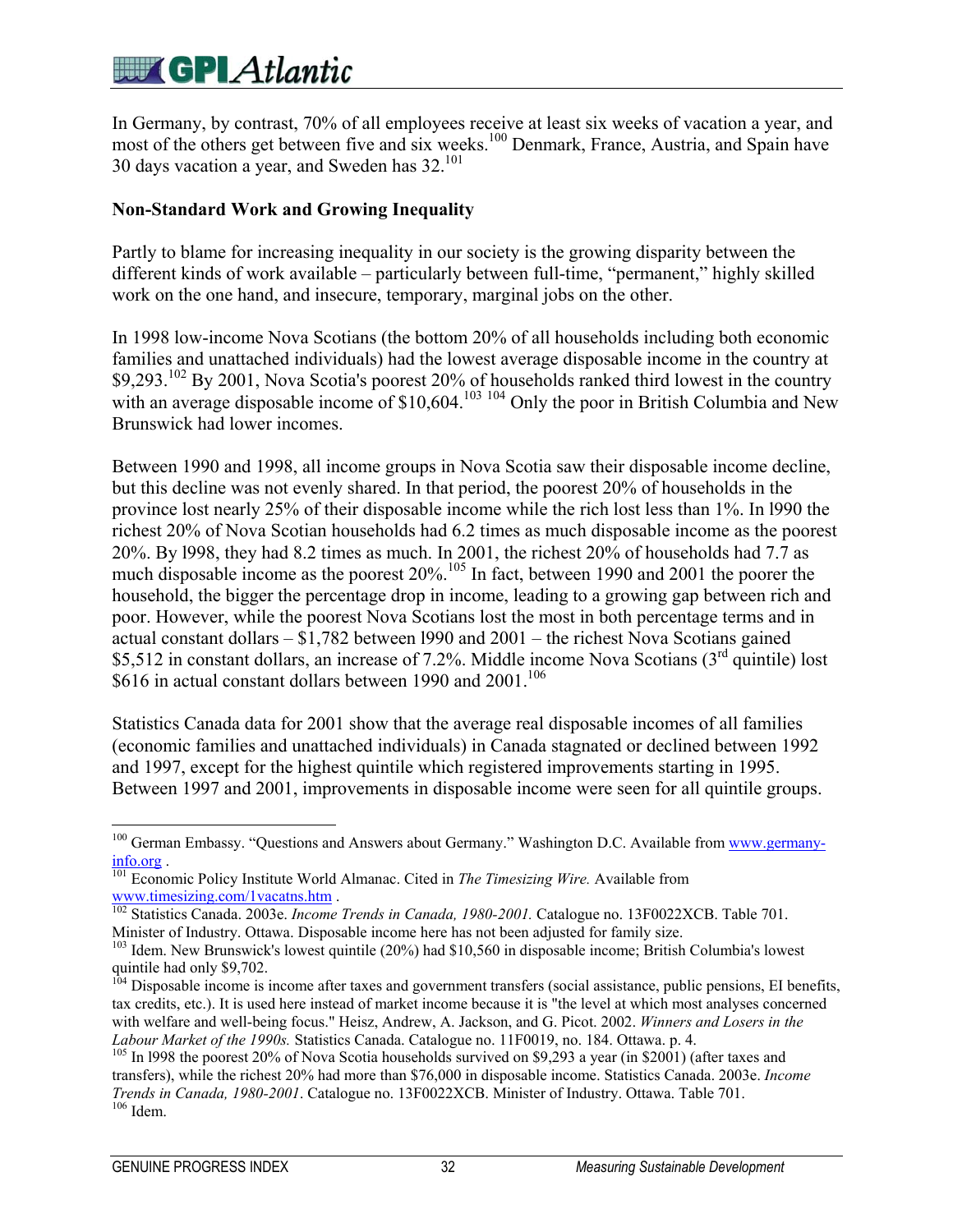However, the data confirm that in the second half of the 1990s, the greatest gains were enjoyed by the highest quintile.<sup>107</sup> Between 1996 and 2001, inequality in income distribution between the quintiles grew. Statistics Canada found that the after-tax (disposable) income of the highest 20%  $(5<sup>th</sup>$  quintile) of families in Canada in 1996 was eight times that of the lowest quintile. By 2001 the richest 20% had average disposable incomes that were 8.7 times those of the lowest 20%. Between 1993 and 2001 the gains by the highest quintile were largest and gains by the lowest quintile were smallest, contributing to further growth in inequality.<sup>108</sup>

In sum, the recent improvements in disposable income for the  $3<sup>rd</sup>$ ,  $4<sup>th</sup>$  and  $5<sup>th</sup>$  quintiles have not been experienced by the poorest 40% of households in Canada, whose incomes have increased only marginally. Thus, the increase in income inequality and the growing gap between rich and poor in Canada has become increasingly pronounced in the last decade. <sup>10</sup>

In Nova Scotia the incidence of low income among families increased in the l990s from 7.4% of families in l990 to 10.5% in l996, and 11.1% in 1998, and then declined to 7.9% in 2001, still above the 1990 rate. In Canada the incidence of low income among families increased in the 1990s from 8.3% in 1990 to 10.7% in 1996, and then declined to 7.6% in 2001.<sup>110</sup>

Single mothers have the highest rates of low income among all demographic groups in Canada, but their low-income rates declined sharply from 2000 to 2001. In Nova Scotia, average real incomes (in constant 2001 dollars) of single mothers rose from \$18,229 in 1997, the lowest in the country, to \$26,352 in 2001, an increase of 44.6%, largely due to sharp increases in employment among single mothers.<sup>111</sup> Since the mid-1990s, cuts in social assistance payments to single mothers have pushed more single mothers into the labour force, leading to higher incomes but also to increasing levels of time stress as these mothers struggle to juggle their paid and unpaid work responsibilities. As noted, full-time employed single mothers put in an average 75-hour workweek when both paid and unpaid work are considered.<sup>112</sup>

In Nova Scotia in 2001, 38,000 or nearly one in five children (19.2%) lived below the base lowincome cut-off – compared to the Canadian average of one in six children (15.6%). The children experiencing the highest rates of poverty are those living with lone-parent mothers – 53.9% compared to 12.8% living in a two-parent family.<sup>113</sup>

<sup>&</sup>lt;sup>107</sup> The term "quintile" simply means "one-fifth," and refers here to five income groups ranked from the top 20% of incomes to the bottom 20% of incomes. To assess income by quintile, all incomes in a given population are ranked from the lowest to the highest and then divided into five groups. Thus the bottom one-fifth of incomes is referred to as the "first quintile," the top one-fifth as the "fifth quintile," and the middle 20% of incomes as the "third quintile." 108 Statistics Canada. 2003f. *Income in Canada 2001.* Catalogue no. 75-202-XIE. Ottawa. p. 74. and Table 7.2. In

<sup>2001</sup> the average disposable income of the highest quintile in Canada was \$101,628 while the lowest quintile averaged only \$11,675 in disposable income.<br><sup>109</sup> Statistics Canada, 2003e, op. cit., Table 701.

<sup>&</sup>lt;sup>110</sup> Statistics Canada, 2003e, op. cit., Table 804. Prevalence is based on after-tax income.<br><sup>111</sup> Statistics Canada. 2003f. *Income in Canada 2001*. Catalogue no. 75-202-XIE. Ottawa. Especially Tables 6.1 and 8.1, and p. 90.<br><sup>112</sup> Colman, Ronald. 2003. *A Statistical Profile of Women's Health in Canada*. GPI Atlantic. Halifax.

<sup>&</sup>lt;sup>113</sup> Raven, Pauline and Lesley Frank. 2003. *Promises to Keep: The Nova Scotia Child Poverty Report Card, 1989-2001.* The Canadian Centre for Policy Alternatives. Halifax. p. 1.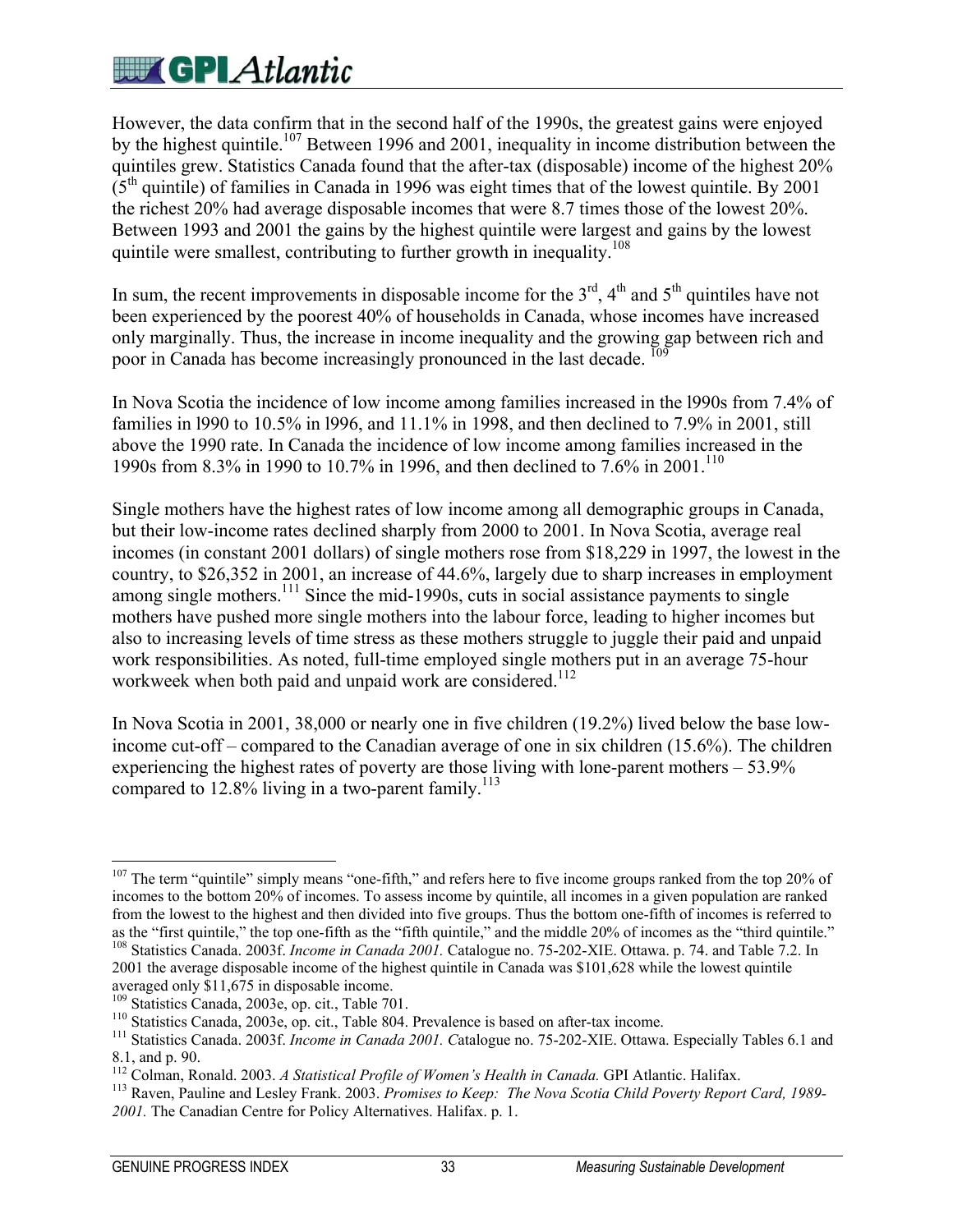### **EX GPI** Atlantic

Statistics Canada found that the disposable income (after taxes and transfers) of the richest 20% (fifth quintile) of all families in Canada rose by \$18,127 – an increase of 21.7% from 1993 to 2001. In the same time period, the lowest quintile fared the least well on the basis of disposable income with an increase of only \$182 or 1.6%. The middle three quintiles had increases of 11% to 14% in disposable income. Therefore, as noted by Statistics Canada, "gains by the highest quintile were largest and gains by the lowest quintile were smallest," contributing to further growth in inequality.<sup>114</sup>

In Nova Scotia the situation was similar. The real disposable incomes of all families stagnated or declined for all quintile groups between 1990 and 1997. Between 1997 and 2001 real disposable incomes increased for all quintiles, with the smallest gain experienced by the lowest quintile. Between 1997 and 1999 the poorest 20% of Nova Scotians saw their real disposable income fall from \$10,047 to \$9,404 and then increase to \$10,604 by 2001. At the same time the richest 20% of Nova Scotians ( $5<sup>th</sup>$  quintile) saw their real disposable incomes increase by 10.6% (or \$7,866) between 1997 and 2001. The middle three quintiles had increases in disposable income of between 9.7% and 10%.<sup>115</sup>

Interestingly, the stagnation or decline in real incomes in the early to mid-1990s and the growing gap between rich and poor occurred despite increases in the GDP, which challenges the widely held assumption that economic growth necessarily benefits the poor. Economic commentators often assert that "a rising tide lifts all boats." However the actual data indicate that the robust economic growth of the 1990s benefited primarily the richest Canadians, and that it was primarily the gains of the wealthy that raised the "average" income of Canadians.

In addition to contributing to declining real incomes and low wages for many Canadians, the polarization of hours in Canada has therefore also contributed to the growing inequality in weekly earnings. As noted earlier, the standard workweek has been shrinking while the proportion of workers working long hours and short hours increased, particularly between 1976 and 1996. Although there has been some reversal of this trend in recent years, the proportions of long-hours and short-hours workers in 2001 were still considerably greater than they were 25 years ago, even if down somewhat from their mid-1990s peaks.

#### **Health Costs Associated with Poverty**

Poverty is one of the best predictors of ill health. Low income Canadians are more likely to have poor health and die earlier than other Canadians.<sup>116</sup> Socio-economic status has been identified as

<sup>&</sup>lt;sup>114</sup> Statistics Canada. 2003e. *Income Trends in Canada, 1980-2001*. Catalogue no. 13F0022XCB. Minister of Industry. Ottawa. p. 74. Incomes cited are not adjusted for family size.

I<sup>115</sup> Idem.<br><sup>116</sup> Colman, Ronald. 2002a. *The Cost of Chronic Disease in Nova Scotia*. GPI Atlantic. Halifax. p. 53. Original references: Health Canada. 1999. *Toward a Healthy Future: Second Report on the Health of Canadians*. Ottawa, p. 31; for a summary of similar data in the U.S., see Blumenthal, Susan (U.S. Assistant Surgeon-General), and Jessica Kagen (U.S. Department of Health and Human Services). 2002. "The Effects of Socioeconomic Status on Health in Rural and Urban America." *Journal of the American Medical Association.* 287, p. 109.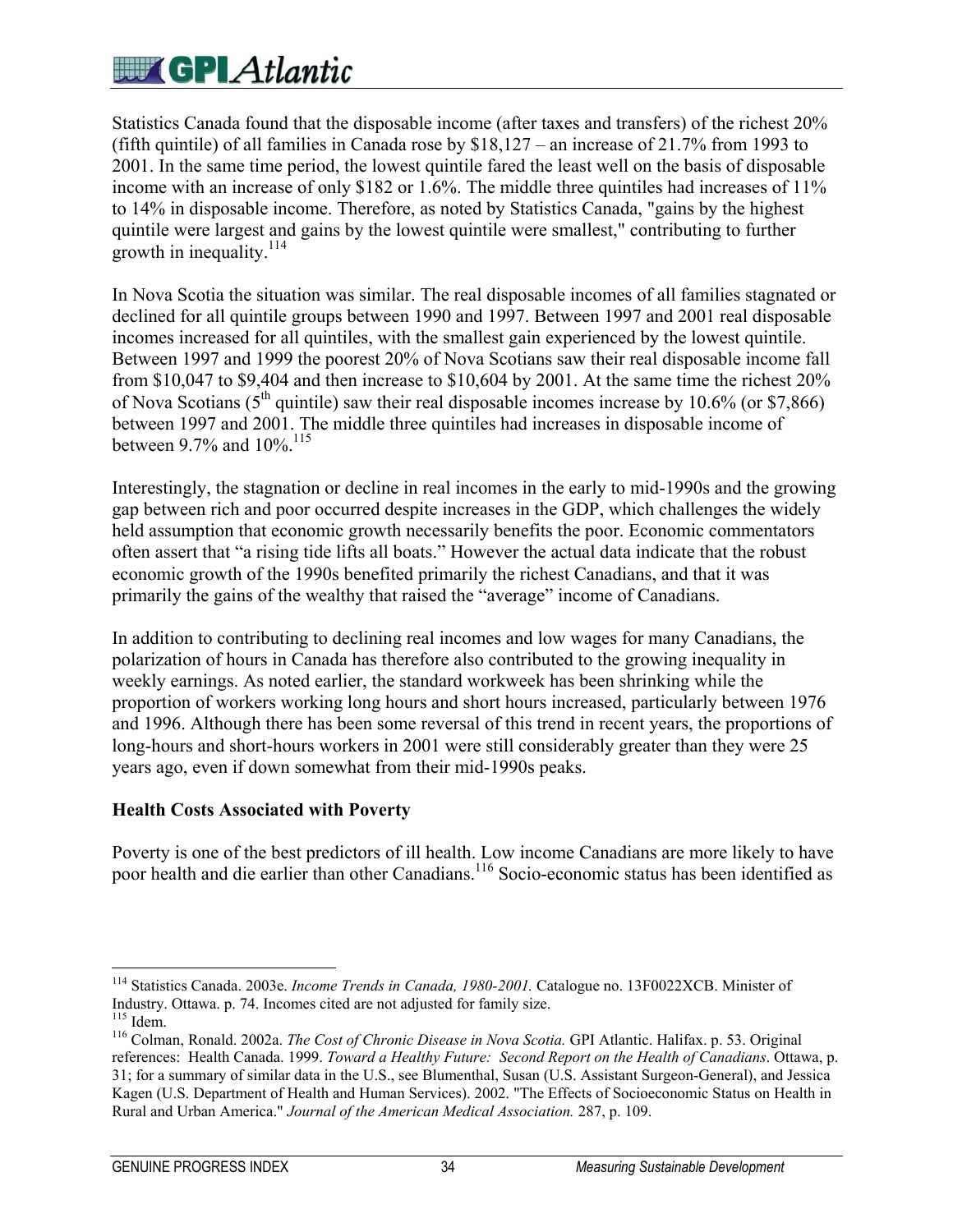# **Except** Atlantic

a precursor of cancer, cardiovascular disease, arthritis and musculoskeletal disorders, diabetes mellitus, dental diseases, drug dependence and abuse, and infant mortality and morbidity.<sup>117</sup>

Job insecurity, low wage work, and unemployment can and do lead to low income and poverty. As noted above, the gap between rich and poor increased in Canada through the 1990s, and many of the poor saw their indebtedness increase and their real incomes decline further.

Poverty and low income result in direct social costs in the form of transfer payments and social assistance, including subsidized housing, employment insurance, and child benefits to individuals and families in need.

But there are many health costs associated with low income and poverty that may not be as obvious. For example, studies have shown that people with low incomes are more likely to be hospitalized and use more physician services than those with higher incomes.

A growing body of evidence indicates that income *distribution* is one of the most important determinants of population health. After reviewing the evidence, the editor of the *British Medical Journal* concluded:

*"What matters in determining mortality and health in a society is less the overall wealth of the society and more how evenly wealth is distributed. The more evenly wealth is distributed, the better the health of that society."118*

If growing inequality is bad for health then the trends of the l990s are cause for concern. The evidence demonstrates that alleviating poverty and reducing inequality by closing the gap between rich and poor would bring substantial savings to the health care system.

Poverty is not an independent variable, but has causes that can often be found in employment characteristics. Thus, unemployment, underemployment, and non-standard work – characterized by poor pay, tenuous stability, frequent bouts of unemployment, and a polarization of work hours – contribute to both income inequality and poverty, and thus to adverse health outcomes.

#### **Costs of Unemployment**

The following is a summary of some of the economic and social costs of unemployment for Nova Scotia in 2001. In the estimates that follow, 2001 official (9.7%) and supplementary (14%) unemployment figures for the province are used. For details on the methodologies used to calculate the costs please refer to Chapter 9 of the report.

<sup>117</sup> Colman, 2002a. op. cit., p. 53. Original reference: Almer, Robert, and Donald Eddins. 1987. "Cross-Sectional Analysis: Precursors of Premature Death in the United States." In *Closing the Gap: The Burden of Unnecessary* <sup>118</sup> Colman, 2002a, op. cit., p. 55. Original reference: "Editorial: The Big Idea." British Medical Journal. April 20, 1998. p. 985, cited in Health Canada. 1999. *Toward a Healthy Future: Second Report on the Health of Canadians,* Ottawa. p. 39.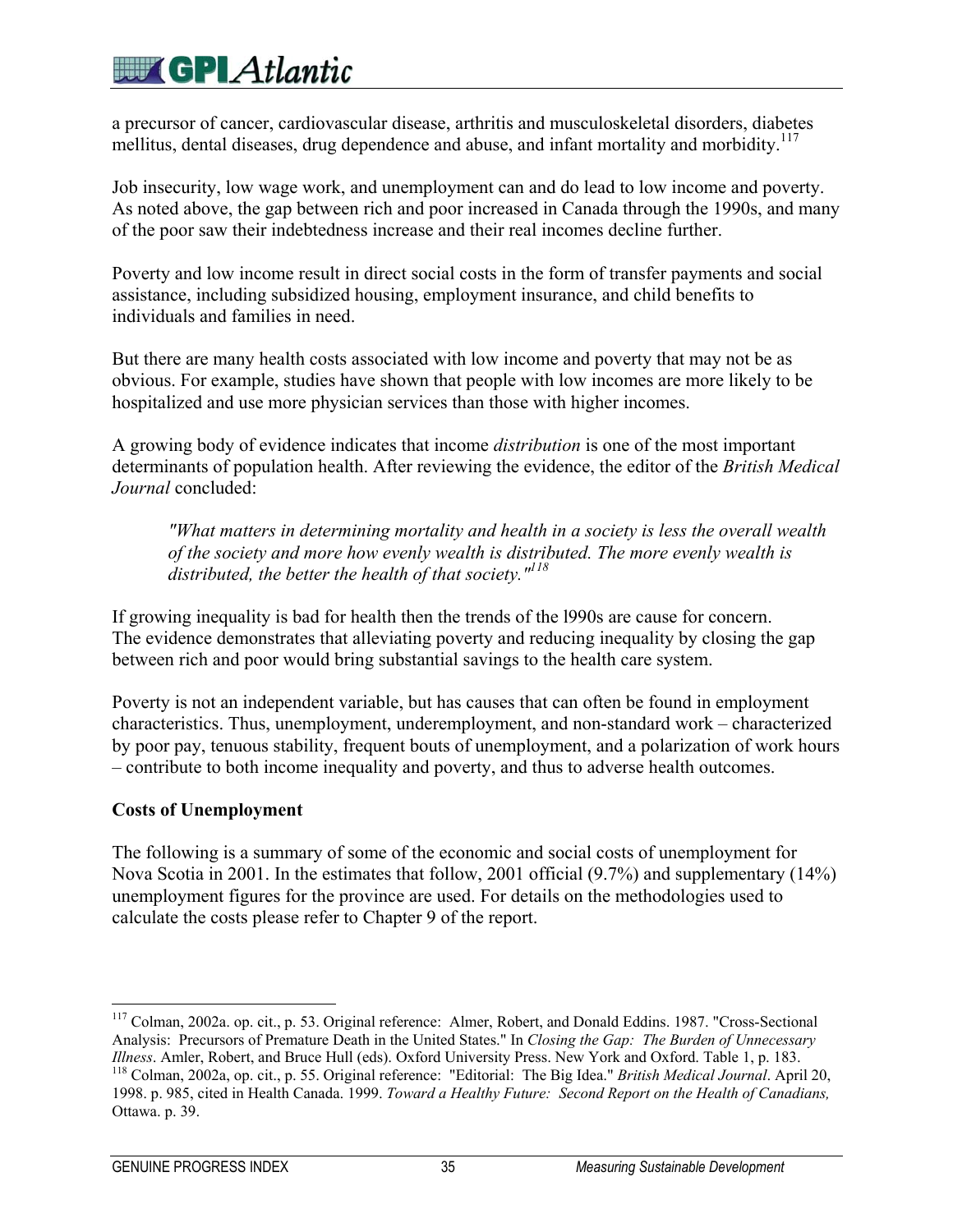# $\mathbb{Z}$  GP Atlantic

### *Summary of Economic Costs*

Maintaining large numbers of unemployed people is expensive. In addition to the obvious direct costs of providing the unemployed with a portion of their lost income through employment insurance benefits and various other social assistance programs intended for those on low income, the unemployed have less income and therefore pay less income tax (if any at all) than those with jobs. They also spend less and therefore generate less sales tax, and smaller revenues for businesses and workers whose livelihood depends on consumer spending. Reduced tax revenues in turn mean less public spending on health, education, transportation and other public goods. In addition, the unemployed represent lost productive potential to both the economy and society, since they are not producing potentially useful goods and services. These productivity losses and other hidden and indirect costs to the economy are substantial.

Assessments of the costs of unemployment demonstrate that unemployment is costly for everyone in society, not just the unemployed. Table ES3 demonstrates that unemployment in Nova Scotia cost the provincial and national economy at least \$4 billion in 2001 in lost output and taxes and in direct payments to the unemployed.

Cost calculations for estimated output losses have been made using both a hypothetical 0% unemployment base rate (full employment) and a 3.5% unemployment base rate.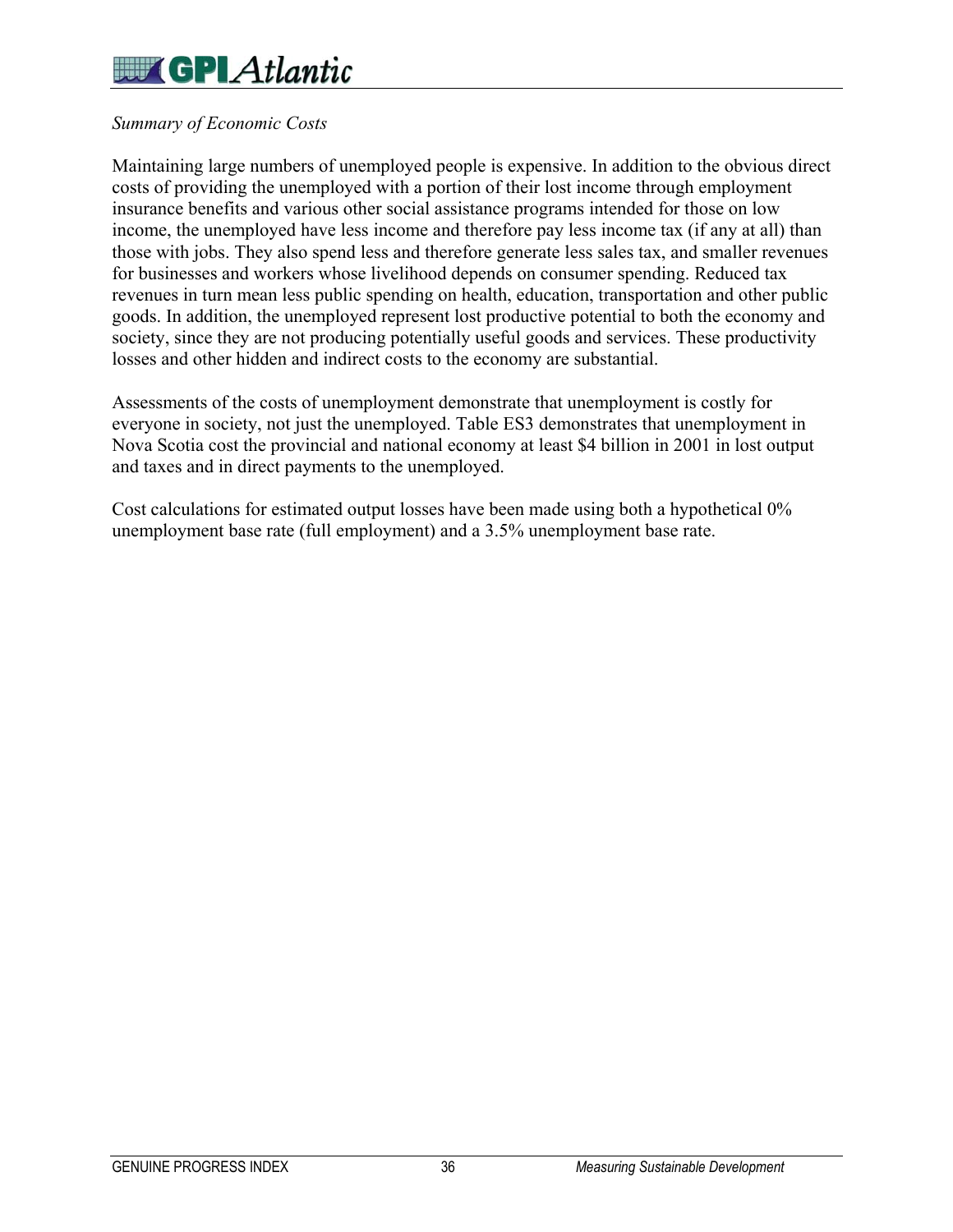|                                                                                                                                                     | <b>Estimated Economic Costs of Unemployment</b>                                                      |                                                                                                                             |                                                                                                           |                                                                                                                 |
|-----------------------------------------------------------------------------------------------------------------------------------------------------|------------------------------------------------------------------------------------------------------|-----------------------------------------------------------------------------------------------------------------------------|-----------------------------------------------------------------------------------------------------------|-----------------------------------------------------------------------------------------------------------------|
| <b>Losses</b>                                                                                                                                       | Based on 9.7%<br>Unemployment<br><b>Rate (using</b><br>hypothetical 0%<br>unemployment<br>base rate) | <b>Based on 14%</b><br>Comprehensive<br>Unemployment<br><b>Rate (using</b><br>hypothetical 0%<br>unemployment<br>base rate) | Based on 9.7%<br>Unemployment<br><b>Rate (using</b><br>hypothetical<br>3.5%<br>unemployment<br>base rate) | <b>Based on 14%</b><br>Unemployment<br><b>Rate (using</b><br>hypothetical<br>3.5%<br>unemployment<br>base rate) |
| 1. Output loss                                                                                                                                      | \$4,900                                                                                              | \$7,100                                                                                                                     | \$3,100                                                                                                   | \$5,300                                                                                                         |
| 2. Fiscal costs<br>• Employment<br>Insurance<br>$\bullet$ Social<br>Assistance<br>$\bullet$ Lost Direct<br><b>Taxes</b><br>• Lost Indirect<br>Taxes | \$525<br>\$251<br>\$153<br>\$3.15                                                                    | \$525<br>\$251<br>\$220<br>\$4.5                                                                                            | \$525<br>\$251<br>\$108<br>\$2.2                                                                          | \$525<br>\$251<br>\$175<br>\$3.6                                                                                |
| <b>TOTAL</b>                                                                                                                                        | \$5.8 billion                                                                                        | \$8.1 billion                                                                                                               | \$4.0 billion                                                                                             | \$6.2 billion                                                                                                   |
| Cost per capita                                                                                                                                     | \$6,153                                                                                              | \$8,592                                                                                                                     | \$4,243                                                                                                   | \$6,577                                                                                                         |

#### **Table ES3. Summary of Economic Costs of Unemployment, Nova Scotia, (\$2001 million).**

Notes:

- Some of the data used to derive these calculations were from l999, while others were from 2000 and 2001. In all cases the most recent data were used. All dollar amounts were converted to \$2001 for consistency, using Statistics Canada Consumer Price Index.
- Some of the costs in Table ES3 are borne by the province and others, such as employment insurance and lost federal income taxes, are borne by the country as a whole.
- Data on social assistance were not included in the calculations for direct/indirect taxes lost due to the unavailability of data. Those on social assistance would pay some taxes and these have not been included in the calculations above.
- Use of hypothetical 3.5% unemployment base rate in keeping with the Canadian Centre for Policy Alternatives' paper on the *Real Cost of Unemployment in Canada*, , and assumes that even in a situation of "full employment," there will always be some people between jobs who are on the unemployment rolls. However, the experience of some countries like the Netherlands, which have experienced rates of unemployment below 3%, indicates that the CCPA's 3.5% base unemployment rate may be too high.
- Numbers have been rounded.
- Population figure for N.S. in 2001, used to calculate per capita costs, was 942,691 (N.S. Department of Finance, Statistical Review, 2002).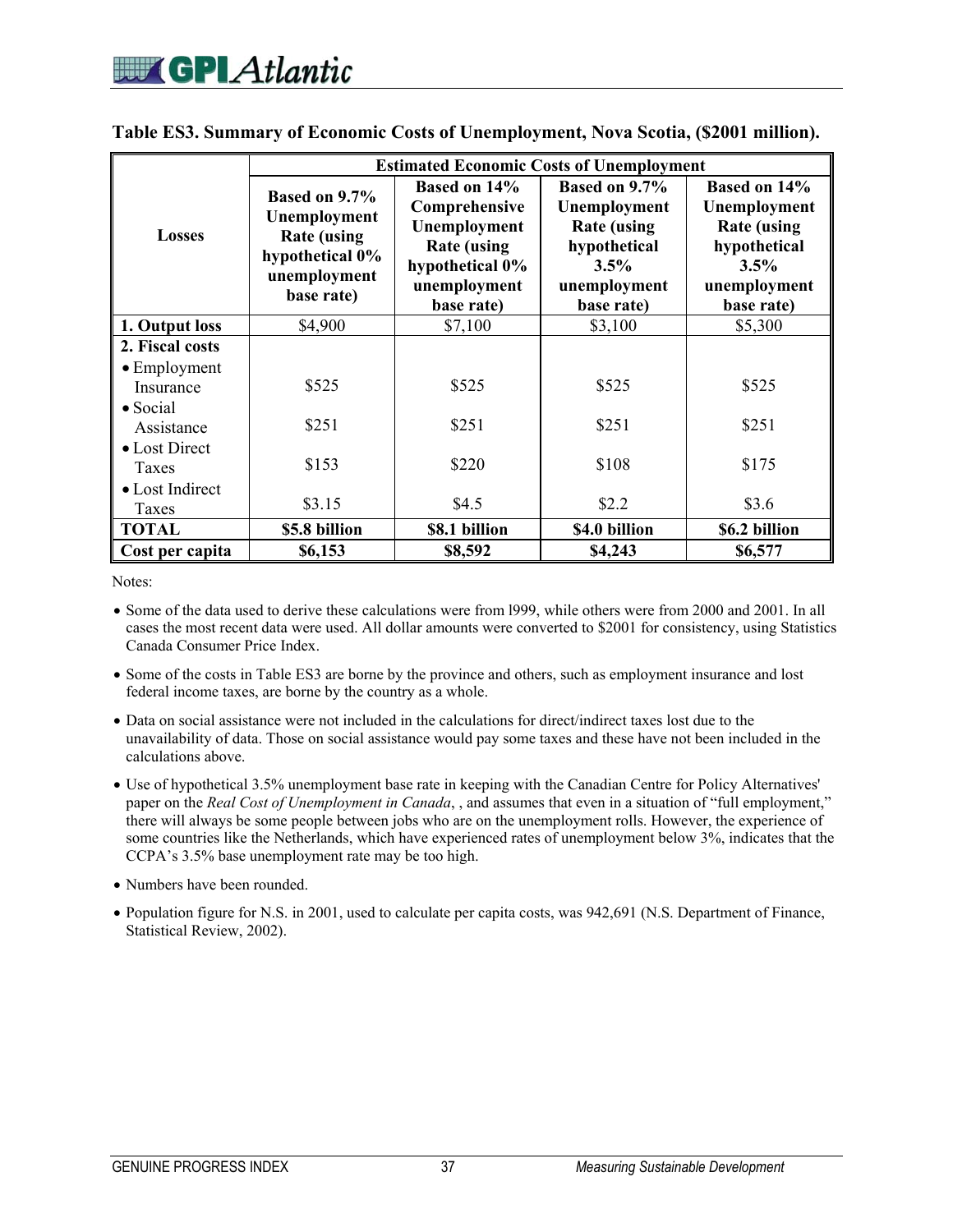### $\mathbb{Z}$  GP Atlantic

### *Summary of Social Costs*

The evidence indicates that the unemployed suffer higher rates of a wide range of physical and mental ills than those with jobs, and studies confirm that unemployment is accompanied by specific sets of consequences ranging from distress to increased risks of premature death and suicide.<sup>119</sup> The Canadian Public Health Association notes that unemployment "is taking a significant toll on the health of Canadians" and that "the evidence that unemployment kills – particularly the middle-aged – now verges on the irrefutable." $120$ 

When the loss of work is also accompanied by poverty, the health outcomes may be significantly amplified.<sup>121</sup>

In addition to the effects on mind and body, unemployment has also been linked to increased rates of spousal and child abuse, divorce, criminal acts, and suicide. The social costs associated with these many social, psychological, and health problems cannot be calculated precisely or comprehensively, but estimates have been made for health, crime, and family breakdown costs attributable to unemployment based on data indicating higher relative risks for the unemployed. In the context of the total social costs attributable to unemployment, the following are likely to be significant underestimates, since they exclude many intangible costs for which insufficient quantifiable data are available, including social exclusion, loss of identity, and psychological effects on children.

Based on estimates in the literature, the evidence indicates that unemployment may cost Nova Scotia between \$250 million and \$400 million a year in excess disease, crime, and divorce costs (Table ES4). The \$400 million estimate includes costs attributable to discouraged and underemployed workers who are excluded from the official unemployment figures, and also includes a wider range of crime cost estimates. The following is intended for illustrative purposes only.

For more details on the methodologies used to calculate the costs summarized below please refer to Chapter 9 of the report.

<sup>119</sup> Canadian Public Health Association (CPHA). l996. *Discussion Paper. The Health Impact of Unemployment.* CPHA. Ottawa*.* Available from: http://www.cpha.ca/english/policy/pstatem/unempl/htm. Accessed December 29, 2002. p. 1; Kirsh, Sharon. l983. *Unemployment. Its Impact on Body and Soul.* Canadian Mental Health Association. Toronto. pp. 47-48; Harvey Brenner, cited in Yates, Michael, D. l994. *Longer Hours, Fewer Jobs. Employment and Unemployment in the United States.* Monthly Review Press. New York. pp. 67-69.<br><sup>120</sup> CPHA, 1996, op. cit., p. 2.<br><sup>121</sup> Please refer to section on Inequality in Chapter 8.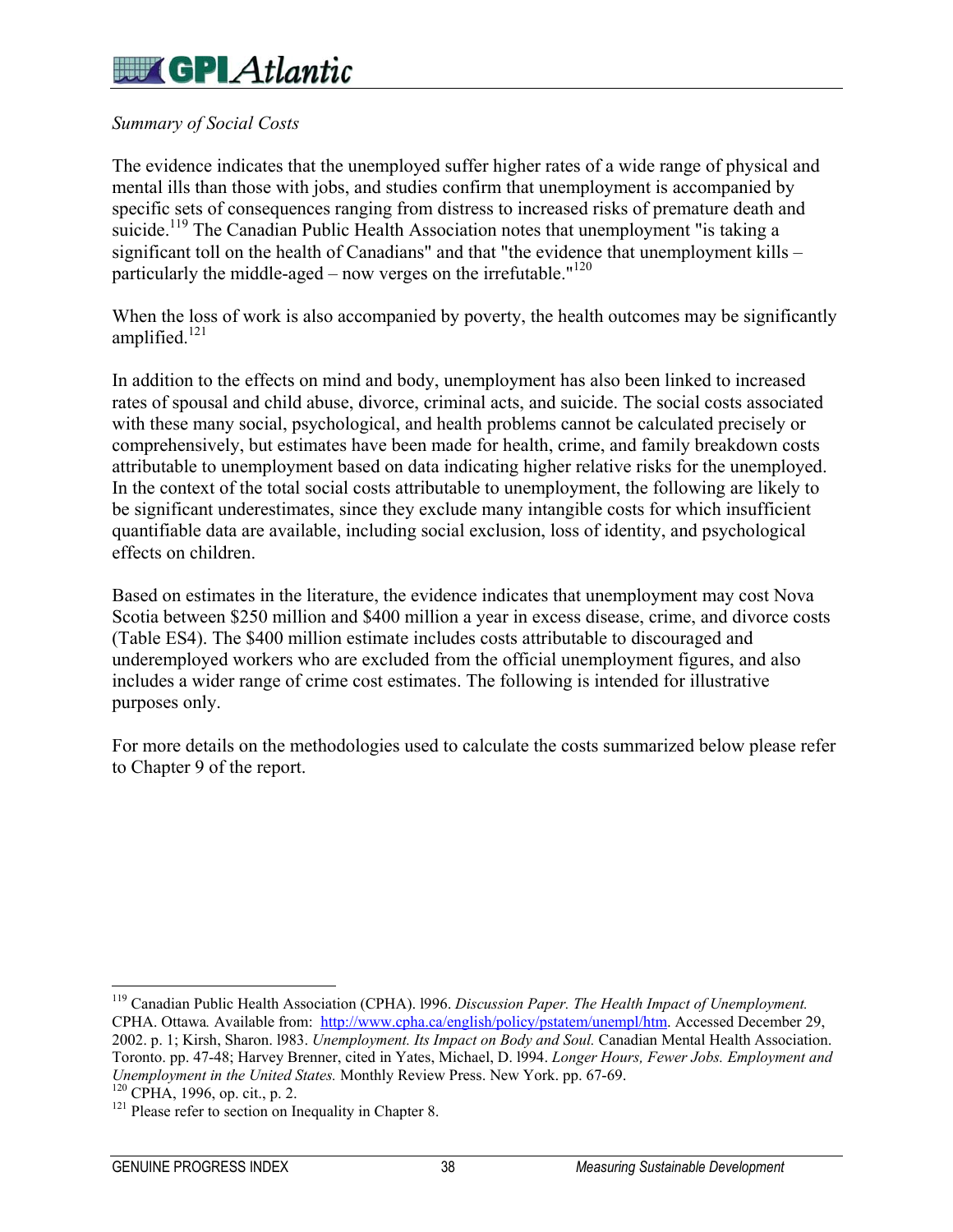#### **Table ES4. Summary of Social Costs associated with Unemployment in Nova Scotia (\$2001).**

| <b>Social Cost Category</b> | <b>Low End Estimate</b><br>$(9.7\%$ Rate) | <b>Higher End Estimate</b><br>(14% Rate) |
|-----------------------------|-------------------------------------------|------------------------------------------|
| Disease                     | \$182 million                             | $$256$ million                           |
| Family breakdown            | \$10 million                              | \$14 million                             |
| $\mathsf{C}$ rime**         | \$60 million                              | $$130$ million                           |
| Human capital losses        | Not estimated                             | Not estimated                            |
| TOTAL                       | \$252 million                             | \$400 million                            |

**\*\*** Low end and high end crime cost estimates were derived from the "conservative" (direct cost) and "comprehensive" cost estimates provided in Dodds and Colman (1999), op. cit., as explained in Chapter 9, rather than by including discouraged and underemployed workers in the higher end estimates. In this case, therefore, an unemployment rate of 9.7% was used to derive both the \$60 million and \$130 million estimates.

Notes:

- Numbers have been rounded.
- Human capital includes the education, skills, and health of the population. A deterioration of any of these assets can adversely affect productivity and the ability of the human economy to produce goods and services in the future. The longer one is without work, for instance, the greater the chance that one's skills will deteriorate or, in conventional accounting language, depreciate. While methodological challenges have prevented the assignment of a monetary value to the costs associated with the loss of human capital due to unemployment, it should be emphasized that these costs are likely to be very significant. Therefore the total cost estimates in Table 4 above should be considered underestimates of the true or full social costs of joblessness.
- Due to the use of different sources, 2001 joblessness rates were used in conjunction with l997 crime data, l998 divorce data, and l998 health data. Please see the health, family breakdown, and crime cost sections of Chapter 9 for a detailed explanation of data sources used to calculate costs.

#### **Environmental Costs**

As productivity increases, a portion of the gain may be distributed among workers either in the form of increased pay or as increased time off from work.<sup>122</sup> In the first half of the  $20<sup>th</sup>$  century, productivity gains were often taken as increased leisure. But in the last four decades, it is generally pay that has gone up which, economists argue, sets off consumption cycles because additional income usually gets spent. Juliet Schor has described the tendency to purchase higher consumption levels with long work hours as a "work-and-spend" cycle. When real wages stagnate or decline as they did for most Canadians in the 1990s, and living standards need to be maintained, working longer hours is the only way to make the same amount of money. In other words, increased work effort has allowed families to maintain their standard of living.

It is very difficult to derive monetary estimates for the environmental costs of economic growth and increased consumption, let alone to estimate the environmental costs of long work hours. But this does not mean that the costs are negligible, as higher levels of consumption produce additional strains on limited natural resources and on the earth's waste assimilation capacity.

 $122$  In Part 3 of this report, we examine the argument that increases in productivity may result from decreases in hours of work.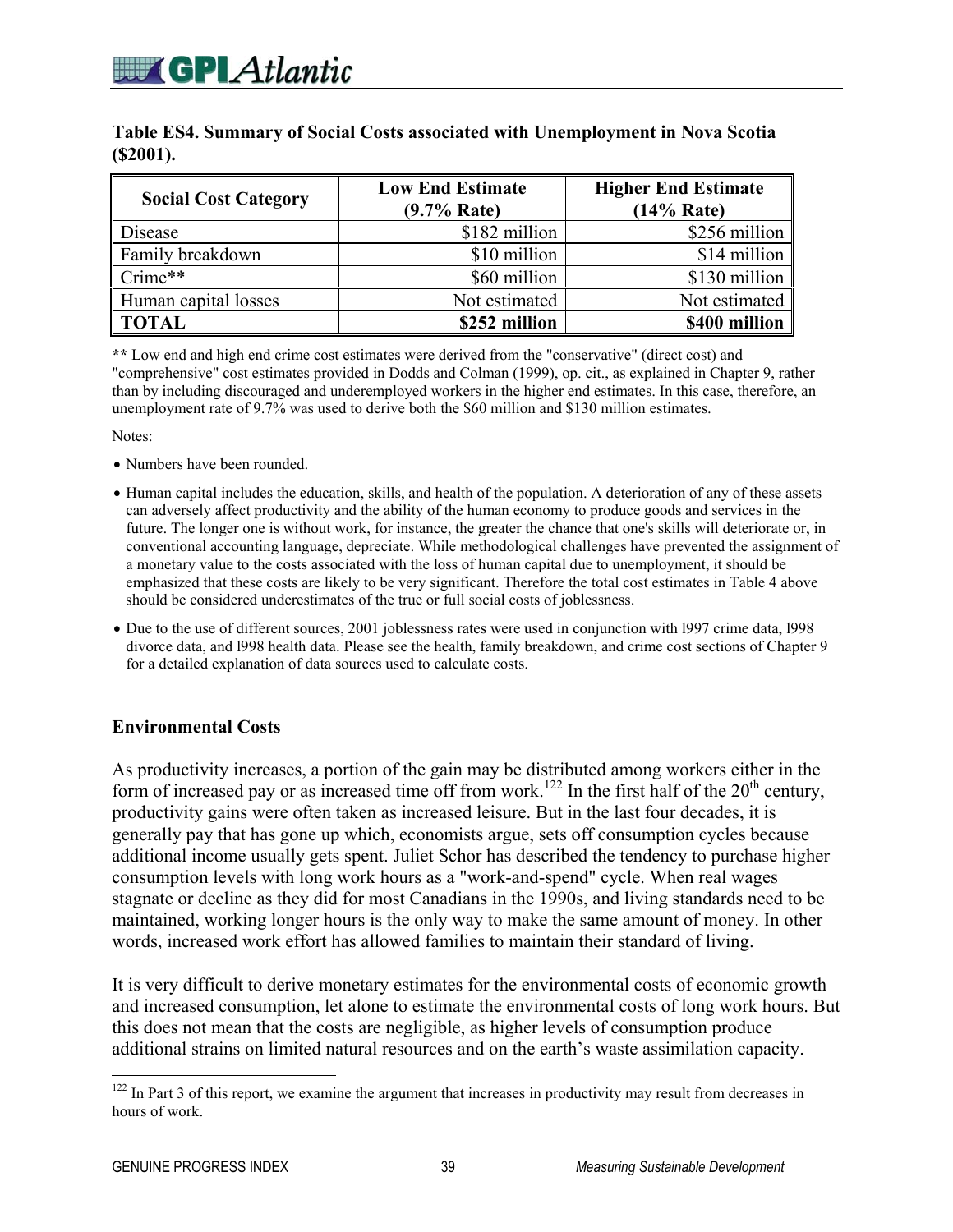Anders Hayden argues that a fundamental shift in thinking and attitude, which he sums up as "working less, consuming less, and living more," may be required to overcome the work-andspend cycle that Schor describes.<sup>123</sup> He calls this shift in thinking the "ecological promise of work-time reduction."

Commuting costs are described in the report as one example of the environmental costs of paid work. A reduction in work hours, such as a shift to a four-day, 32-hour workweek, would correspondingly reduce these costs.

According to Statistics Canada's General Social Survey (l998), the most common reason for weekday travel was commuting to and from work. Forty-seven per cent of the adult population commuted to work in 1998, and the average amount of time spent on the road was 62 minutes a day (up in all cities since l986). Most of this travel is concentrated in the rush hours, in the early morning and late afternoon. The average travel time going to and from work in the Halifax area is 49 minutes. In addition, 77% of drivers in Canada were alone in their vehicles on their way to work, up from 69% in 1986.<sup>124</sup> According to the latest census data, 37.8% of commuters in Canada commute less than 5 km; 23.1% commute between 5 and 9.9 km; 13.2% commute between 10 and 14.9 km; 8.1% between 15 and 19.9 km; and 17.8% commute 20 km or more. The median commuting distance in Canada in 2001 was 7.2 km, and in Nova Scotia it was 7.8  $km$ <sup>125</sup>

A 1998 study by *GPI Atlantic* found that telecommuting in Canada cost only 21% of commuting costs when both internal and external costs are considered. The study found that the full cost of commuting in Canada, using a small car, was \$7,000 in 1998. This included internal costs such as vehicle ownership and operation, commuting time, user-paid parking costs, and nonreimbursed accident costs, which amounted to 60% of the total cost. The remainder were external costs such as greenhouse gas and pollutant emissions, taxpayer subsidized accident costs, and land-use impacts.126 The report also found that while telecommuting offered a savings

<sup>125</sup> Statistics Canada. 2003d. *Commuting Distance, 2001 Census*. Available from http://www12.statcan.ca/english/census01/products/. Accessed November 25, 2003.

 $\overline{a}$ <sup>123</sup> To encourage this shift, Hayden argues for ecological tax reform (ETR), which would impose taxes and charges on energy/carbon, primary materials, water, polluting emissions, pesticides, landfill disposal, road use, disposable products, non-returnable containers etc. rather than on labour and income, as at present. ETR also involves the removal of subsidies to ecologically destructive industries. According to proponents of ecological tax reform, instead of taxing "goods" and labour – that is, the things we need, and our productive energy – we should be taxing "bads," such as waste and pollution. See Hayden, 1999, op. cit., p. 19. Since the burden of such new taxes would fall partly on those at the bottom of the income scale, advocates of ETR argue that income taxes would have to be correspondingly reduced for low-income groups, or the new taxes offset with income supports for the poor. Indeed income tax reductions are seen as an essential concomitant of any ecological tax reform, not only to ensure that ETR does not increase social inequities, but also to ensure that the new measures are "revenue-neutral." See Rees, William E. 1995. "More Jobs, Less Damage. A Framework for Sustainability, Growth and Employment." *Alternatives Magazine.* Vol. 21, no. 4. Waterloo. p. 30. 124 Clark, Warren. 2000. "Traffic Report: Weekday Commuting Patterns." *Canadian Social Trends*. Spring.

Catalogue no. 11-008. Statistics Canada. Minister of Industry. Ottawa.

<sup>&</sup>lt;sup>126</sup> Colman, Ronald. 1998a. *Costs of Commuting and Telecommuting in Nova Scotia*. Prepared for the N.S. Department of Transportation. GPI Atlantic. Halifax. The number of commuting km is based on N.S. averages. From Statistics Canada. *Households and the Environment, 1994.* Catalogue no. 11-526. Operating and ownership costs based on Canadian averages. From Canadian Automobile Association. 1998. *Driving Costs.* Externalities from Litman, Todd. 1997. *Transportation Cost Analysis.* Victoria Transport Policy Institute.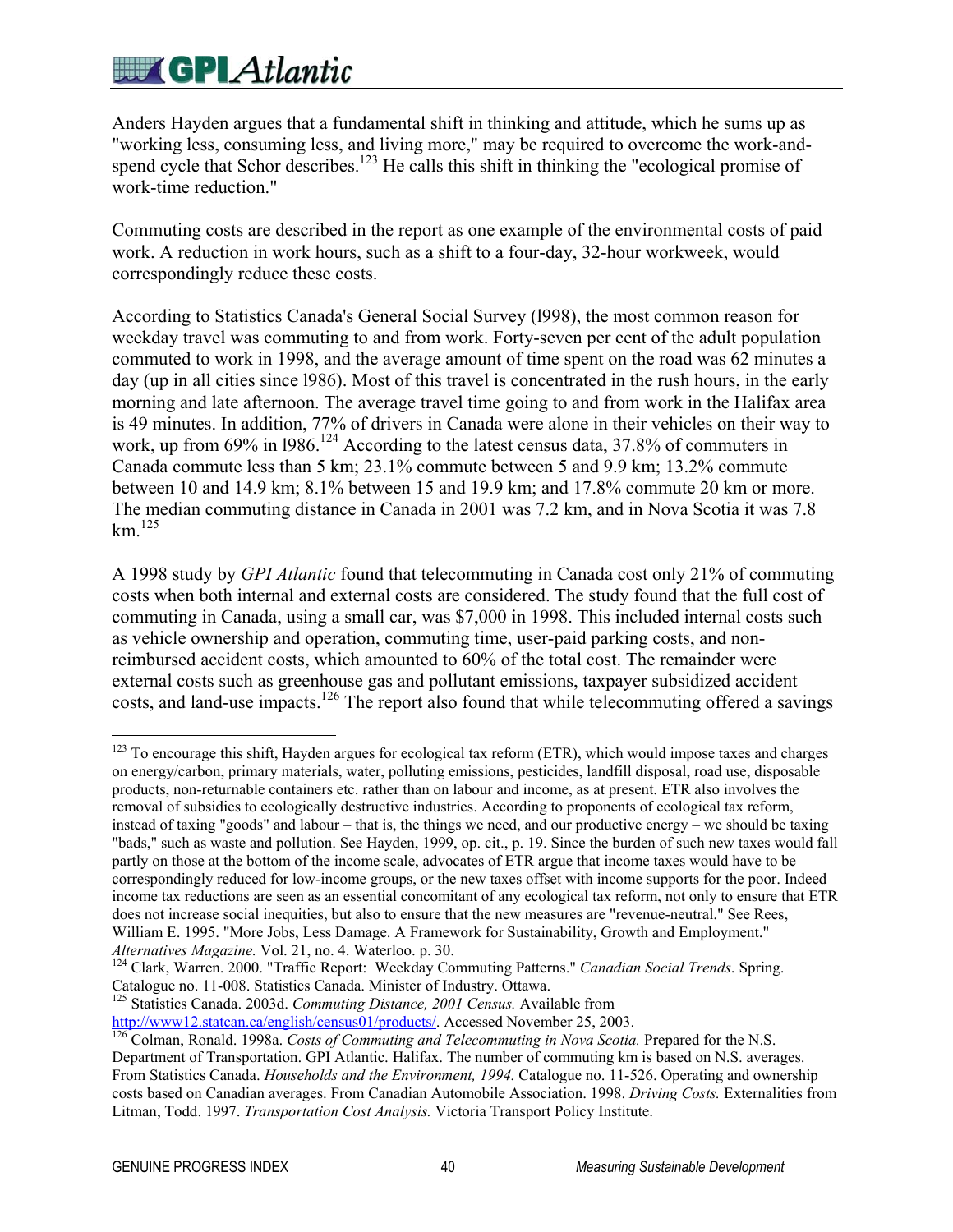of 80% of these costs on those days when there was no vehicle commute, it was not cost-free. Land-use impacts from telecommuting, for example, are assessed as equal to those from automobile use, since telecommuting is as likely to encourage urban sprawl as automobile dependency.127

Due to time and resource limitations, an up-to-date full-cost accounting analysis of commuter costs, and the savings that could be achieved with flexible work schedules, shorter workweeks, and telecommuting in Nova Scotia, could not be undertaken for this report.<sup>128</sup>

### **3. THE FUTURE OF WORK**

*"If labour productivity continued to rise at a normal rate, and the resulting gains went exclusively towards increased free time rather than increased incomes, it would take only a few short decades to cut the work hours of the 'consumer class' of the North in half."*  $-$  Anders Hayden<sup>129</sup>

If some of the work trends described in Part 1 of this report persist, the ramifications do not bode well for society as a whole. The likely result will be an ever increasing number of marginalized workers, high rates of poverty, longer stints of unemployment, and a further increase in the direct and indirect costs associated with illness, stress, absenteeism, low productivity, crime, family breakdown, premature death, and ecological decline. While large numbers of Canadians cannot get the hours they need to make ends meet, the numbers of people working long hours may also continue to increase, and their families, health, and communities will suffer. Free time will continue to shrink, and we will become increasingly habituated to high rates of time stress, struggling ever more intensely to juggle domestic and work schedules, and to balance work, family, and life responsibilities. Heightened job insecurity and time pressure will result in health problems and a reduced sense of wellbeing, and it will impair our overall quality of life. The growing gap between skilled and unskilled, and between those working long hours on the one hand and the unemployed and underemployed on the other, will cause social inequities to grow and correspondingly threaten social cohesion. This prognosis is not theoretical, as these trends have already been well documented in North America in the 1990s.

By contrast, changing the nature of work and redistributing work hours can potentially reduce unemployment and also improve the living and working conditions and health of Canadians. Several western European countries have already demonstrated practical, alternative ways to organize work that hold promise for North America.

 $127$  Idem.

 $128$  With flexible work schedules, people could travel to and from work at times other than rush hour, thus subtracting time from their commute. One type of flexible work schedule is called "time-shifting," where workers can check their emails from home, for example, and then travel to work in off-peak periods. GPI Atlantic's *Nova Scotia GPI Transportation Accounts,* scheduled for release at the end of 2004, will provide further details on the full costs of transportation, including environmental externalities.

<sup>129</sup> Hayden, l999, op. cit., p. 42.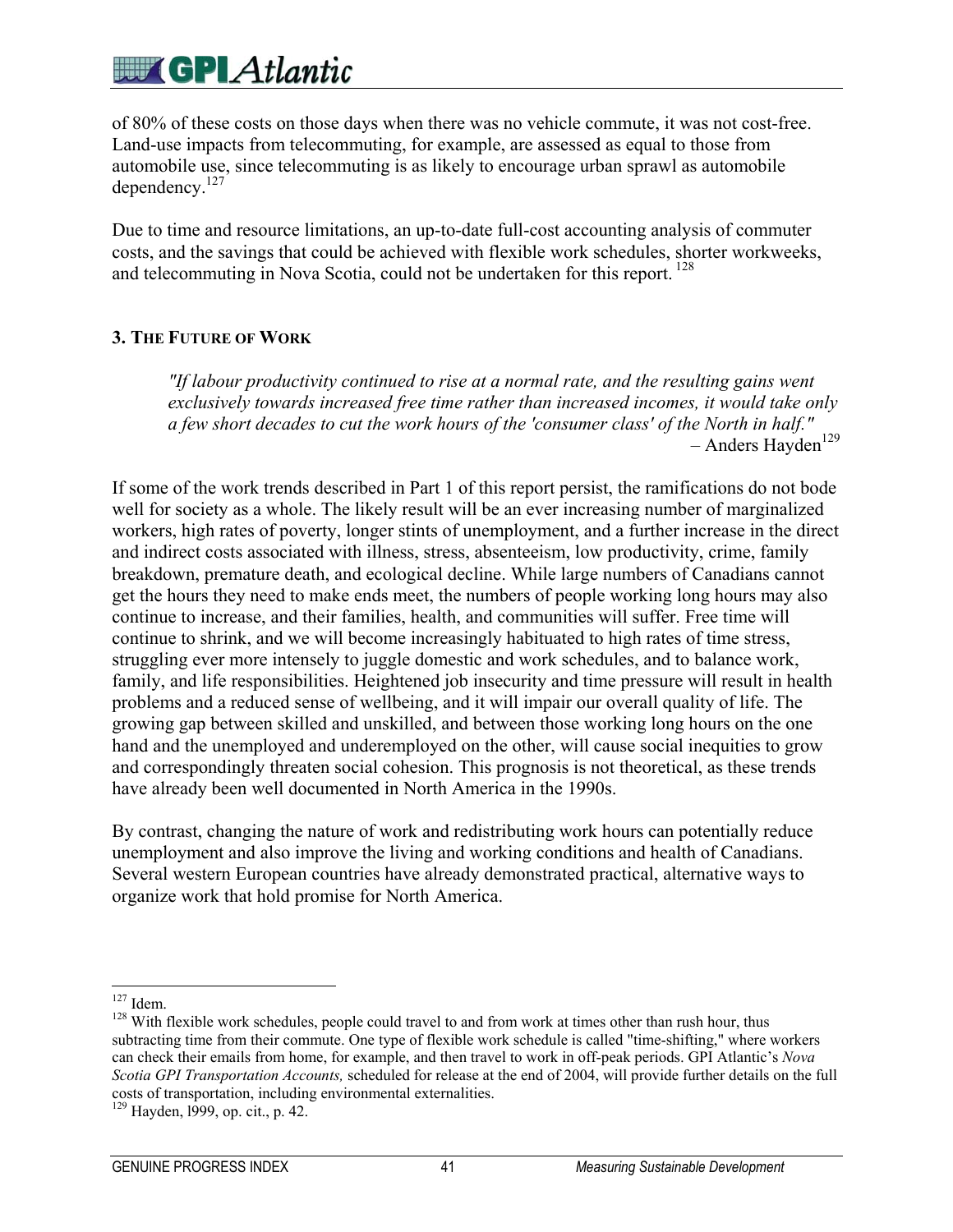### **Alternative Work Arrangements**

Reducing and redistributing work hours can potentially avoid costs at both ends of the polarization spectrum. Those who are overworked or "over-employed" can reduce their work hours and their work stress, and thereby increase their free time, and improve their health and work-life balance. At the same time, the underemployed can take on more of the freed-up hours, and jobs can be created for the jobless, thereby reducing the well-documented health, justice, and family breakdown costs of unemployment and job insecurity.

There are alternative work arrangements that have been tried and tested, which can help reduce excess work hours, narrow the income gap, avoid many of the costs described, increase labour productivity and free time, and improve work-life balance and the overall quality of life. These include: work sharing, job sharing, compressed workweeks, a 4-day workweek, overtime reduction, flexitime, telecommuting, phased retirement, sabbaticals, unpaid leaves, and increased vacation time. These alternative work arrangements are all discussed in some detail in Chapter 13 of the report along with a discussion of the benefits and obstacles associated with worktime reduction from the perspective of employers and employees. Specific examples are also provided of circumstances where these new arrangements have been implemented successfully.

There is no one simple solution to the labour market and social challenges that Canada and Nova Scotia currently face. GPI Atlantic recognizes that any solution to a complex problem will also be complex, and the focus on work hours in this report does not imply that any single worktime reduction scheme or any single method of redistributing hours will be a panacea. However, a substantial body of evidence demonstrates that a combination of the work reduction models and policy options outlined in Part 3 of this report, if skillfully implemented in conjunction with other social policies, can contribute markedly to a more equitable society and to a better quality of life for its citizens. In particular, the report demonstrates that there are many *voluntary* worktime reduction options available that can potentially benefit employers, employees, and government alike.

#### **Less Work… More Jobs**

According to University of Toronto labour economist, Frank Reid, there are three key elements necessary for worktime reduction to create new jobs. These are:

- A large reduction in worktime by  $10\% 20\%$  (i.e. equivalent to a half-day or full day each week). Ideally, this magnitude of work reduction would be achieved by the implementation of a wide range of work reduction options that can be voluntarily chosen by employees. The wider the range of options, the higher the rate of voluntary take-up by employees will likely be. While a 10-20% reduction in worktime may seem large, it would do no more than bring North American work hours more closely into line with average hours currently worked in Western Europe.
- The reduction affects many workers at once.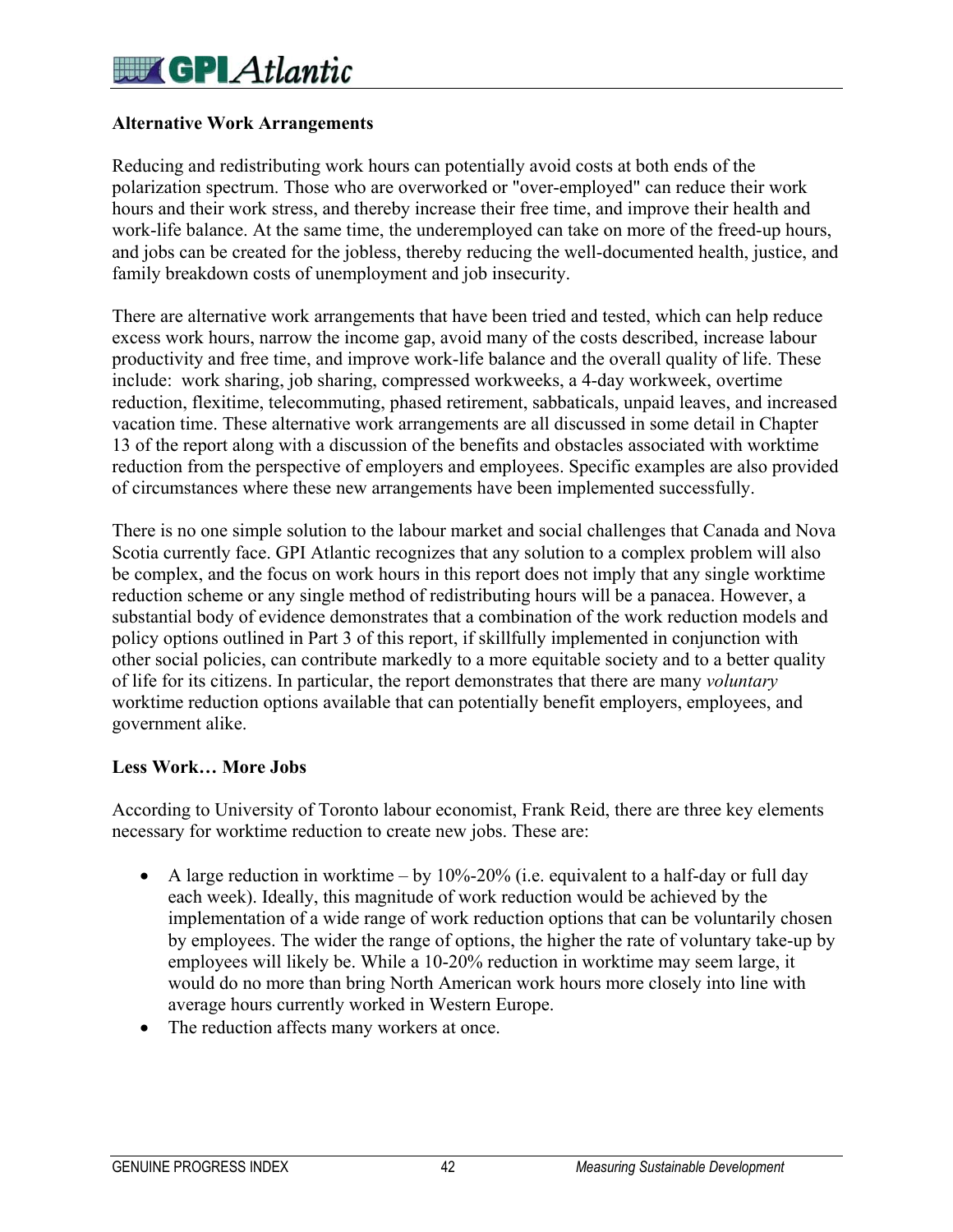A strong commitment to the restriction of overtime use.<sup>130</sup>

Ample evidence now indicates that a reduction in work hours is accompanied by an increase in *hourly* production and output.<sup>131</sup> This is called a productivity *offset* and is important when it comes to the job creation potential of reduced hours. In l994 the Federal Advisory Group on Working Time and the Distribution of Work concluded from a review of existing evidence that a 10% reduction in working time would produce a 5% increase in productivity (output per hour).<sup>132</sup> For example, if an employer were to cut work hours by four hours per week (10% of a 40 hour workweek), it would only cost the employer the equivalent of a loss of two hours, because of the increased productivity associated with the reduced worktime. The improved productivity results largely from increased efficiency, reduced absenteeism, and a decline in errors and accidents due to worker fatigue. Because of this productivity gain, an employer who reduced the workweek by four hours may only look for new workers to replace two hours of the lost time (not four), thus cutting the job creation potential indicated by the freed-up hours in half $133$ 

There are also a number of "offsetting" factors that may lower the employment gains from reduced overtime. These are described in detail in Chapter 14 of the report. Assuming all the offsets exist at the same time, it can similarly be estimated that together they would reduce expected employment gains from overtime reduction or elimination by about 50%. Despite these potential offsets and productivity gains, it is not unusual for the job creation potential from reduced worktime to be calculated based on the assumption that one work-hour freed produces one work-hour created for a new employee. In assessing the job creation potential of worktime reduction for Nova Scotia in this report, both the simple arithmetic and productivity-offset methods are used to demonstrate the difference in results, with the report's own conclusions based on the latter (and more conservative) method.

#### **4. JOB CREATION POTENTIAL IN NOVA SCOTIA**

*"Research shows that, under the right circumstances, a major reduction in working time could result in a meaningful decrease in unemployment and a significant redistribution of jobs."*

– Advisory Group on Working Time and the Distribution of Work $134$ 

<sup>&</sup>lt;sup>130</sup> These three factors necessary for worktime reduction to create new hires are from labour economist Frank Reid. Cited in O'Hara, Bruce. 2000. *The Case for Shorter Work Time.* Available from

http://www.vcn.bc.ca/timework/share.html accession 17, 2002. 1999. In the United November 17, 2002. Thus it is important to 17, 2002. Thus it is important to distinguish here between hourly productivity increases on the one hand and total production on the other. From Hayden, Anders. Author of *Sharing the Work, Sparing the Planet*. Reviewer comments. August 25, 2003.

<sup>&</sup>lt;sup>132</sup> The evidence included both consultations with representatives of European countries that had implemented work reduction schemes and discussions with Canadian firms that had experimented with shorter workweeks.

 $^{133}$  Advisory Group on Working Time and the Distribution of Work (AGWTDW), 1994, op. cit., p. 75.  $^{134}$  AGWTDW, 1994, op. cit., p. 3.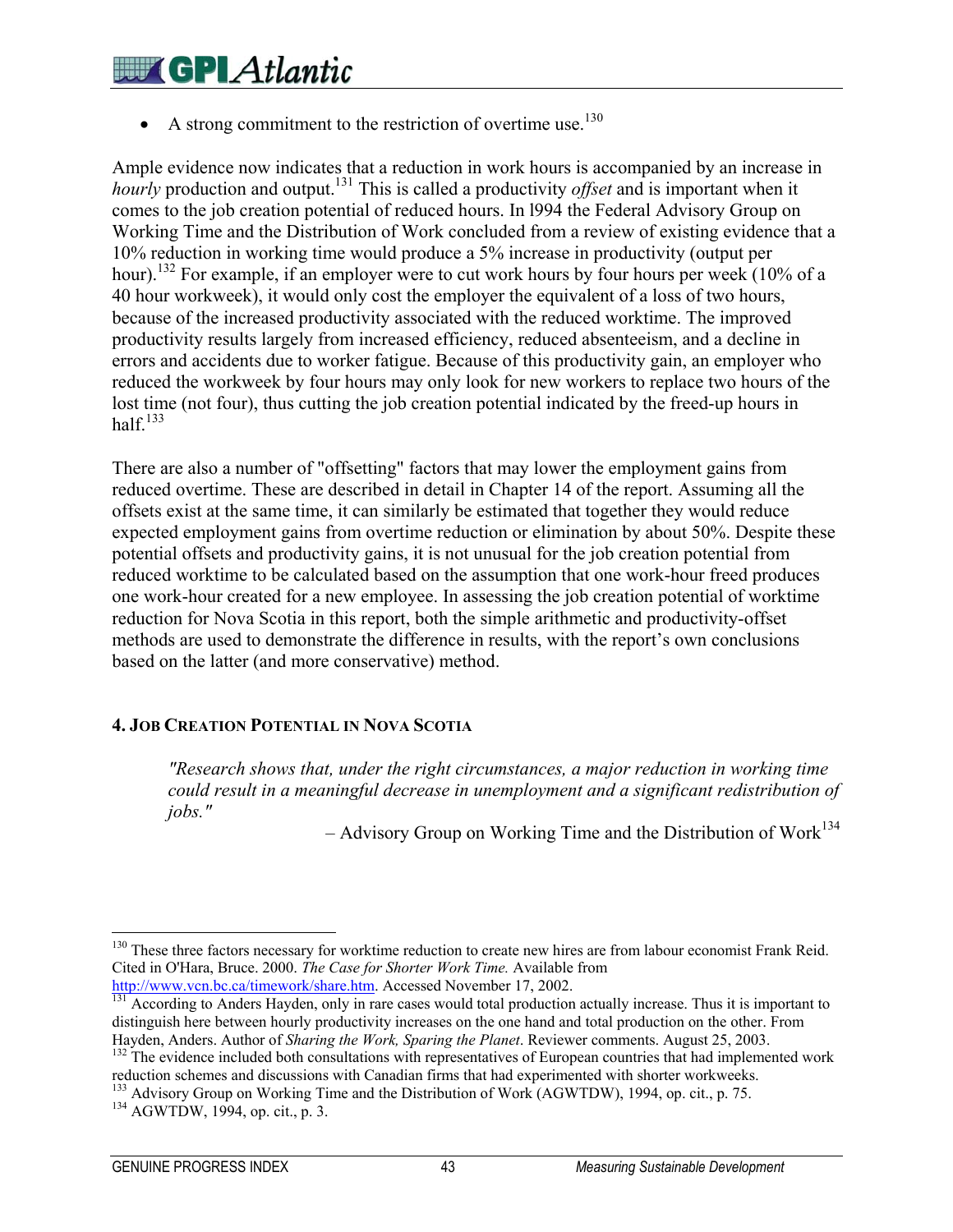### **New Jobs from Overtime Reduction**

Reducing overtime hours may provide a key source of potential jobs for the unemployed and underemployed. A simple arithmetic calculation indicates that the 21 million overtime hours clocked in Canada in one week in 2001 are the equivalent of 525,000 full-time jobs. In Nova Scotia the 643,000 overtime hours would theoretically translate into more than 16,000 new jobs, assuming a 40-hour workweek.If every one of these jobs were filled from the ranks of the officially unemployed, it would reduce unemployment in Nova Scotia by 35%.<sup>135</sup>

If we were to consider only paid overtime hours, the full-time job equivalents would be fewer. In Canada in 2001 there were 9 million hours of paid overtime worked per week, the equivalent of 225,000 full-time jobs. This could theoretically have reduced the ranks of the unemployed in Canada by 19%, and brought the unemployment rate down from 7.2% to 5.8%. In Nova Scotia, an average of 241,000 hours of paid overtime were worked every week, equal to more than 6,000 full-time jobs. If these jobs had been filled by workers previously unemployed, this would have reduced the ranks of the unemployed by 13% and brought the unemployment rate down from nearly 10% to 8.4%.<sup>136</sup>

If overtime hours had been eliminated in Nova Scotia's goods-producing sector in 2001 and replaced by new jobs, roughly 3,300 additional jobs could have been created – an employment increase of nearly 5% in that sector, with the majority of new jobs being created in manufacturing (2,060) and construction (633). In proportion to the size of their workforces, job creation among goods-producing industries was highest in utilities (7.4%) and manufacturing  $(5.4\%)$ .

Similarly, the elimination of all overtime hours in the service sector could have resulted in an additional 14,300 new jobs overall – with the highest number of new jobs in education (3,500), health care and social services (1,658), and public administration (1,555). New jobs in health would have represented a 13% increase in employment in that sector. The job increases in the professional field (7.9%) and public administration (6.7%) would also be relatively high. Among all industries, educators clocked the most overtime hours.

Therefore, if all paid and unpaid overtime had been eliminated across the board for all industries in 2001, and if all new jobs created were based on the average straight hours worked per employee in each industry, Nova Scotia could have been 17,573 full-time jobs richer– an increase in employment of 5.2%.<sup>137</sup> If offsets that reflect more realistic industry responses to

 $\overline{a}$  $135$  That is, using the official number of unemployed in Nova Scotia in 2001, which does not include the so-called "hidden" unemployed, who include discouraged workers and the underemployed portion of involuntary part-time work.

<sup>&</sup>lt;sup>136</sup> New theoretical unemployment rate for N.S. calculated by dividing the new estimated number of unemployed (39,600) by the total labour force in 2001 (468,900). Statistics Canada. 2002. *Labour Force Historical Review 2001.* Catalogue no. 71F0004XCB. Minister of Industry. Ottawa. 137 The earlier calculation of 16,000 new jobs from overtime elimination was based on a 40-hour week. The

industry-based calculation above uses the average straight hours worked per week per employee. For instance, the average workweek of someone employed in the forestry industry is 50.3 hours, while someone employed in accomodation and food services works 33.3 hours a week on average. Industry-specific data for average workweeks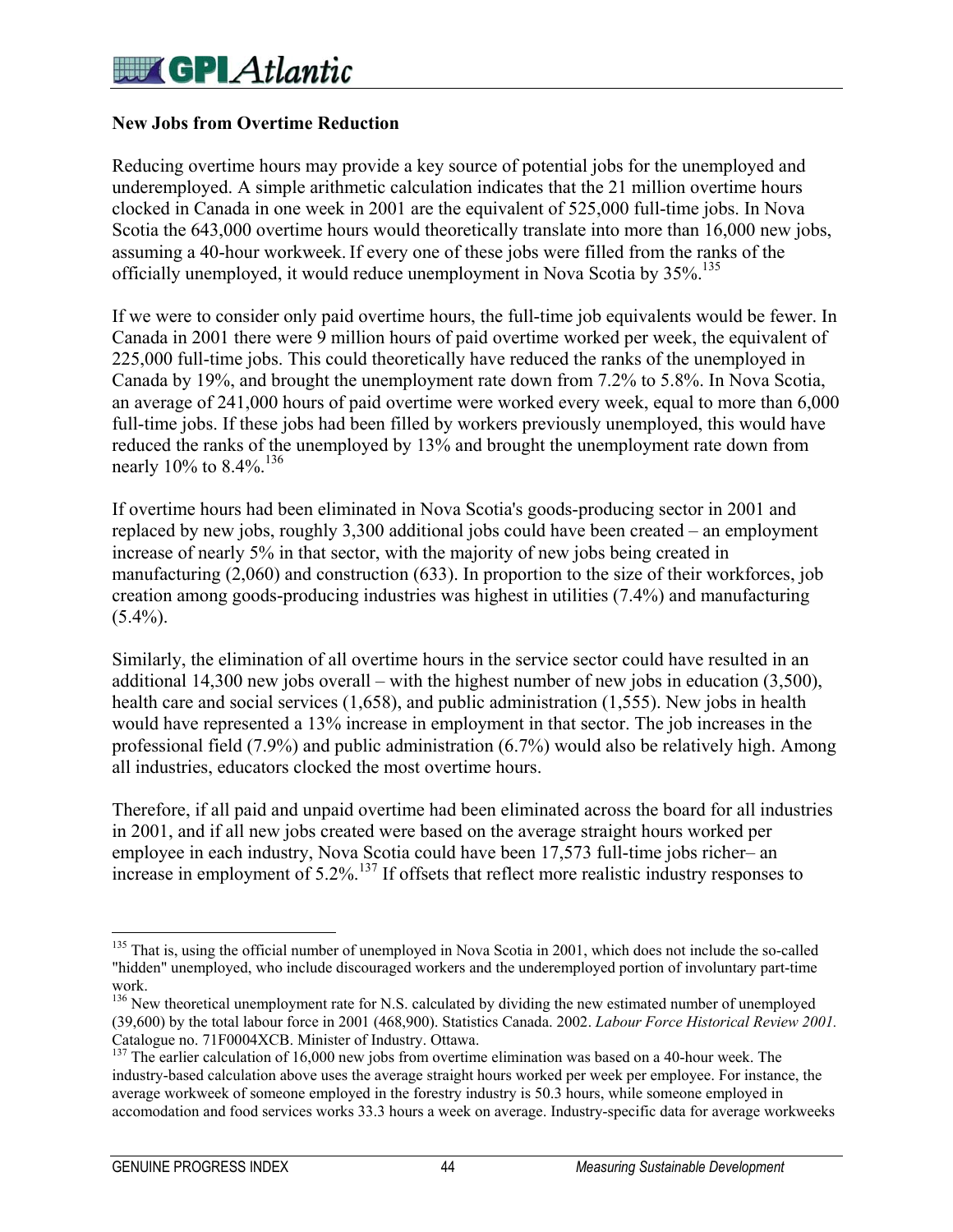# **EV GP Atlantic**

overtime reduction efforts reduced this job creation potential by 50%, there would have been 8,787 new jobs created. In actual fact, the conversion rate would be considerably less, because of the inclusion of unpaid overtime hours, which employers have no incentive to convert to paid work, and because of the difficulties of matching the skills of overtime workers with those of the unemployed. Therefore, these calculations should not be considered as descriptive of actual jobs that could be created given current economic realities, but a theoretical exercise designed to illustrate the hidden costs of overtime in terms of lost potential jobs and consequent taxpayerfunded employment insurance and social security costs. Any actual attempt to convert overtime hours to new jobs would have to be accompanied by a range of legislative and program initiatives – including incentives to employers who hired previously unemployed workers – along with carefully crafted training programs.

In Canada, between 1997 and 2001, 238,000 jobs were created in the manufacturing sector.<sup>138</sup> During this same time period, 28 million *additional* overtime hours (532,700 overtime hours per week) were worked in the manufacturing sector in 2001 over and above the overtime hours worked in 1997. If just half of these additional overtime hours had been converted to new jobs, this increase in overtime alone could have yielded about  $6,700$  full-time equivalent jobs.<sup>139</sup> In Nova Scotia during the same time period, 4,600 jobs were created in manufacturing and 1.1 million *additional* overtime hours were worked in the sector (20,930 overtime hours per week) – which could have yielded about 260 new jobs based on a 50% conversion rate.<sup>140</sup>

Furthermore, 4.3 million overtime hours were worked each week in Canada in 2001 in the manufacturing sector alone.<sup>141</sup> In Nova Scotia in the same year,  $84,600$  overtime hours per week were worked in manufacturing. If just 50% of these overtime hours had been converted to new jobs, an additional 53,700 jobs would have been created in Canadian manufacturing in 2001 and an additional 1,060 jobs would have been created in manufacturing in Nova Scotia.<sup>142</sup>

were used to calculate the potential number of new jobs created by the elimination of overtime in those industries,

which accounts for the difference in these two job creation estimates.<br><sup>138</sup> Statistics Canada began collecting data on overtime in 1997. Statistics Canada. 2002. *Labour Force Historical*<br>*Review 2001*. Catalogue no. 71F0

<sup>&</sup>lt;sup>139</sup> The full-time equivalent of the aggregate change in overtime hours in Canada is calculated by taking the difference between the average weekly overtime hours worked by overtime workers in 1997 and 2001, which gives 532,700 hours. This is then divided by 40, representing the usual length of a full-time workweek. Assuming a 50% conversion into new jobs, the final figure is 6,659. If full-time *annual* hours are used for this calculation, (1,920/year counting two weeks vacation plus statutory holidays), then 28 million additional overtime hours could theoretically yield about 14,500 new jobs, or more than 7,000 jobs if just 50% of the additional overtime hours had been converted to new jobs. Data from Statistics Canada. 2002*. Labour Force Historical Review 2001*. Catalogue no. 71F0004XCB. Minister of Industry. Ottawa.

<sup>&</sup>lt;sup>140</sup> Idem. Using full-time annual hours, the additional overtime hours could have created about 523 new jobs in Nova Scotia, or about 260 jobs if just 50% of the additional overtime hours had been converted to full-time job equivalents.<br><sup>141</sup> The previous calculations were based on *additional* overtime hours worked in 2001 compared with 1997.

<sup>&</sup>lt;sup>142</sup> Final figures are assuming a 50% conversion into new jobs. Statistics Canada. 2002. Labour Force Historical *Review 2001*. Catalogue no. 71F0004XCB. Minister of Industry. Ottawa.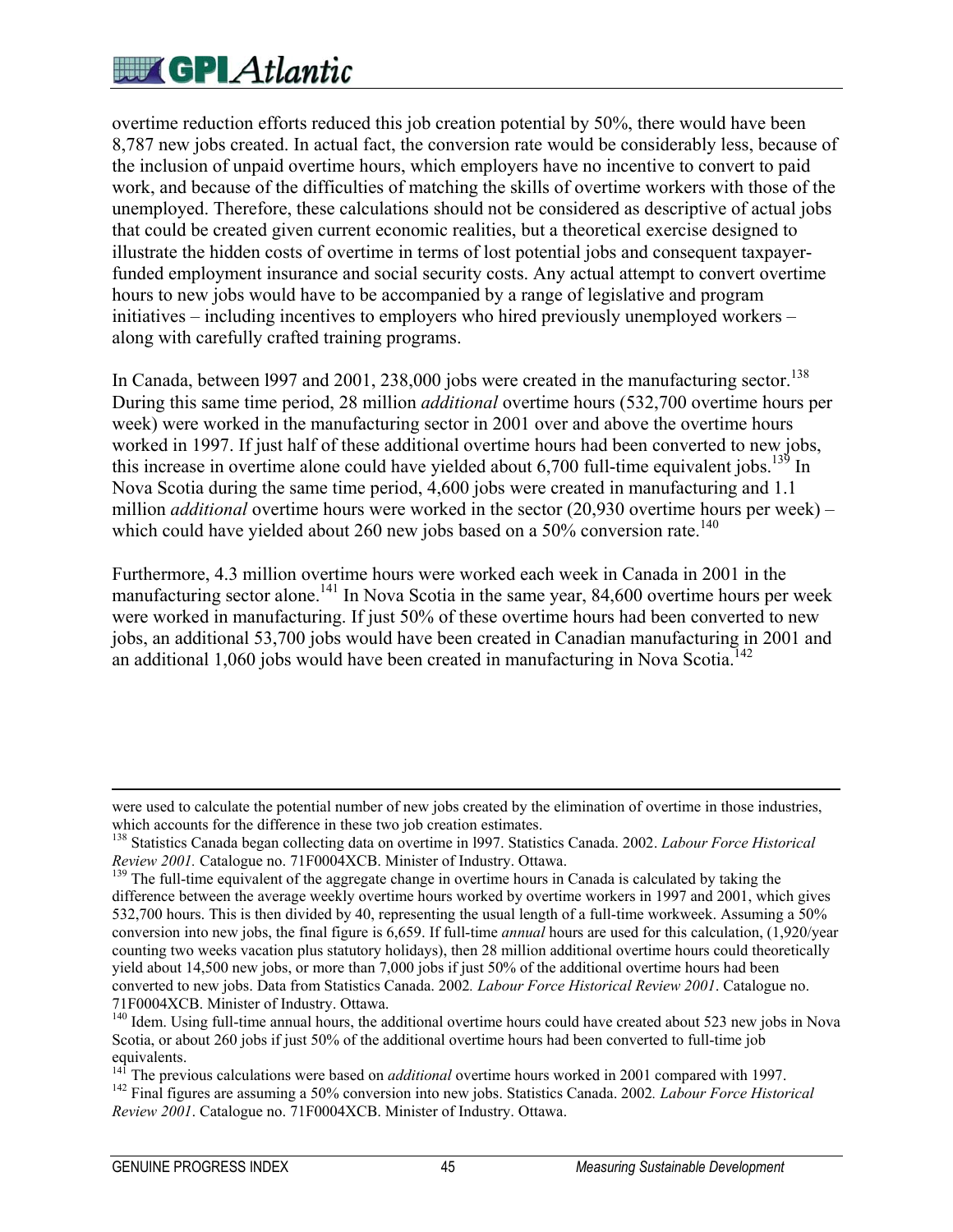### **New Jobs from Hours Reduction**

In order to calculate the job creation potential and other economic impacts of a 10% reduction in hours worked in Canada in 1994, the Federal Advisory Group on Working Time and the Distribution of Work commissioned Informetrica Limited, a computer-modelling economic analysis and forecasting firm, to apply its Canadian econometric model to the issue. Informetrica found that reducing worktime by 10% could result in a "substantial redistribution of jobs" in Canada, accounting for resultant hourly productivity increases and the conversion of 50% of the freed-up hours to new jobs.

Between l995 and 2004, the unemployment rate was predicted to drop by four percentage points due to the reduction in work hours. GDP would be little affected because neither more nor less was being produced as a result of the change in work arrangements. In other words, the size of the "pie" would not change much overall. Real disposable income would decrease by 0.7% after five years and by 1.4% after 10 years, due to the shorter work hours, but this would be offset by substantial increases in leisure time for those who were working. Informetrica's econometric model found a 2.6% expansion of leisure time at the end of a projected five-year phase-in of a 10% reduction in work hours, and a 2.7% expansion after 10 years.

The situation of the unemployed would also improve because many of them would find work.<sup>143</sup> In addition, according to the Informetrica model, government expenditures on social assistance and employment insurance would decrease, the tax base would widen, and corporate profits would rise slightly, largely due to predicted hourly productivity increases.

In fact, the fairly substantial predicted increase in government revenues would allow the possibility of a commensurate cut in taxes that would compensate workers for the slight decline in real disposable income. This could produce a revenue-neutral solution for government that would minimize any adverse impact on employee incomes. As well, part of the predicted increase in real corporate profits could also be returned to employees, thus further ameliorating the slight reduction in real disposable income.

One of the key conclusions reached by the Federal Advisory Group based on its analysis of the modelling exercise, was that "it is possible to reduce the unemployment rate significantly without affecting Canada's inflation rate or international competitiveness."<sup>144</sup>

For the purposes of this report we have used Informetrica's background study for the Federal Advisory Group in l994 as a template for estimating the impact of a 10% reduction in worktime in Nova Scotia. As specific computer modelling was not done for Nova Scotia, we are limited here to estimating changes in the unemployment rate.<sup>145</sup>

<sup>&</sup>lt;sup>143</sup> "Free" time would decrease substantially for those who found work after being unemployed. But for them, presumably, this change would be welcomed. Indeed, it is debatable whether the free time they previously had while unemployed can even be termed "leisure" time, since it was likely unwanted.

<sup>&</sup>lt;sup>144</sup> Advisory Group on Working Time and the Distribution of Work, 1994, op. cit., p. 76.<br><sup>145</sup> It was suggested to GPI Atlantic that, in the absence of computer modelling, we should concentrate on the labour force dimensions of a reduction in worktime. From McCracken, Mike. Informetrica Limited. Personal communication. June 29, 2003.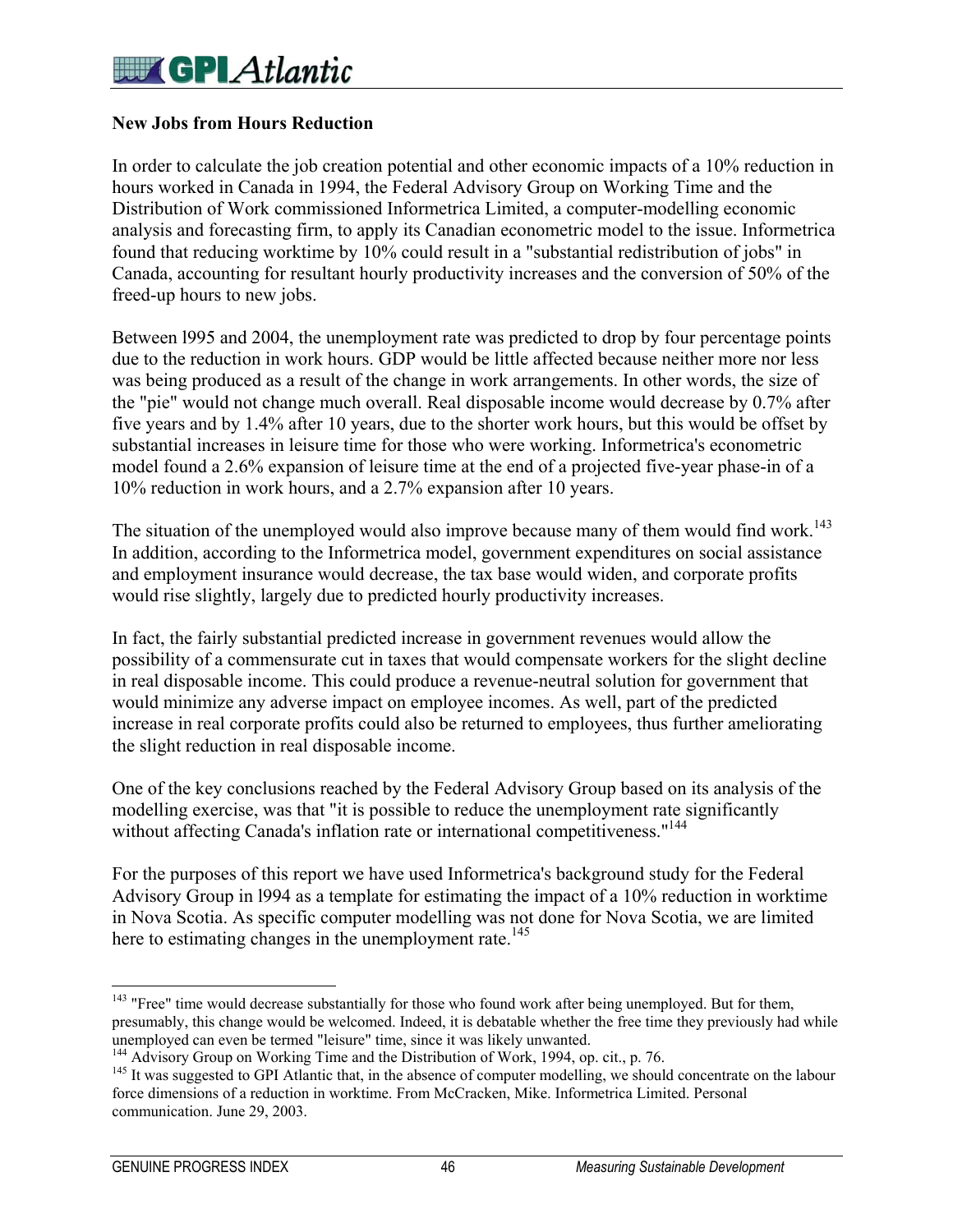As previously noted, a 10% reduction in working time for those who are currently employed would likely result in an increase in hourly labour productivity of 5%. Because of this productivity offset, only about half of the reduction in work hours would result in new jobs.

Thus, in 2001, Nova Scotians worked a total of 15.6 million hours per week. Theoretically, a 10% reduction in work hours would have amounted to almost 1.6 million freed up hours, available both for new hires from among the unemployed and for redistribution among the underemployed. This reduction in work hours can be achieved in a number of ways, many of them discussed in Chapter 13. These include shorter workdays, shorter workweeks, sabbaticals, longer vacations, phased-in retirement, improvement in the conditions of part-time work, and other methods that could be tailored to the particular needs of different sets of employees.

This reduction in hours is equivalent to roughly 38,740 full-time jobs, or about 85% of the 45,600 officially unemployed that year.<sup>146</sup> Due to the offsetting effect of productivity increases, only half of the hours reduction would have resulted in new jobs. Therefore, about 19,370 new jobs could have been created. Assuming that all the new jobs were filled from the ranks of the unemployed, this job creation would have brought the unemployment rate down from 9.7% to 5.6%.147 It should be noted that an unemployment decline of this magnitude is not inconceivable and was actually achieved in the Netherlands. In that country, a long-term drop in unemployment from 12.2% to 2.9% was partly attributed to the country's deliberate redistribution of work hours through promotion of high-quality part-time work.

However, there is a wide range of intervening variables that complicate the equation between work hours reduction and job creation. For example, the size of businesses in Nova Scotia presents a special challenge in translating shorter work time into job creation potential, as the conversion is easier in larger enterprises. Nearly three out of four businesses in this province are small, employing fewer than five people. Nine out of 10 businesses in the province have fewer than 20 employees. $148$ 

But this does not mean that most employees work in small firms. In fact, 60.5% of all Nova Scotian employees in 2001 worked in firms with more than 20 employees. Nearly 30% of all Nova Scotian employees worked in firms with more than 100 employees in  $2001$ <sup>149</sup>

Therefore, while small businesses are clearly an important part of the business landscape in this province, the greater challenges they may face in translating work-hours reductions into new jobs do not constitute an impediment to instituting work-hours reductions for very substantial portions of the provincial labour force. In fact, a five-year phased-in work-reduction plan, such as that recommended by the Federal Advisory Group on Working Time and the Distribution of Work,

 $\overline{a}$ <sup>146</sup> Full-time jobs are calculated by dividing the total available hours by the average usual workweek for full-time work in Nova Scotia in 2001, which was 41.3 hours. Statistics Canada. 2002. *Labour Force Historical Review 2001.* Catalogue no. 71F0004XCB. Minister of Industry. Ottawa.

 $147$  The new theoretical unemployment rate is calculated by dividing the new number of unemployed (26,230) by the labour force in 2001 (468,900).

<sup>&</sup>lt;sup>148</sup> Hachey, Leanne. Policy Analyst. Canadian Federation of Independent Business. Personal communication. May 30, 2003.

<sup>149</sup> Statistics Canada. 2002. *Labour Force Historical Review 2001*. Catalogue no. 71F0004XCB. Minister of Industry. Ottawa.